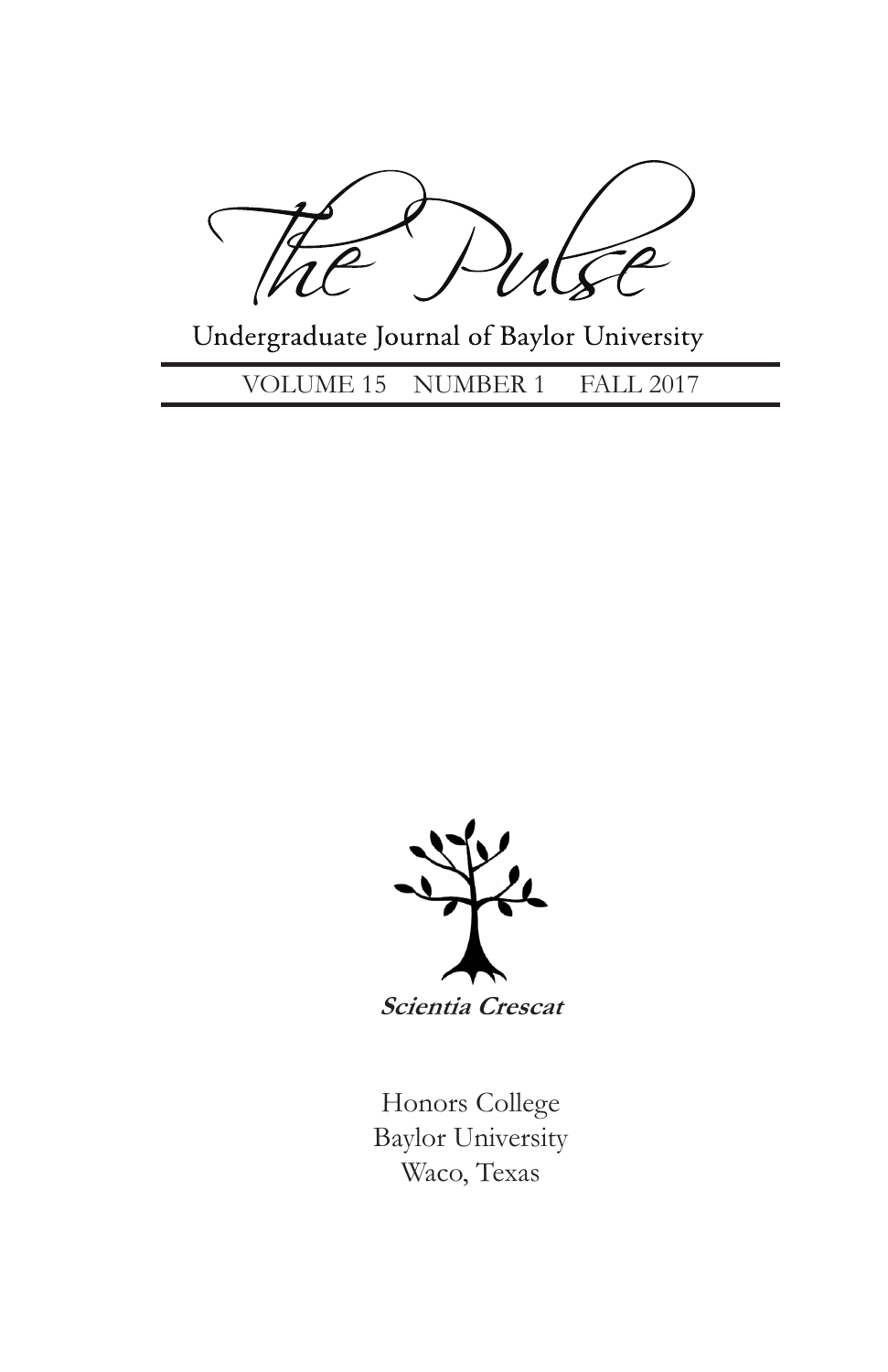Copyright © 2017 Baylor University. All rights reserved.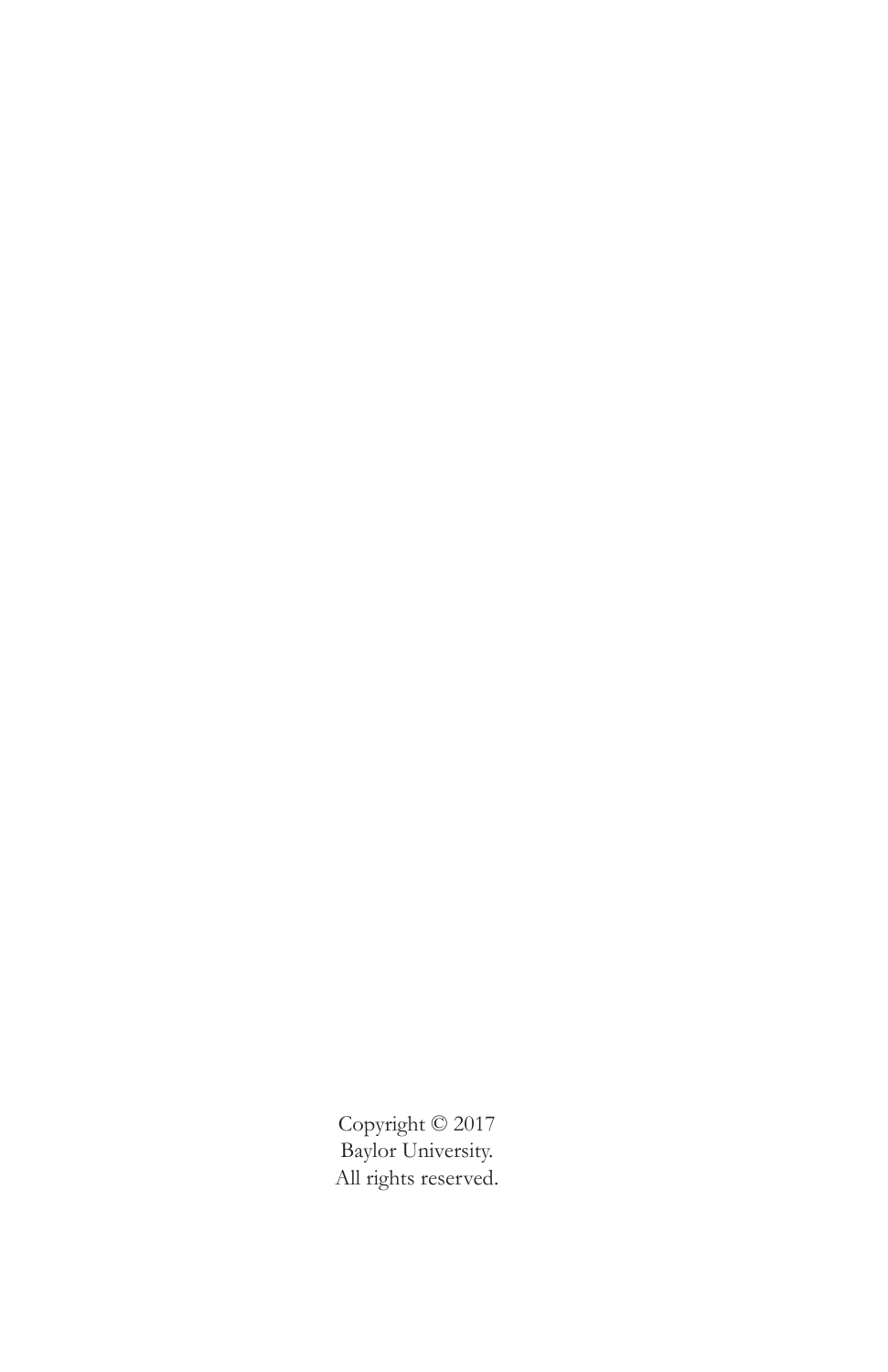# *The Pulse* **2017-2018**

#### **PRESIDENT**

Nicholas Coker

## **CHIEF EDITOR**

Kaylie Page

## **EDITORIAL BOARD**

Matthew Graff Cynthia Liu Charlotte Stolzfus Elaine Renberg Eleni Nasiotis Ella Liu Grayson Jackson

#### **PUBLIC RELATIONS STAFF**

Amanda Cordero Kyla Ferguson

# **TECHNICAL DIRECTOR**

Stu Mair

# **SECRETARY**

Hannah Rogers

# **FACULTY SPONSOR**

Dr. Jeff Hunt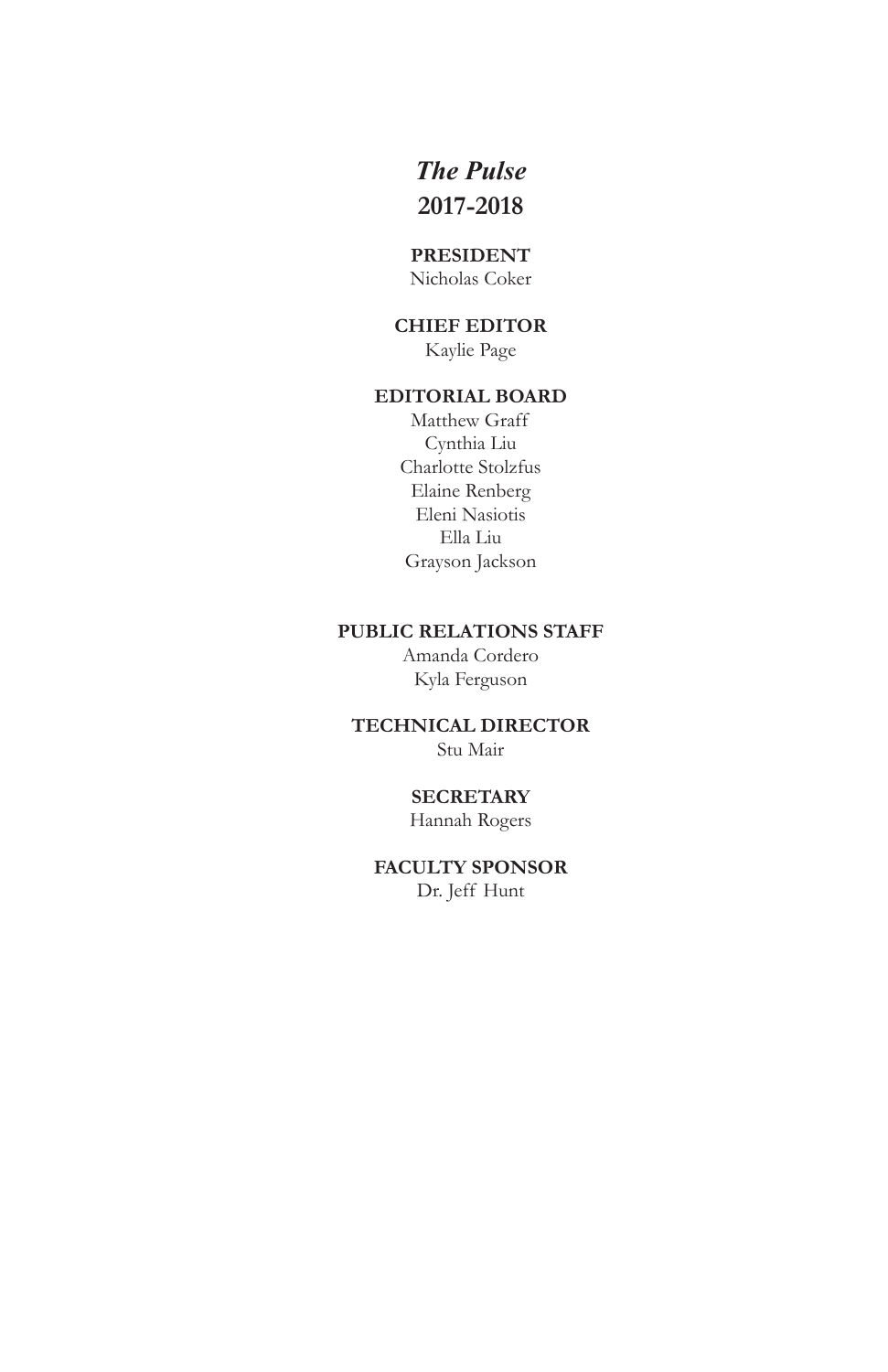# CONTENTS

#### **Dickens and the Growth of Empathy**....................................................6 AMANDA CORDERO

*A culture of care starts with empathy. This paper examines how author Charles Dickens cultivated such a culture in Victorian England. The culture of the time was bound by Enlightenment thought, the fantasy of Romanticism, the practicality of the Industrial Revolution, and the sociopolitical influence of the Anglican Church. But Dickens, a celebrity in his own right, was another cultural powerhouse: no other writer of his time had the same social impact he had. Through his works like Bleak House and A Christmas Carol, Dickens coaxed empathy from his readers for his characters. In this way, he brought attention to his readers' failings in caring for their destitute, downtrodden neighbors. Through his literary entreaties, he transformed the novel from a morally cheap, contemptible form of entertainment to a tool that exhorted Victorian readers to better themselves and the society around them.*

## **Wesley as an Intellectual**......................................................................... 30 MATTHEW GRAFF

*By exploring the book Locke, Wesley and the Method of English Romanticism by Richard Brantley, we can see how John Wesley's theology should be rooted in an intellectual understanding of Locke. This demonstrates that Wesley, who is frequently considered a spiritual rather than intellectual thinker, actually had a deep intellectual influence on the Christian tradition.*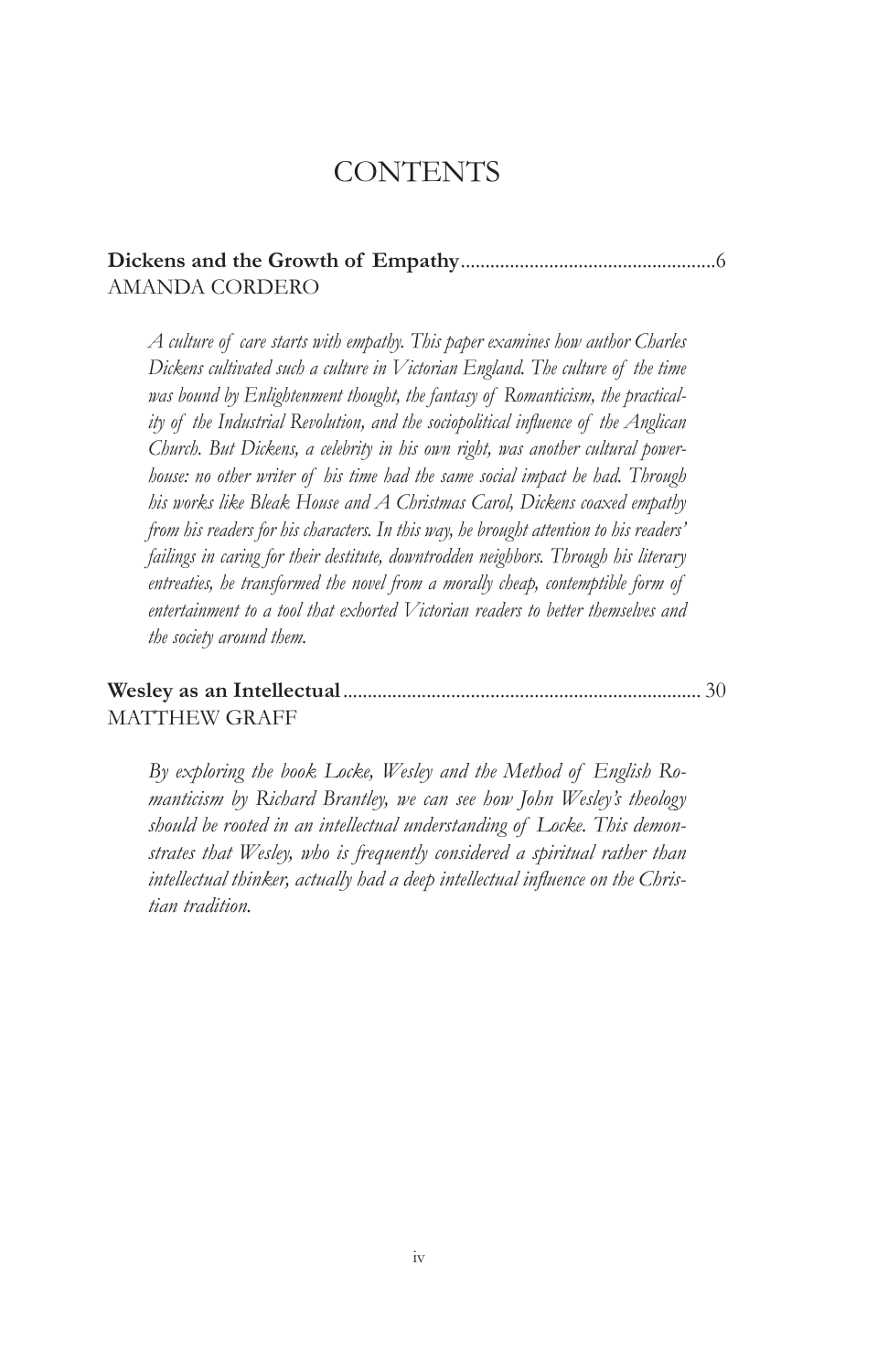## **The Encyclicals of Flannery O'Connor**............................................. 38 Joseph Lloyd

*Flannery O'Connor, a devout Catholic author of the mid-20th century, addresses the value of human life in many of her works. Some of these works – namely The Violent Bear It Away, A Stroke of Good Fortune, and "Introduction to A Memoire of Mary Ann" – pertain to issues concerning the beginning and end of human life: contraception, abortion, and euthanasia. In this paper, I consider these works and their relationship to the papal encyclicals that address the same subjects: Pope Paul VI's Humanae Vitae, and St. John Paul II's Evangelium Vitae. I posit that O'Connor's works, written well before either papal encyclical, provide the same theological doctrine as their papal counterparts, and are crafted in such a way as to be accessible to those who have no formal training in theological discourse.*

## **Wagner, the Audience, and the Universality of Evil in Doctor Faustus**...................................................................................... 50 JAMIE WHEELER

*In Christopher Marlowe's Doctor Faustus, the character of Wagner, Faustus' student and servant, is a minor figure who runs the magician's errands and occasionally quarrels comically with other characters. Nevertheless, Marlowe uses this character to prompt the audience to reflect on their own complicity in Faustus' evil. As a surrogate for the chorus, for the audience, and for Faustus himself, Wagner reveals that any human being—including, indeed especially, the audience of a play such as Doctor Faustus—is prone to fall into corruption.*

|--|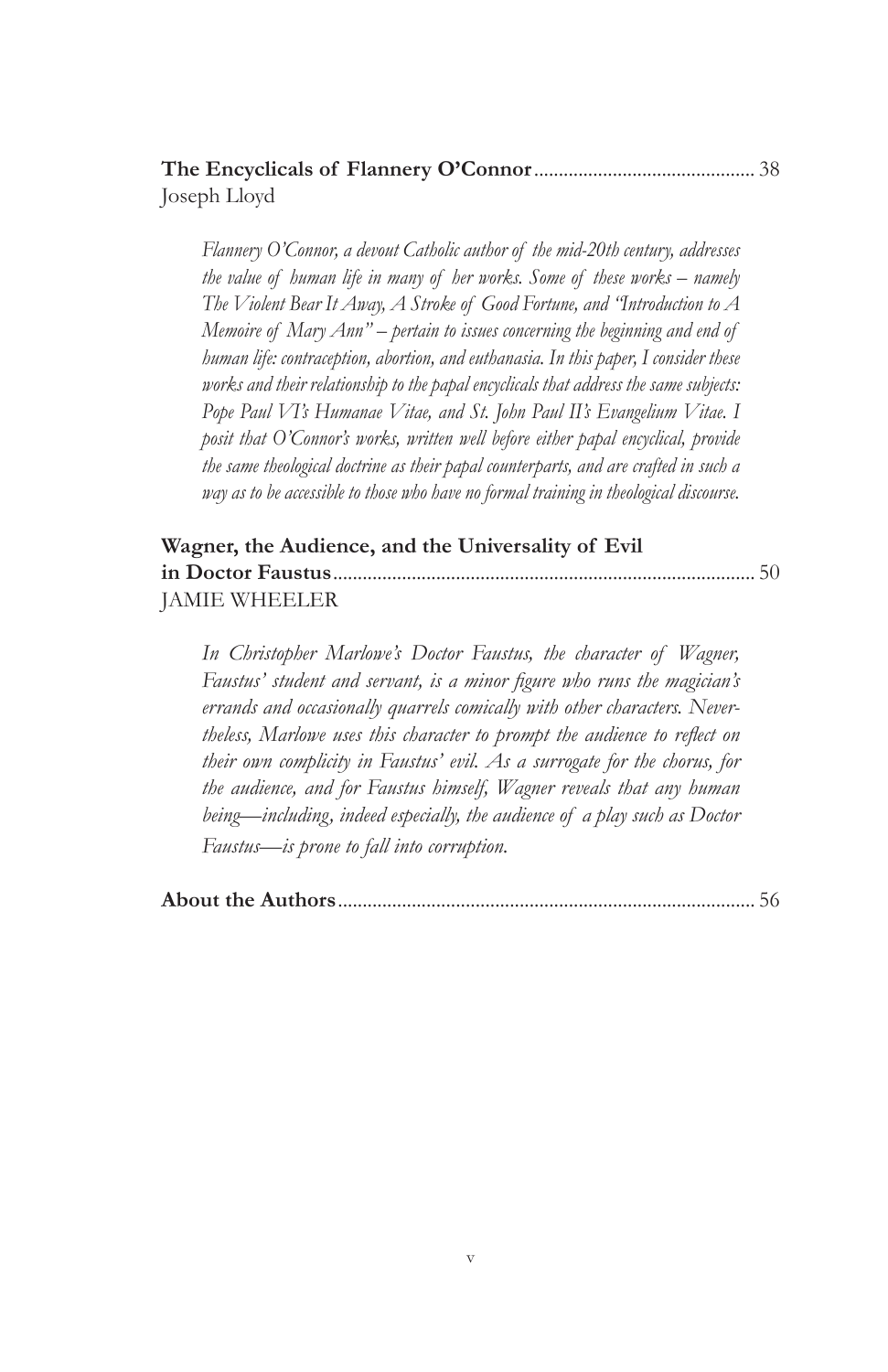*A culture of care starts with empathy. This paper examines how author Charles Dickens cultivated such a culture in Victorian England. The culture of the time was bound by Enlightenment thought, the fantasy of Romanticism, the practicality of the Industrial Revolution, and the sociopolitical influence of the Anglican Church. But Dickens, a celebrity in his own right, was another cultural powerhouse: no other writer of his time had the same social impact he had. Through his works like Bleak House and A Christmas Carol, Dickens coaxed empathy from his readers for his characters. In this way, he brought attention to his readers' failings in caring for their destitute, downtrodden neighbors. Through his literary entreaties, he transformed the novel from a morally cheap, contemptible form of entertainment to a tool that exhorted Victorian readers to better themselves and the society around them.*

# **Dickens and the Growth of Empathy: An Examination of Charles Dickens's Impact on Victorian Empathy and the Novel**

**\_\_\_\_\_\_**

### Amanda Cordero

A response to an increasingly socio-politically divided world has been a dramatic increase in empathy, a hyperextension of listening to "the other side," (usually the financially or socially destitute), and then consequential activism. However, this increase in empathy is not a recent trend. Empathy in literature was a vital tool in inciting social change for the destitute class during the Victorian era. First, I will examine the context of Victorian attitudes of empathy. Then, based on this context, I will consider how the Victorian writer Charles Dickens used empathy in his writing to promote his agenda for social change. In doing so, I will also consider the landscape of novels at this time, and how social activist writers like Dickens changed this landscape. Finally, I will discuss briefly the lasting impact of empathy in literature in society, both Victorian and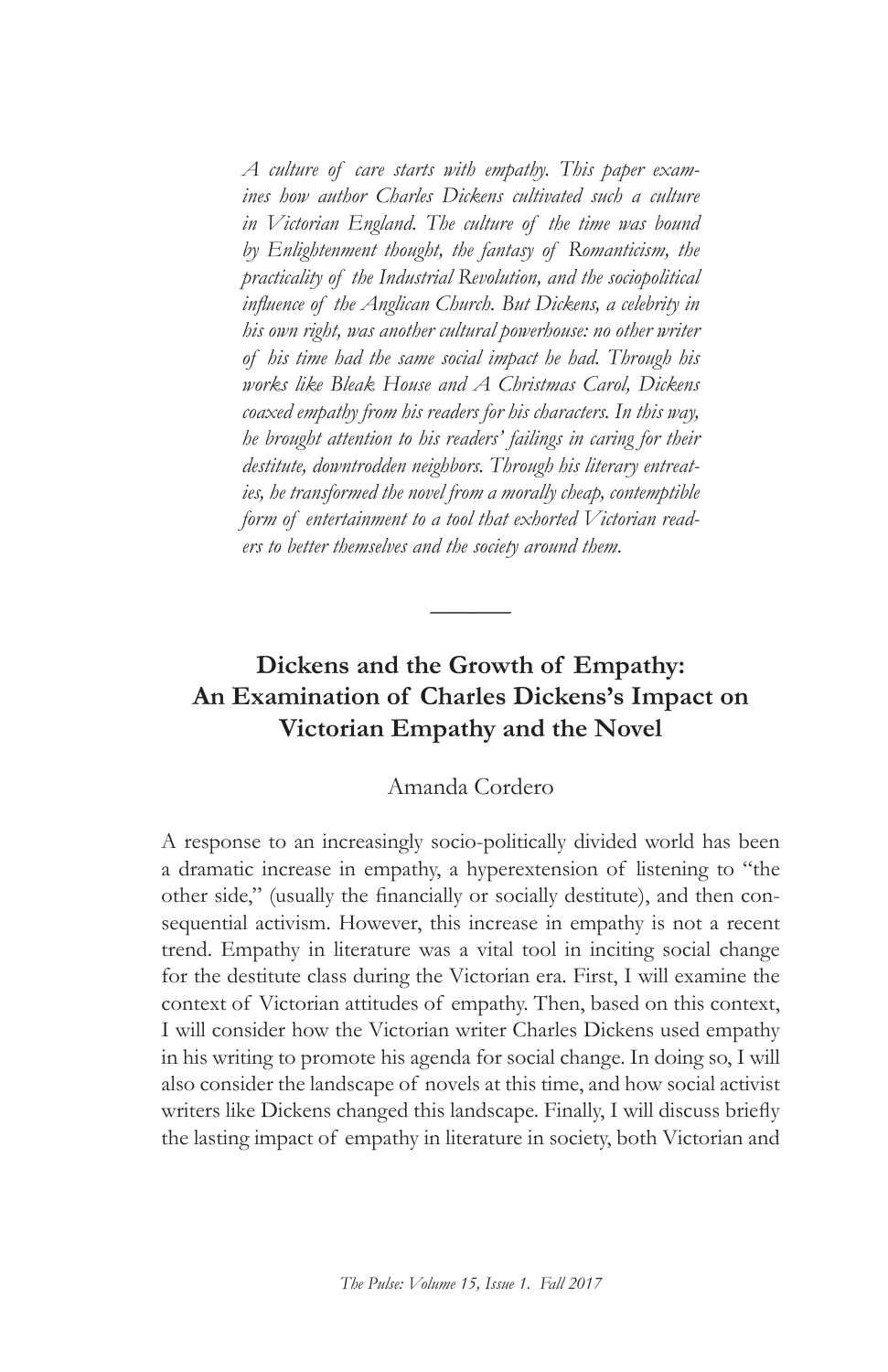present. Through these considerations, I argue that Dickens essentially transformed the novel from a low-brow, contemptible form of entertainment to one held in moral, virtuous regard.

#### **The Victorians and Empathy**

In discussing empathy within a historical social context, I must first establish the landscape that shaped how Victorians viewed others, specifically the poor and destitute. In this section, I will examine the contextual factors that constructed Victorian attitudes of empathy through social, economic, religious, and literary lenses. Specifically, I will do this by discussing philosophers Hume and Smith, the Romantic Era, the Industrial Revolution, and the influence of religion, specifically the Church of England. In this examination, I will also touch on the origins of empathy.

The notion of empathy first appeared in eighteenth century Germany, under the term *Einfülung*, or "in-feeling." While this notion was first introduced by German Romantic philosophers, it did not pique much interest until the nineteenth century, the time of increased interest in the psychology of perception, or how people think of what they see.<sup>1</sup>

*Einfülung* did not stay exclusively German: Scottish philosopher David Hume wrote extensively about empathy, or what he called "sympathy," in his book *A Treatise of Human Nature*. In *Treatise*, Hume stated that the basis of "sympathy" was perception:

> "Now 'tis obvious, that nature has preserv'd a great resemblance among all human creatures, and that we never remark any passion or principle in others, of which, in some degree or other, we may not find a parallel in ourselves; and this resemblance must very much contribute to make us enter into the sentiments of others, and embrace them with facility and pleasure."<sup>2</sup>

 For Hume, the ultimate goal is happiness for self and happiness for others, with a greater emphasis on happiness for others because of the cultivation of morality and virtue. With this in mind, Hume recognized empathy as an integral component of a community of virtuous, ethical individuals.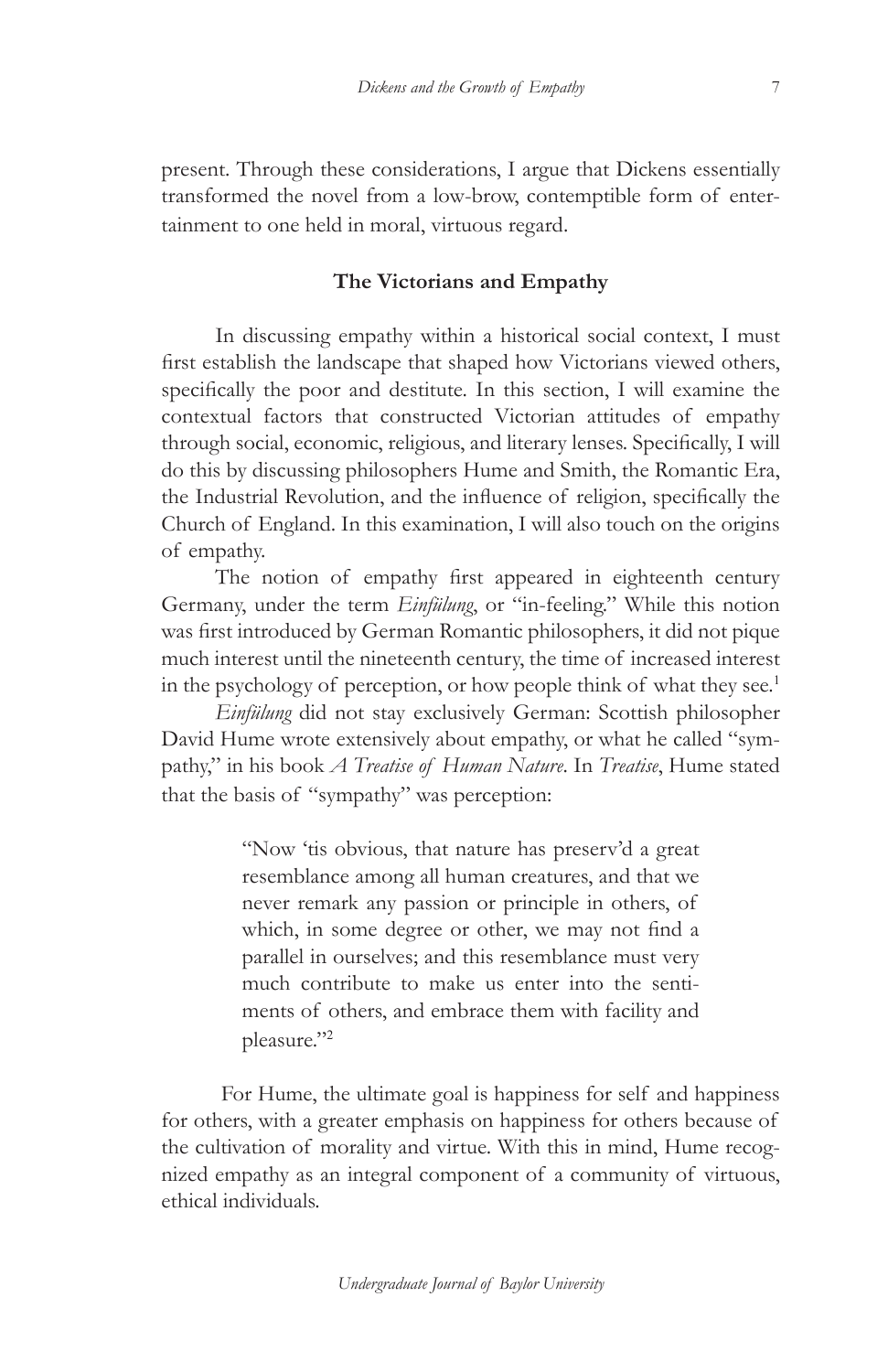Hume also differentiated between this "sympathy" and what he calls "emotional contagion": sympathy is qualitative in that it requires the contemplation and recognition of "parallels" between oneself and a particular individual. Emotional contagion, on the other hand, is simply a swelling of emotions towards a mass or category of people.<sup>3</sup> Emotional contagion contains little to no contemplation of a particular person's situation, endeavors, or feelings – one circumstance is all the circumstances, i.e., one homeless person represents the entire homeless population. This issue is relevant in relation to Dickens's work; later in this paper, I will further discuss critiques of Dickens' novels based on this difference between "sympathy" and "emotional contagion." Hume's philosophy greatly influenced the thought of his era and the eras following, including the Victorian.

Scottish economist and philosopher Adam Smith was perhaps the greatest influence in Victorian thought about economy and industry. He shared Hume's view that man is very much capable of imagining himself in another's place and that this capability is essential to morality.<sup>4</sup> Smith's *The Wealth of Nations* focused on economic growth by way of division of labor.<sup>5</sup> This line of thinking spurred the technology of the assembly line and ultimately, the growth of factories. However, Smith also foresaw this type of economy as one dissatisfying for a substantial part of society, the working class: an increase in productivity meant the loss of man as an individual with morals and virtues. While *The Wealth of Nations* pointed out the productive benefits of the division of labor, it also presented solutions, such as government-sponsored education, to combat its negative side effects. In presenting these solutions, Smith recognized the dangers of increased productivity and attempted to do his part to anticipate solutions for the moral betterment of society.

Smith elaborated on this emphasis of social formation in his book *The Theory of Moral Sentiments*, in which he argued that our moral ideas and actions are a direct product of our nature as social creatures. According to Smith, "sympathy" (empathy) drives this morality: "nothing pleases us more than to observe in other men a fellow-feeling with all the emotions of our own breast; not as we ever so much shocked as but the appearance of the contrary.<sup>6</sup> Both Smith and Hume established empathy as a natural tendency in man, appealing to his social nature; furthermore, they established that true empathy is essential to man's morality and virtue.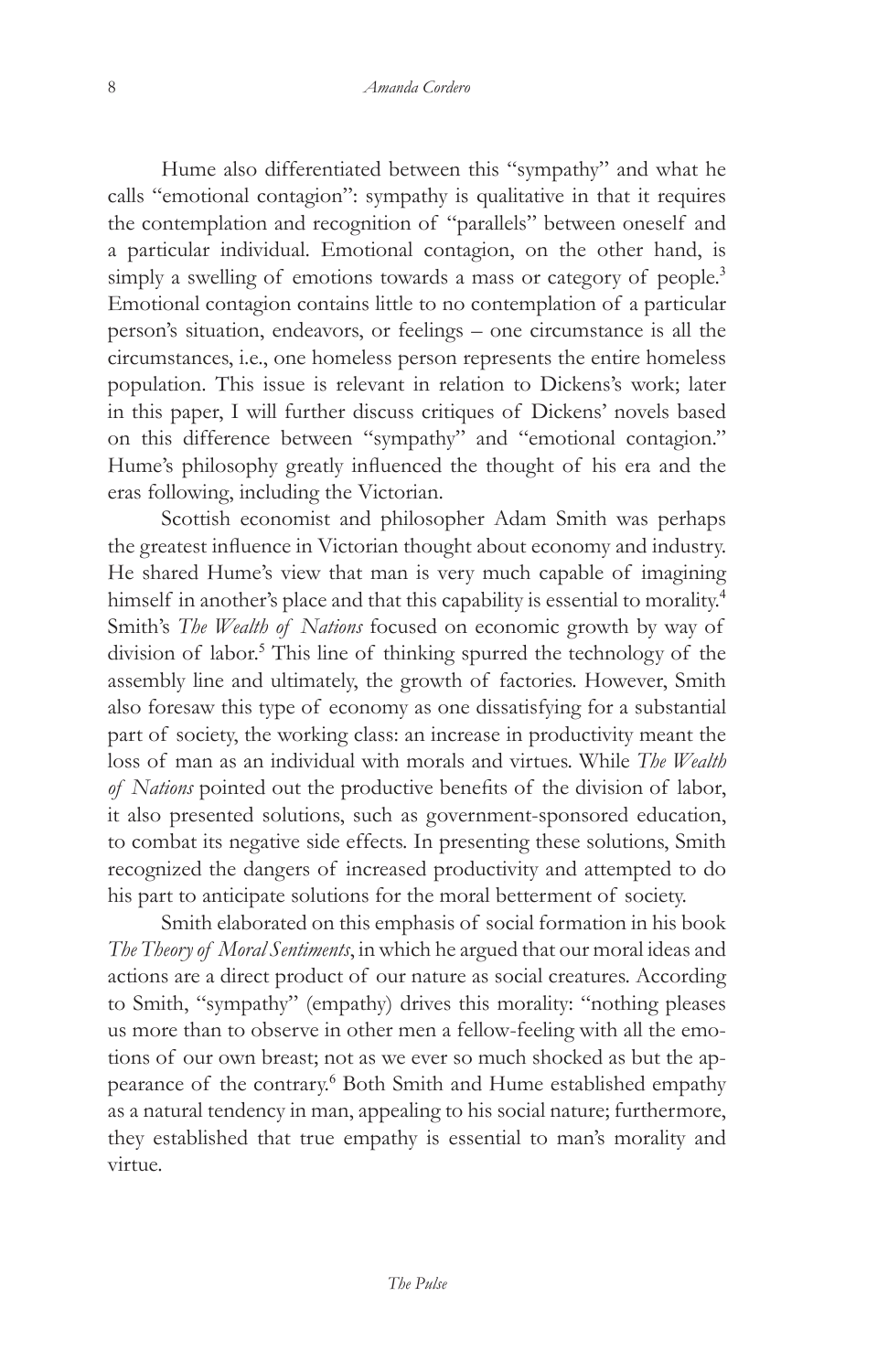The Victorian era was influenced by both its immediate predecessor, the Romantic era, and the progress of industrialism. The Romantic era was characterized by an infatuation with Nature, a lending of a voice to society's marginalized and oppressed, and the perspective that children are special because of their innocence.<sup>7</sup> William Wordsworth is a mainstay poet icon of this era; his poem "Intimation of Immortality from Recollections of Early Childhood" comes from the perspective of a speaker who yearns to be, once again, the "Child of Joy . . . [the] blessed creatures I see / The heavens laugh with you in your jubilee."<sup>8</sup> This particular interest in children and their associated innocence and joy would play a critical role in the Victorian era and in Dickens's personal and literary interests.

On the other hand, Britain's Industrial Revolution meant an assault on Romantic ideals: factories and the rapid growth of cities encroached on undeveloped land and the loss of children's innocence by way of child labor became the norm. Elizabeth Barrett Browning's poem "The Cry of the Children" characterizes this loss of innocence:

> "For oh," say the children, ""we are weary, / And we cannot run or leap  $-$  / If we cared for any meadows, it were merely / To drop down in them and sleep. / Our knees tremble sorely in the stooping  $-$  / We fall upon our faces, trying to go; / And, underneath our heavy eyelids drooping, / The reddest flower would look as pale as snow. / For, all day, we drag our burden tiring, / Through the coal-dark, underground  $-$  / Or, all day, we drive the wheels of iron / In the factories, round and round.'"<sup>9</sup>

In this poem, Browning cries that children are but a mere commodity for a society which has forgotten its moral ideals.

Furthermore, the Industrial Revolution shaped a more indifferent (and perhaps even negative) attitude towards society's downtrodden. This attitude was a symptom of negative emotional contagion – again, one circumstance became all circumstances, and one category of person became the specific individual. Victorian empathy (and Charles Dickens's writing) would speak to this immense change and degradation of man's social nature.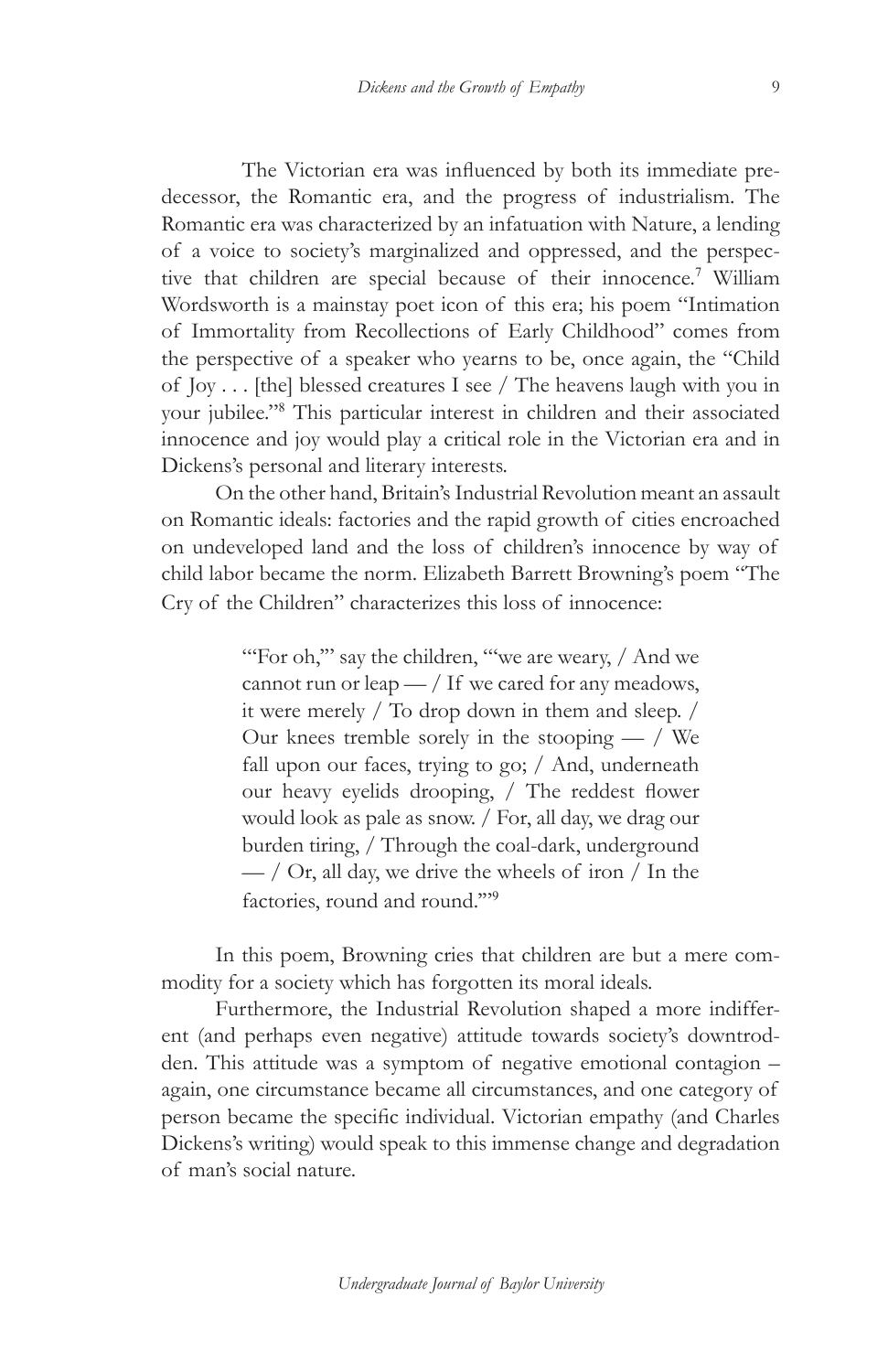Religion, specifically the Church of England, had a massive impact on empathy. Founded in the sixteenth century during Henry VIII's reign, the Anglican Church during the Victorian era experienced a surge of government support. At the beginning of the nineteenth century, the Church had trouble creating new parishes in England's new and rising manufacturing cities because it was a complicated process requiring an act of Parliament. This issue was quickly remedied by Parliament voting on increasing the church budget, spurring a dramatic increase in church building. This increase was later known as the "High Church" Oxford Movement. Furthermore, there was a major increase in the number of Anglican clergymen and later, the above-mentioned required Parliament act was repealed, paving the way for more church building.<sup>10</sup>

This overall spotlight on churches also meant that the Church increasingly became the vehicle of private and public social work. Evangelicals believed that to maintain a good social conscience, one had to be socially active. They held the belief that by coming in contact with human nature – particularly with the needy– they were coming in contact with Christ.<sup>11</sup> The Matthew 25:40 verse resonated very strongly in the religious and social spheres of Victorian England.<sup>12</sup> However, this act of do-gooding perhaps tainted true empathy: charity towards the poor and destitute, when it happened, was more likely to have come from a place of religious consciousness to commit good works rather than *einfülung*.

Thinkers like Hume and Smith, the polarized influences of the Romantic era and the Industrial Revolution, and the Anglican Church were vital in shaping the landscape of Victorian empathy. Hume and Smith established empathy ("sympathy") as a natural proclivity for man and its necessity for a morally upright life. This emphasis on living this type of life was intertwined with man's naturally social nature. The tug between the Romantic era and the Industrial Age meant a captivation with both innocence and its loss, both in Nature and with children. Finally, an increase in churches and an insistence on religious-driven charity dictated much of Victorian attitudes of empathy. These dynamic factors set the context in which Victorian writers wrote for and about – this background is especially observed by Charles Dickens.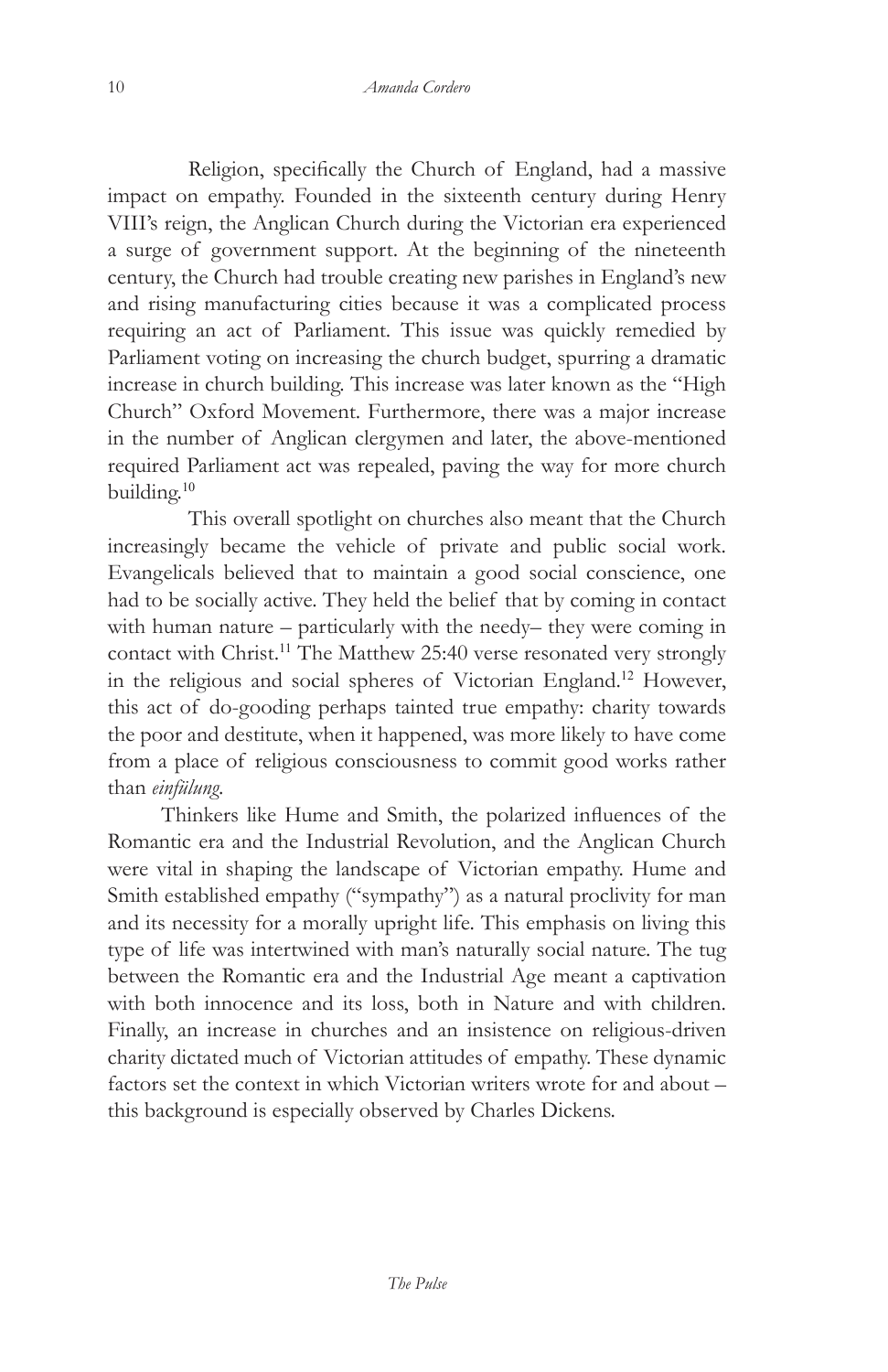#### **Charles Dickens: His Life, His Writing, His Empathy**

If Dickens were a modern-day rock star, he would be Bono, in that his sphere of positive influence was far-reaching and well-known. In this section, I will use the context of Charles Dickens's life, along with the Victorian England environment, to explain how he used empathy to promote his social agenda. First, I will consider briefly Victorian attitudes towards novels; this exposition will better reveal the context of Dickens's writing and how it differed from its contemporaries. Then, I will discuss how Dickens's background affected his writing. Finally, I will explore why and how he used writing to engage with Victorian society and its empathy.

The rise of industrialism and the advancements of science changed drastically the religious attitudes of Victorian England. With advancements in science came a more critical approach to the Bible: it was no longer considered a strictly divine and infallible text; rather, it was recognized as a document limited by its human writers.<sup>13</sup> Furthermore, capitalist ideology and industrial-driven rationalist thought challenged religious beliefs. Religion seemed more outdated and superstitious compared to the advancements and technology of the age.<sup>14</sup> The creation of a true middle class due to industrialism now meant an unparalleled amount of materialism, thus detracting from religion and piety.<sup>15</sup>

These changes in society inspired the writers of the newest, trendiest form of literature at this time: the novel. As of 1837, half of England's population was literate, and advances in publishing helped increase the production of texts.<sup>16</sup> These advances, along with the rise of a middle class that demanded entertainment, helped popularize the novel. Due to a relatively high literacy rate, the reading public became more and more fragmented, thus encouraging novelists to write a wider variety of texts. In spite of this variety, many themes revolved around a protagonist attempting to define him- or herself in relation to a class or society; many themes also involved the effects of industrialism.<sup>17</sup>

This literary trend of novels and their protagonists promoted more secularized thought, contrasting religious sentiment. Novels, with their entire focus on fiction, allowed writers to play more with scenes, characters, ideas, etc. Books were no longer just for philosophical or religious aims – now, they were sources of entertainment. While some Christians defended the value of fiction, a large portion of the Church of England considered these novels a threat to its own views, in that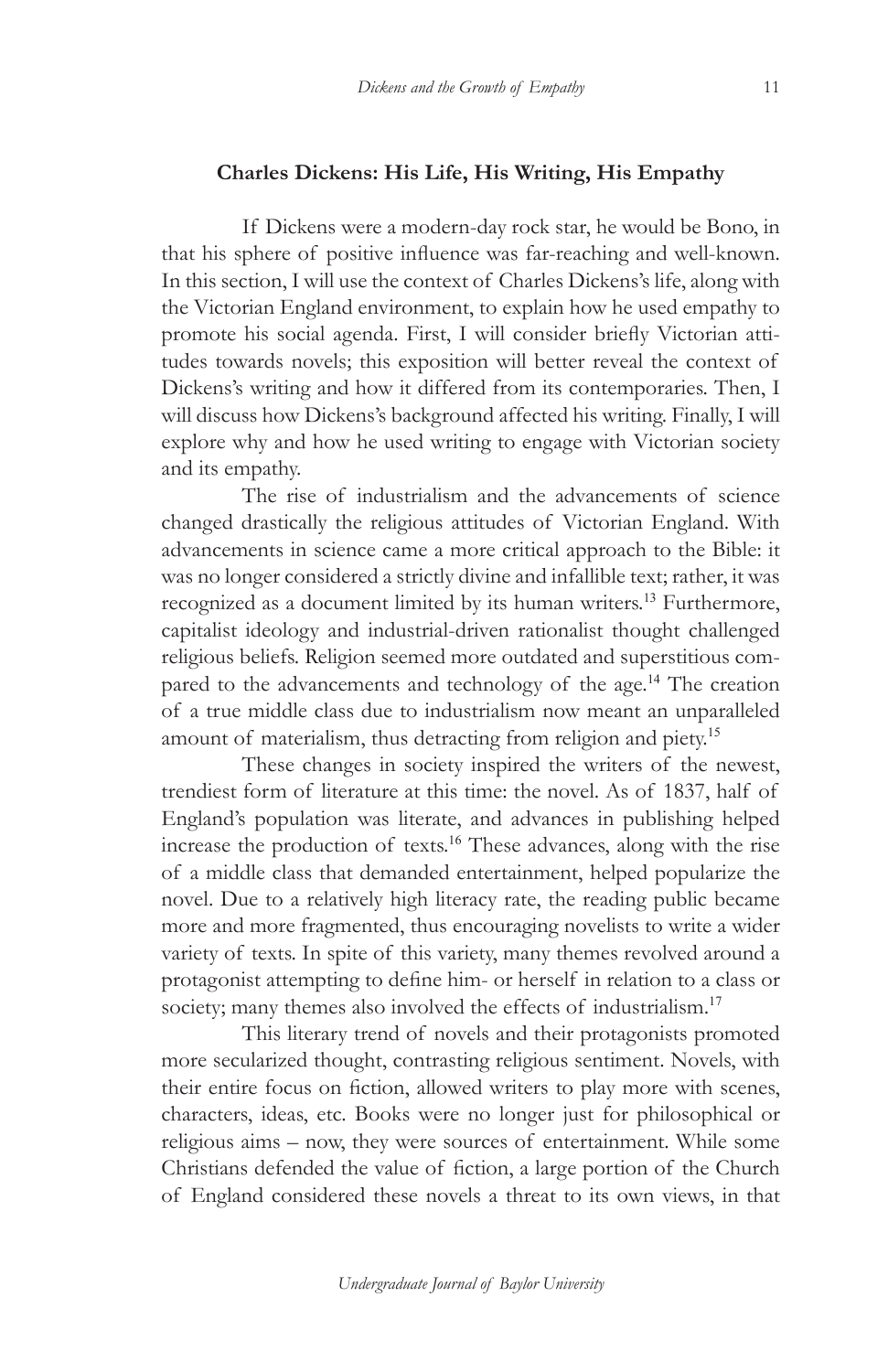novels entertained the lower appetites and lower goods, detracting from God. According to an article in the *Christian Observer*, readers of novels "lose the abhorrence of [novels'] faults because they hinder our pleasure."<sup>18</sup> While the Church still had substantial pull in society with its increase in churches, novels and their more secularized perspectives offered a new, exciting escape from the drudgeries of everyday life. However, Charles Dickens elevated this vulgar form of entertainment to a place in which it had moral value, specifically in the case of charity.

Dickens was born in February 1812. His father, John Dickens, was a clerk in the Naval Pay Office who, unfortunately, found himself and his family imprisoned for debt. Charles Dickens, however, instead of imprisonment, was sent to work at Warren's Blacking Factory.<sup>19</sup> Even when his family's financial situation was righted, his mother insisted that he continue to work at the factory, making a mere five to six shillings a week, pasting labels onto pots of blacking.<sup>20</sup> Eventually, at the age of fifteen, Dickens left the factory and went to school in London and later found employment as an office boy at an attorney's firm.<sup>21</sup> His stint at the factory was psychologically scarring for him, and he only spoke about it to his wife and his closest friend and later, biographer, John Forster. This experience, however, would haunt the pages of his writing, especially in *David Copperfield* and *Great Expectations*.

Dickens's experiences and subsequent writings found their place in the heart of Victorian England, a society tugged by the forces of Romanticism and Industrialism. While many Victorians feared wasting emotions on the "undeserving" poor (a symptom of negative emotional contagion), this fear was virtually nonexistent when the sufferer was a child. This attitude informed greatly the literary landscape of the time, prompting writers to create works that encouraged social reform.<sup>22</sup> Dickens used literary techniques to encourage society's rearing of ragged children: just as Victorian Britain recycled filthy rags into bright, white, useful paper, the same could be done for impoverished children, a powerful metaphor.<sup>23</sup> In an 1846 letter published in London's *Daily News*, Dickens wrote that London was a "vast hopeless nursery of ignorance, misery and vice; a breeding place for the hulks and jails." He exhorted the State to "easily and less expensively, instruct and save [these children]."<sup>24</sup> In publishing this letter, Dickens drew on his own scarring childhood experiences in the blacking factory and the blessing of education. He used his own experiences, along with the experiences of other "ragged children," to appeal to the Victorian public.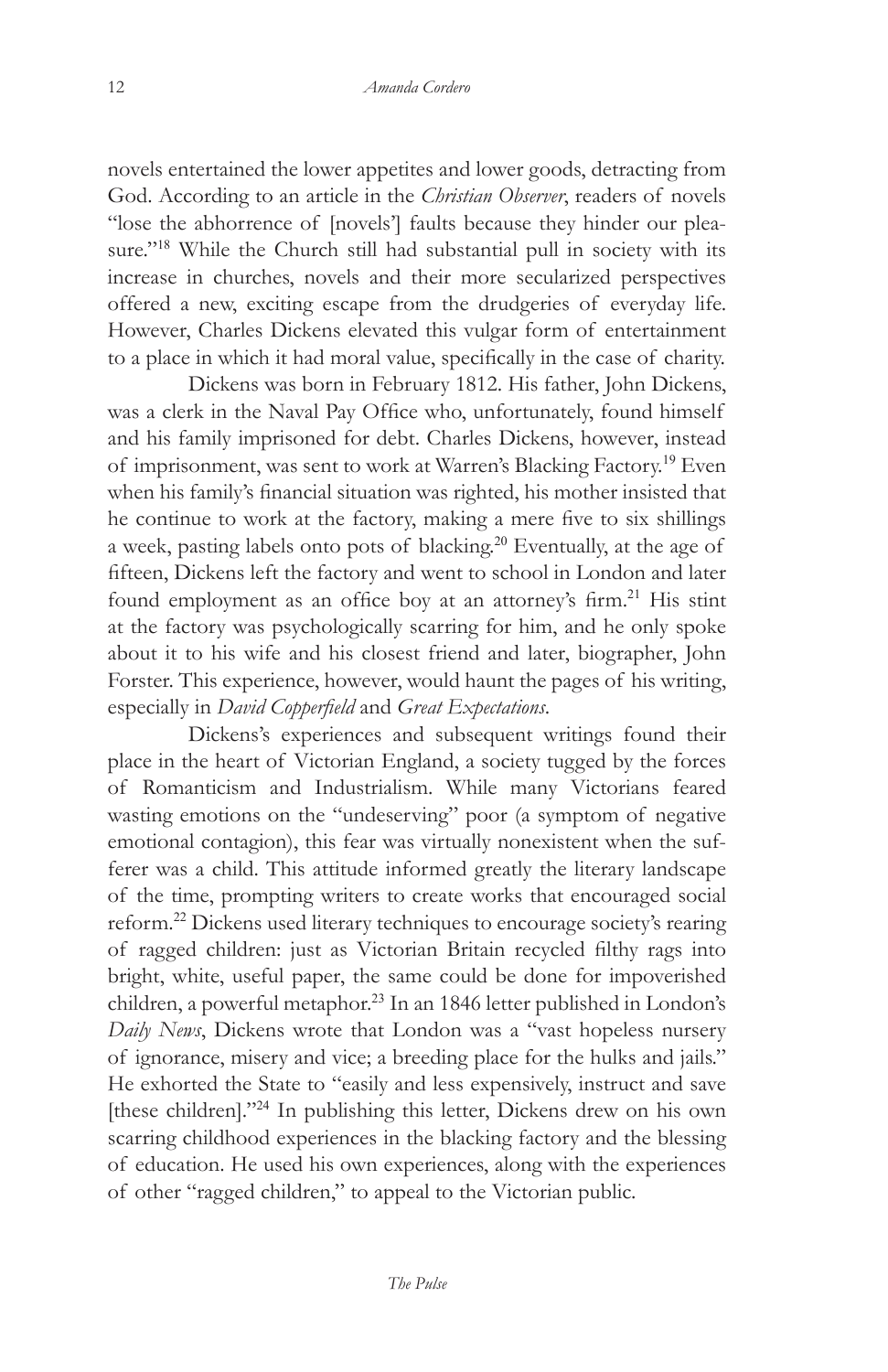Other aspects of Dickens's life helped develop his acute sense of empathy. In 1829, he became a free-lance reporter; seven years later, he published the first set of his popular series *Sketches by Boz*. <sup>25</sup> *Sketches*, with the subtitle "Illustrative of Every-day Life and of Every-day People" was a collection of short pieces published originally by various newspapers and periodicals. Through *Sketches*, readers received vivid details on everything from the hilarious complications of courting and married life to the despicable details of London poverty. It is here that readers began to first notice the sensory-heavy, empathy-driven writing style of Dickens.

 For example, in his sketch "Cold and Hunger," Dickens writes of a desperate, homeless mother:

> "That wretched woman with the infant in her arms, round whose meagre form the remnant of her own scanty shawl is carefully wrapped, has been attempting to sing some popular ballad, in the hope of wringing a few pence from the compassionate passerby . . . . Bitter mockery! Disease, neglect, and starvation, faintly articulating the words of the joyous ditty, that has enlivened your hours of feasting and merriment . . . It is no subject of jeering. The weak tremulous voice tells a fearful tale of want and famishing; and the feeble singer of this roaring song may turn away, only to die of cold and hunger."<sup>26</sup>

Later, *Sketches* morphed into the serialized novel *The Pickwick Papers*. *The Pickwick Papers* became an enormous success, prompting Dickens to turn to novel-writing full-time (while still somehow dabbling in reporting and editing). In 1837, his next novel *Oliver Twist*, the rags-toriches story of a workhouse boy, began to appear as a periodical series; it concluded in 1839.

However, in May 1837, Dickens' beloved sister-in-law, Mary Hogarth, passed away at the age of 17. Mary was Dickens' friend and confidante, "a privileged sister and domestic companion."<sup>27</sup> Her death was absolutely devastating for him: he wore her ring in her memory for the rest of his life.28 On May 17, 1837, Dickens penned a letter to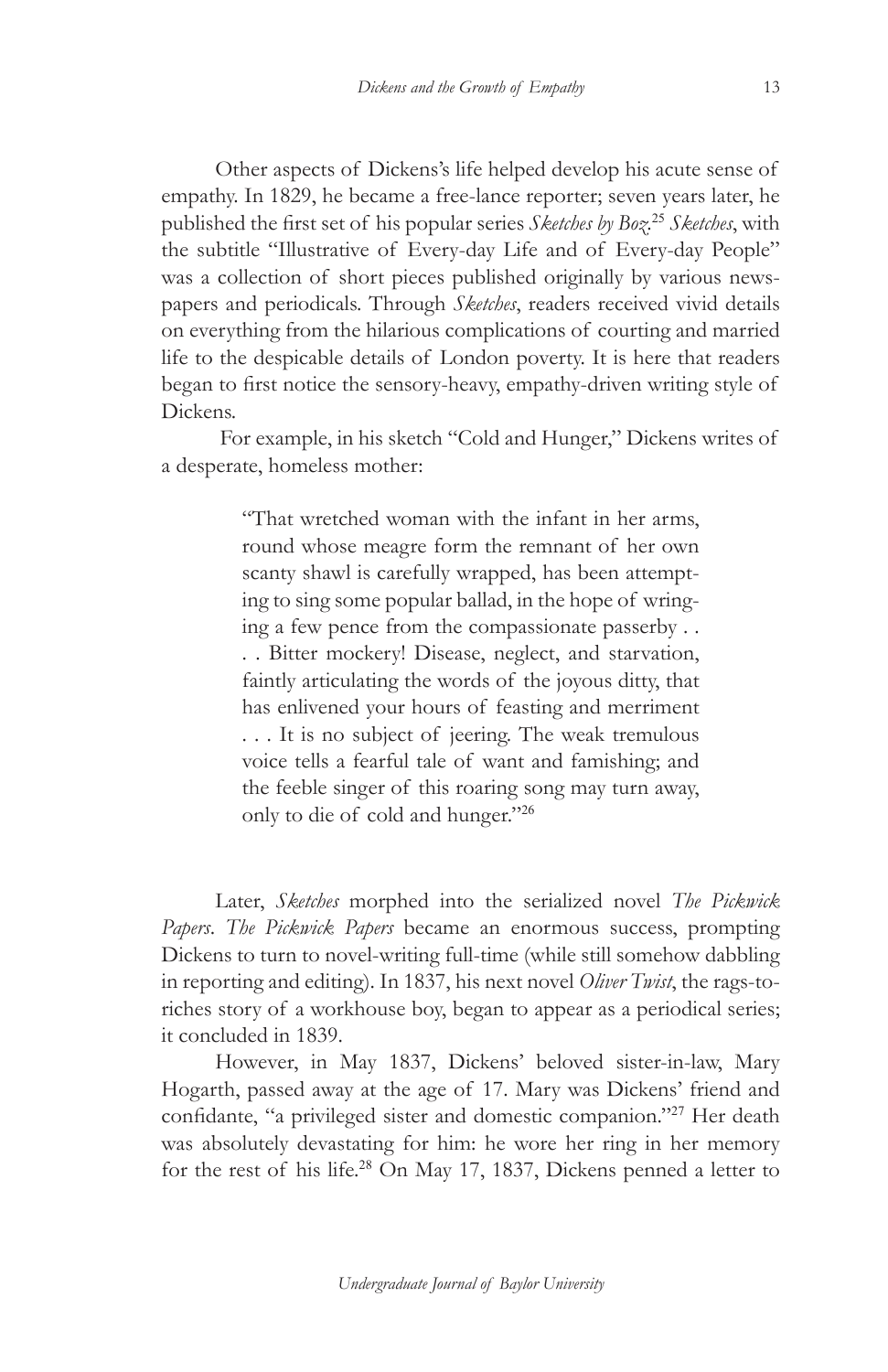William Harrison Ainsworth, saying "I have been so much unnerved and hurt by the loss of the dear girl whom I loved, after my wife, more deeply than anyone on earth."<sup>29</sup>

The death of Mary Hogarth proved to be one of the biggest influences on Dickens's writing and an inspiration for his empathy. She served as the inspiration behind many of his beloved, sweetly dispositioned characters: *Oliver Twist*'s Rose Maylie, *Nicholas Nickelby*'s Kate, and *David Copperfield*'s Agnes.<sup>30</sup> The most emotionally resonant of these characters for the Victorians was Little Nell from "The Old Curiosity Shop."<sup>31</sup> Little Nell appealed to the sentimentality of Victorians and of later generations: in 1910, she was immortalized in a set of cigarette cards produced by John Player & Sons. Her description read "An ideal creation – a gentle, pure-spirited, fearless child, guardian-angel to her wandering, irresponsible grandsire, and ever moving in his company through thronging groups of grotesque shadows toward the silent, dreamless, last long sleep of all – the sleep of death."32 The card's illustration features a blonde, rosy girl dressed in a light blue frock, holding a bouquet of lilies and a picnic basket – the very picture of an angel.

Dickens's childhood, his reporting of London life, and his sisterin-law's death all impacted his empathy, and consequently, his writing. In this section, I will explore the motivations behind Dickens's desire to write empathy-driven narratives. Furthermore, while I mentioned a few instances in the previous subsection, I will elaborate on how Dickens infused empathy in his writings by exploring his works and their format.

While Victorian empathy was driven by a Christian charity, Dickens avoided using religion as the basis for his own empathy and social agenda. While many scholars tend to view Dickens as "an inferior Newman, Arnold, or George Eliot" because of his proclivity for excessive sensory details and a superficial lack of religious, intellectual motivations, they fail to see his strength in considering "the irrational feelings, the prejudices, the experiences which form men's minds."<sup>33</sup> Furthermore, to say that Dickens did not entertain religious sentiments whatsoever would be incorrect: "his fundamental outlook as a liberal Protestant with radical, Romantic leanings is expressed in remarkably different ways at different times, variously reflecting impulse as well as prevailing currents of belief."34 Dickens indeed had Christian sentiments and for a spell, wrestled with these sentiments, verging on a religious crisis. However, he did not see himself motivated by intellectual theology as by "social gospel."<sup>35</sup> He wanted to point to "our great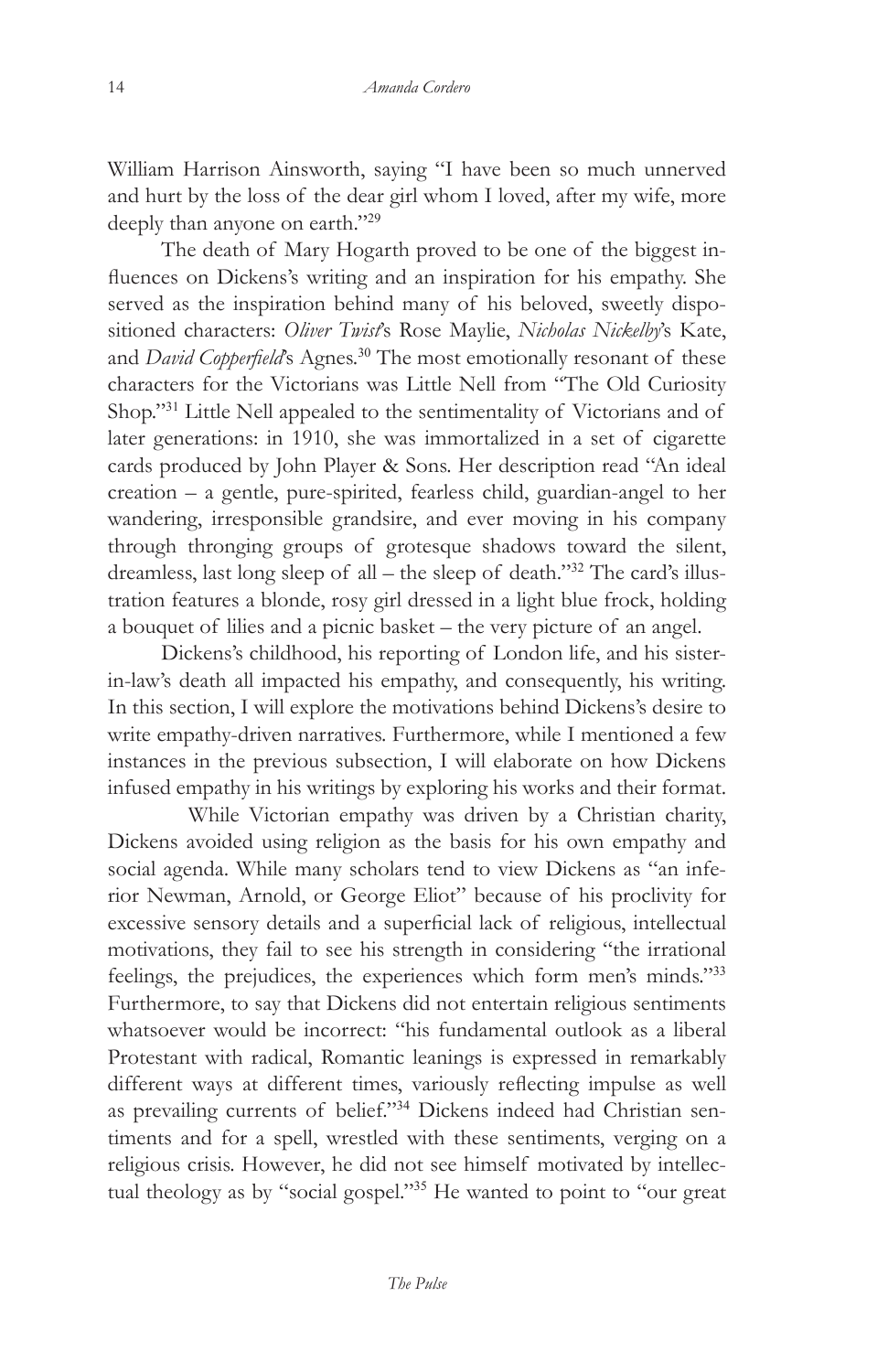Master, and unostentatiously [lead] the reader up to those teachings as the source of all moral goodness."<sup>36</sup> In this sense, it is better to think of Dickens and his writing beyond the strict intellectual boundaries of theology and doctrine and instead, view him through a scope of sheer moral goodness.

As mentioned previously, it is inevitable that Dickens empathized with the ragged children of London because he too was once a ragged child. His first-hand experiences, rather than Christian sentiment, motivated his empathy. Dickens had a similar attitude as Smith and Hume: empathy and compassion are absolutely necessary for the building of moral character and virtue. For Dickens, charity was "the one great cardinal virtue" – a strong sense of charity would lead to and include all the other virtues.<sup>37</sup> Charity was the beginning and end of social and individual virtue.

Not only did this moral position drive his writing, but it drove it in such a way that readers' emotions engaged completely. Dickens did not shy from passionate, and perhaps excessive, sensory detail because he wanted to capitalize on readers' emotions for the promotion of virtue. Dickens's writing was not only his livelihood, but his primary "sphere of action" for practicing moral goodness through practical means: "I want at all times, in full sincerity, to do my duty by my countrymen . . . . By literature I have lived, and through literature I have been content to serve my country . . . In my sphere of action I have tried to understand the heavier social grievances, and to help to set them right."<sup>38</sup>

Indeed, Dickens served his country through his writing. His novels, such as *David Copperfield*, *A Christmas Carol*, and *Hard Times*, featured protagonists who were trampled by society. For example, in *Oliver Twist*, Dickens wrote that the boys in the workhouse "polished [the bowls] with their spoons till they shone again . . . [then] they would sit staring at the copper, with such eager eyes, as if they could have devoured the very bricks of which it was composed; employing themselves, meanwhile, in sucking their fingers most assiduously, with the view of catching up any stray splashes of gruel that might have been cast thereon."<sup>39</sup> This quote leads to Dickens's iconic scene in which Oliver Twist is chastised severely and rejected by the workhouse master after asking for more food. The scene is iconic for a reason: it is a classic example of Dickens's style of writing, designed to capitalize on human emotions and incite empathy, and in this way promoting social change and, ultimately, human virtue.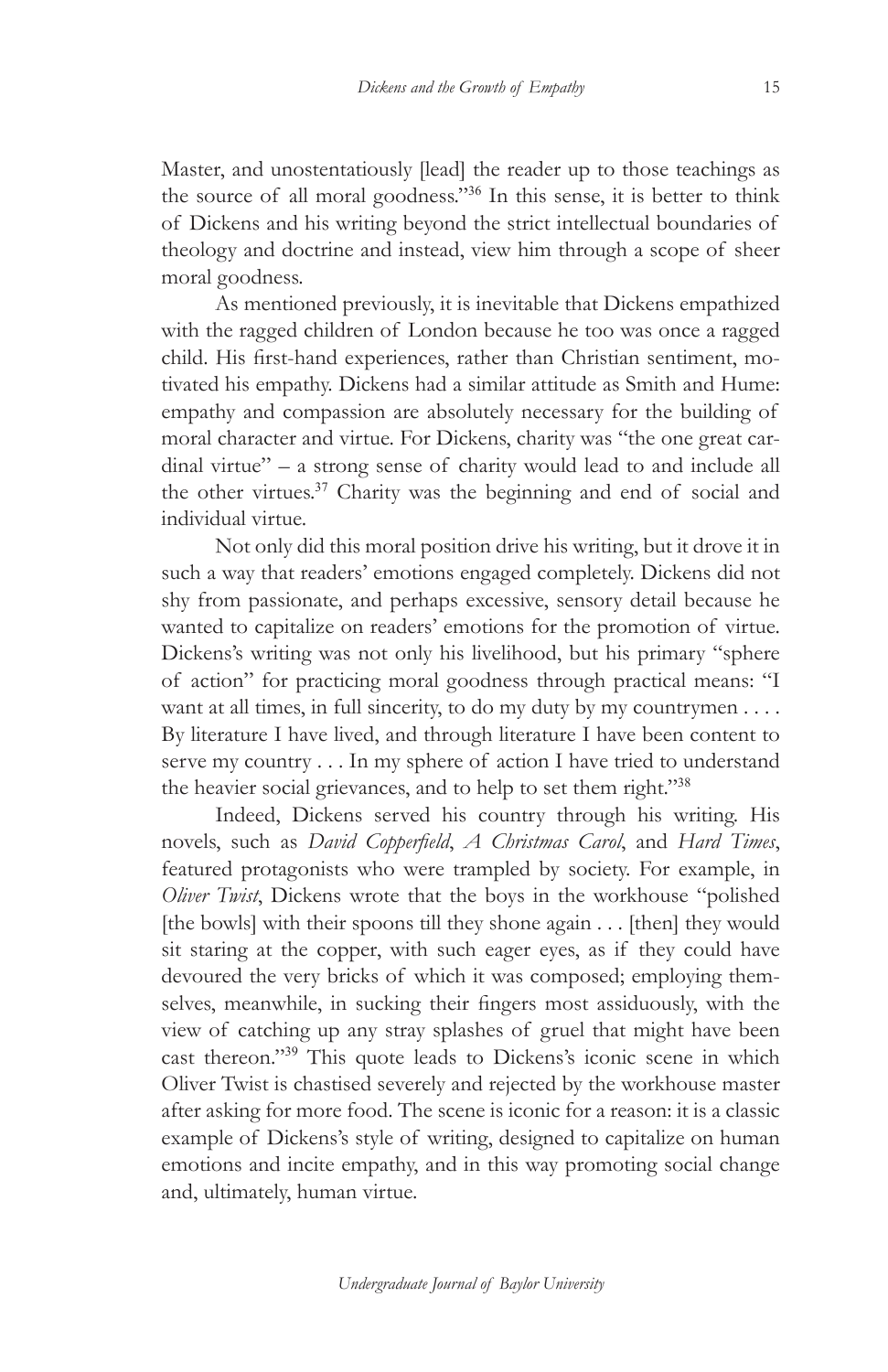Dickens took advantage of the emerging popularity of the novel to change Victorian attitudes towards the poor. Additionally, the format of these works enhanced his engagement with his readers. Dickens's works, including the ones mentioned above, were serialized, a process in which a novelist's work was published periodically by installations in newspapers or magazines instead of collectively in a bound book.<sup>40</sup> Serialized works were more economically accessible to lower- and middle-class readers, allowing them to read the book at the price of one shilling per week instead of the more expensive price for a bound copy.<sup>41</sup> In this way, writers' works were more accessible to the wider public than if they were bound in more expensive volumes; thus, Dickens's appeal for empathy stretched beyond the upper class.

Furthermore, serialization affected the form of the novel in that each installation had to engage the reader singularly while also maintaining the integrity of the novel's overall plot. This form of publication perhaps enhanced Dickens's sensationalism in that it held readers in suspense, without relief until the next installation was released.<sup>42</sup> This style of writing, along with this publishing format, held readers in agony, their anticipation piqued and their emotions charged. Thus, readers were more committed to a story and its characters, inciting and encouraging empathy.

# **Inciting a Social Revolution: Dickens's Actualization of Empathy in Victorian England**

In the previous section, I discussed the novel in its Victorian context and how Charles Dickens used his background and the emerging popularity of the novel to promote his social agenda. In this section, I will discuss how Charles Dickens helped shape Victorian attitudes of empathy, specifically towards the lower classes. First, I will consider the pragmatics of Victorian empathy. Then, I will focus on Dickens's empathy in his writings. Finally, I will examine Victorian attitudes of empathy in relation to Dickens's writing.

As mentioned previously, Victorians had rich cultural resources from which they drew empathy, namely Hume, Smith, the Romantic era, and the Industrial Age. However, Dickens acknowledged that despite anyone's best intentions, he or she would never be able to access wholly the feelings of another: "That I suffered in secret, and that I suffered exquisitely, no one ever knew but I. How much I suffered, it is, as I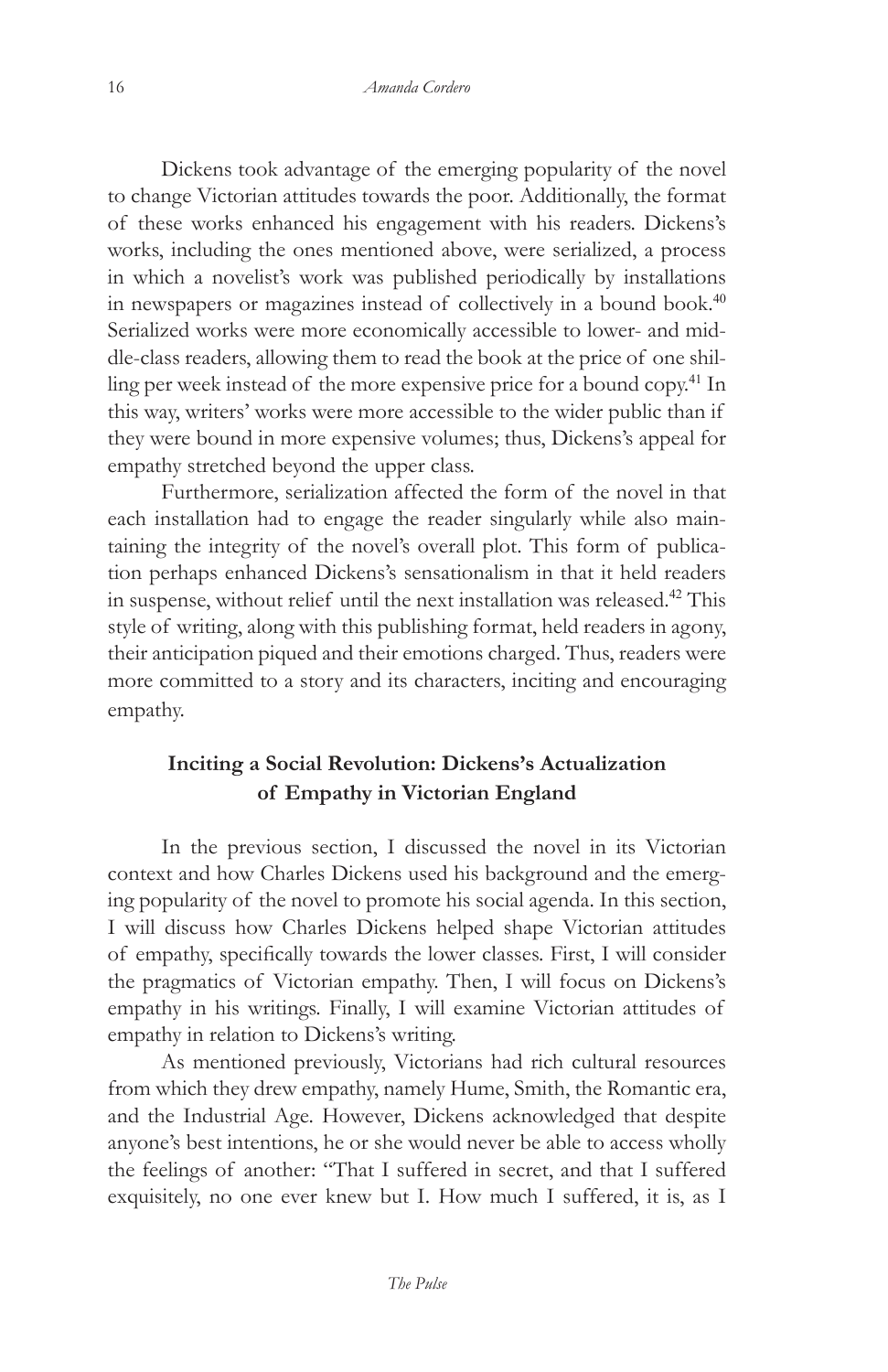have said already, utterly beyond my power to tell."<sup>43</sup> *Great Expectations*' Pip expresses this torment of emotional inadequacy: "Words cannot tell what a sense I had, at the same time, of the dreadful mystery that he was to me."<sup>44</sup>

This idea of incomplete accessibility rang true for the pragmatics of Victorian empathy. The creation of a true middle class during the Industrial Age meant a more complex social hierarchy than what had previously existed. The middle class was not simply relegated to one sphere, but rather developed with multi-facets, ranging from humble clerks to wealthy bankers. However, despite its multi-faceted quality, the Victorian middle class (and for that matter, the upper echelons of Victorian society as well) was nowhere near understanding the hardships of the poor. Rather, the distance between the poor and their wealthier counterparts was vast. This distance protected the middle- and upper class from "exposure to true pain, poverty, and hunger."<sup>45</sup> Thus, while the Victorians' empathy was perhaps informed by its rich context, it was not primarily characterized by action.

Generally speaking, Victorian empathy, while well-intentioned, failed to see the individual, the very description of emotional contagion. For the Victorians, it was easy to lump all single-mothers into one category, all poor children into another category, etc. In doing this, they essentially robbed these destitute individuals of their humanity. Instead, they morphed them "into spectacle, an act that fundamentally denies the human-ness of that person . . . perhaps the last sympathetic act possible."<sup>46</sup> Furthermore, in giving in to tendencies of emotional contagion, Victorians were more prone to perceiving the groups as "lazy," or "malicious," or "immoral," instead of recognizing each individual's humanity.

Additionally, much of the time, this blind pitying was selective: perhaps swept away by the romance of other worlds, Victorians idealized Africa as a charity case. In focusing primarily on these distant spheres of charity, the Victorians oftentimes overlooked the immediate need of the impoverished and destitute in their own cities and towns. Dickens satirizes this in *Bleak House*: Mr. and Mrs. Jellyby are so focused on their charity work in Africa that they neglect their own children who are dirty and ill-bred.

The Victorians might have had empathy (arguably, a cheapened, perverted version based on emotional contagion), but they failed having true empathy by justifying their lack of action through categorization of individuals and in the failure to see immediate, domestic needs. Dickens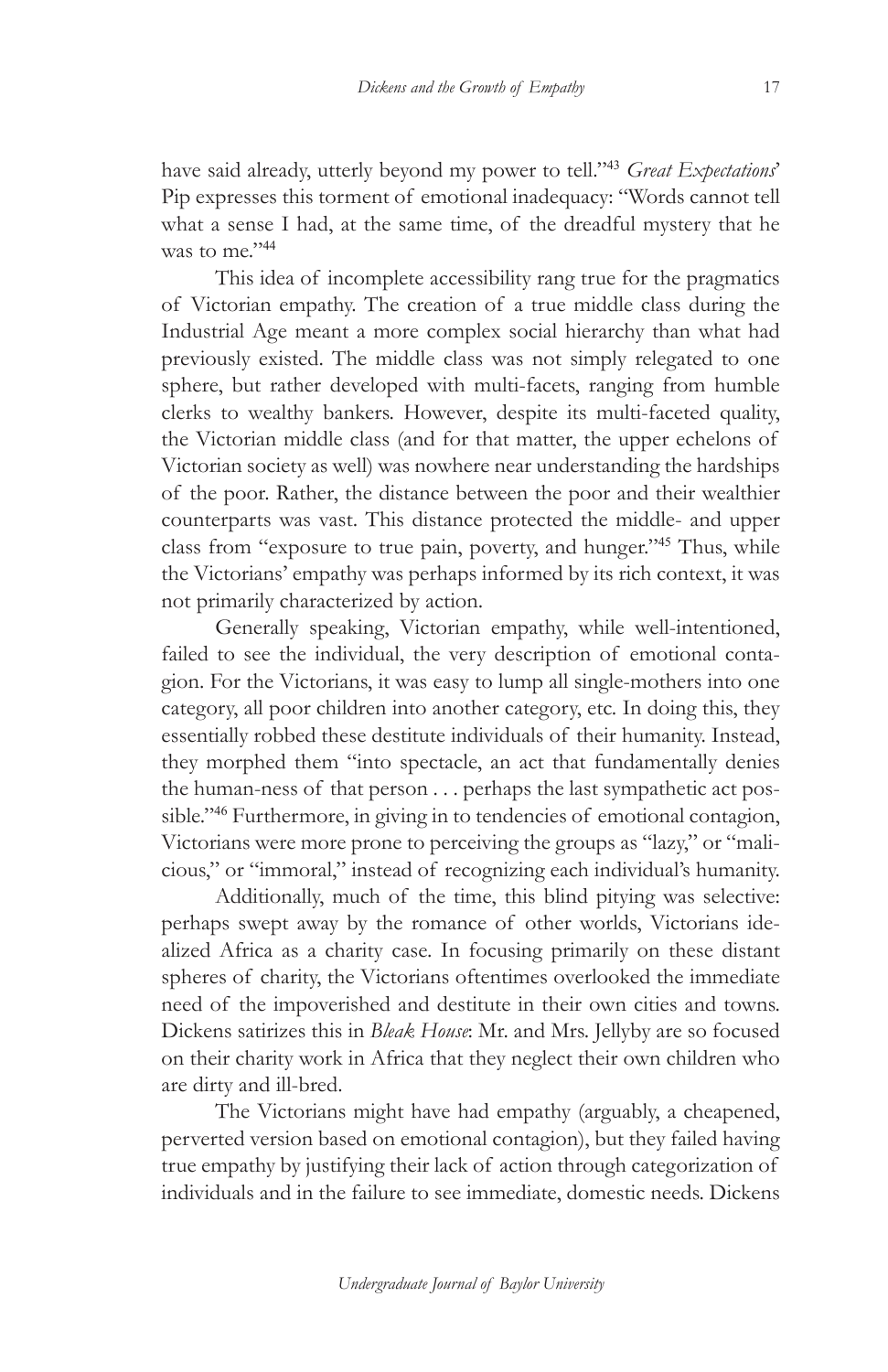felt that this lack of action reflected poorly on his society. Dickens's concerns were legitimate because Victorians seemed unconscious of how their actions (and in most cases, lack thereof) negatively impacted the lowest levels of society; the New Poor Laws of 1834 support this theory. These laws were intended to arm "guardians, clergymen, and receiving officers" for providing the poor, the aged, the infirm, etc. "with tickets for admission to workhouses, moving them under one roof for purposes of efficiency and moral reform."<sup>47</sup> These laws are a prime example of good intentions, but terrible consequence: most of these workhouses were cramped and had terrible living conditions. In most cases, the intended subjects of these laws were better off without the workhouses.

Dickens, because of his depth of moral virtue and the trauma of his childhood, recognized this severe lack of true empathy in Victorian society. He understood that complete comprehension of another's suffering was impossible. He chose not to focus on that, but rather, the consequences of the lack of true empathy in his writings. For him, these consequences could be combatted by "the awaking of the people, the outspeaking of the people, the uniting of the people in all patriotism and loyalty to effect a great peaceful constitutional change in the administration of their own affairs."<sup>48</sup>

This "awaking of the people" occurred when the people recognized the failures of society and responded accordingly. Dickens recognized the power of story as something that "affords facilities which cannot otherwise be secured . . . [the novel] is a frame-work for better things."<sup>49</sup> Again, this basic desire for improving the moral formation of society and the individual is what primarily drove his writing.

This "framework for better things" can be seen perhaps most vividly in one of Dickens's most well-known and beloved works, *A Christmas Carol*. This story is an example of Dickens using "active sympathy," an empathy that encouraged action.<sup>50</sup> Through his writing, Dickens believed that middle- and upper-class readers could imagine the suffering that they themselves did not experience; because their imagination – through his writing – would be so thoroughly stimulated, "they would be moved enough to intervene."<sup>51</sup>

This call to action is most seen through the character of Tiny Tim, the sickly little boy who walks with a crutch. As with the character of Little Nell, Tiny Tim's creation was inspired by a real person: Harry Burnett, the small son of Dickens' eldest sister, Fanny. Harry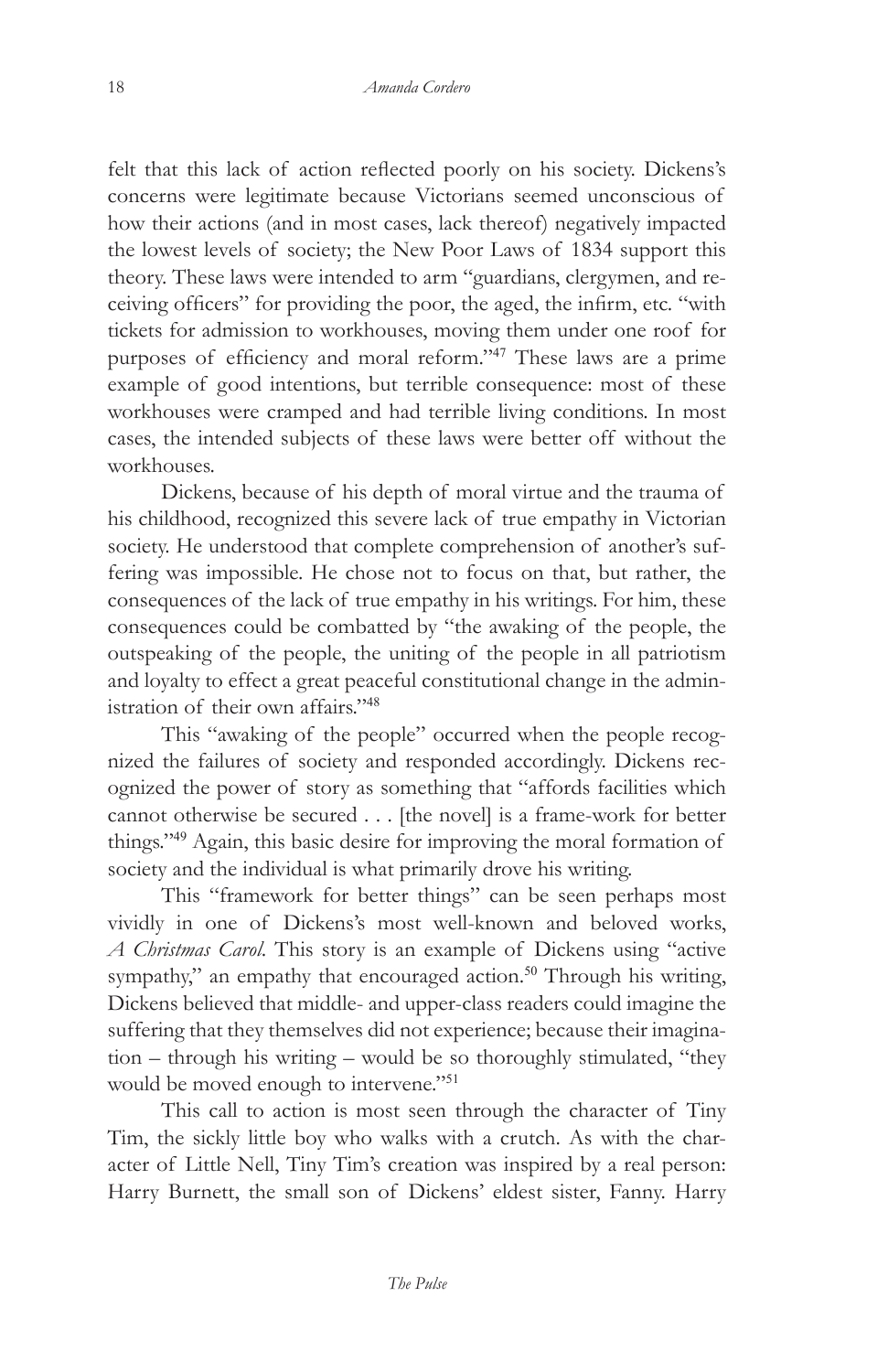Burnett died shortly after his mother's unexpected death. His death inspired Dickens to write a character so small, innocent, and naïve that readers would have to confront feelings of loss and anguish over losing a child.<sup>52</sup> Indeed, the loving, sweet Tiny Tim launched *A Christmas Carol* into a classic in which readers fondly remember him and his impact on Scrooge. The theme of generosity moved from the page to the public: "In the spring after *A Christmas Carol*'s release, *The Gentleman's Magazine* credited the story with a surge in charitable giving: 'More extensive kindness has been dispensed to those who are in want at the present season than at any preceding one."<sup>53</sup>

Some argue that Dickens did very little to actually shape socioeconomic reform in Victorian England. Hugh Cunningham, professor of social history at the University of Kent, argued that Dickens did not explicitly state a "coherent doctrine" of how society should be reformed; rather, he "helped create a climate of opinion."<sup>54</sup> While Cunningham sees Dickens's contributions to this "climate of opinion" as insufficient, I argue conversely that Dickens's writing and its serialized format helped proliferate a more nuanced, cultivated, and active form of empathy which was largely absent in its preceding condition (the form shaped by Hume, Smith, the Romantic era, and the Industrial Age).

As mentioned above, *A Christmas Carol* and specifically its character Tiny Tim spurred on the public's generosity during the holiday season. While this consequence was perhaps an exception rather than the rule and Dickens never truly proposed pragmatic solutions, he did play a major role in creating spheres of conversation that let ultimately to solutions: The Factory Act of 1878 and the Education Act of 1880 improved working conditions and education prospects for children. Additionally, Dickens himself heavily promoted social change: he created Urania Cottage (a safe house for former prostitutes), advocated for education, housing, and sanitation for the poor, and, as mentioned above, advocated on behalf of children who were forced to work.<sup>55</sup> His celebrity as a writer helped bring attention to these issues and his own philanthropy. Thus, in this way, he continued to promote social change.

Cunningham and others may criticize Dickens for not offering pragmatic solutions, but perhaps that was not his role. As stated previously, Dickens said "By literature I have lived, and through literature I have been content to serve my country . . . In my sphere of action I have tried to understand the heavier social grievances, and to help to set them right." For Dickens, setting right social grievances meant encouraging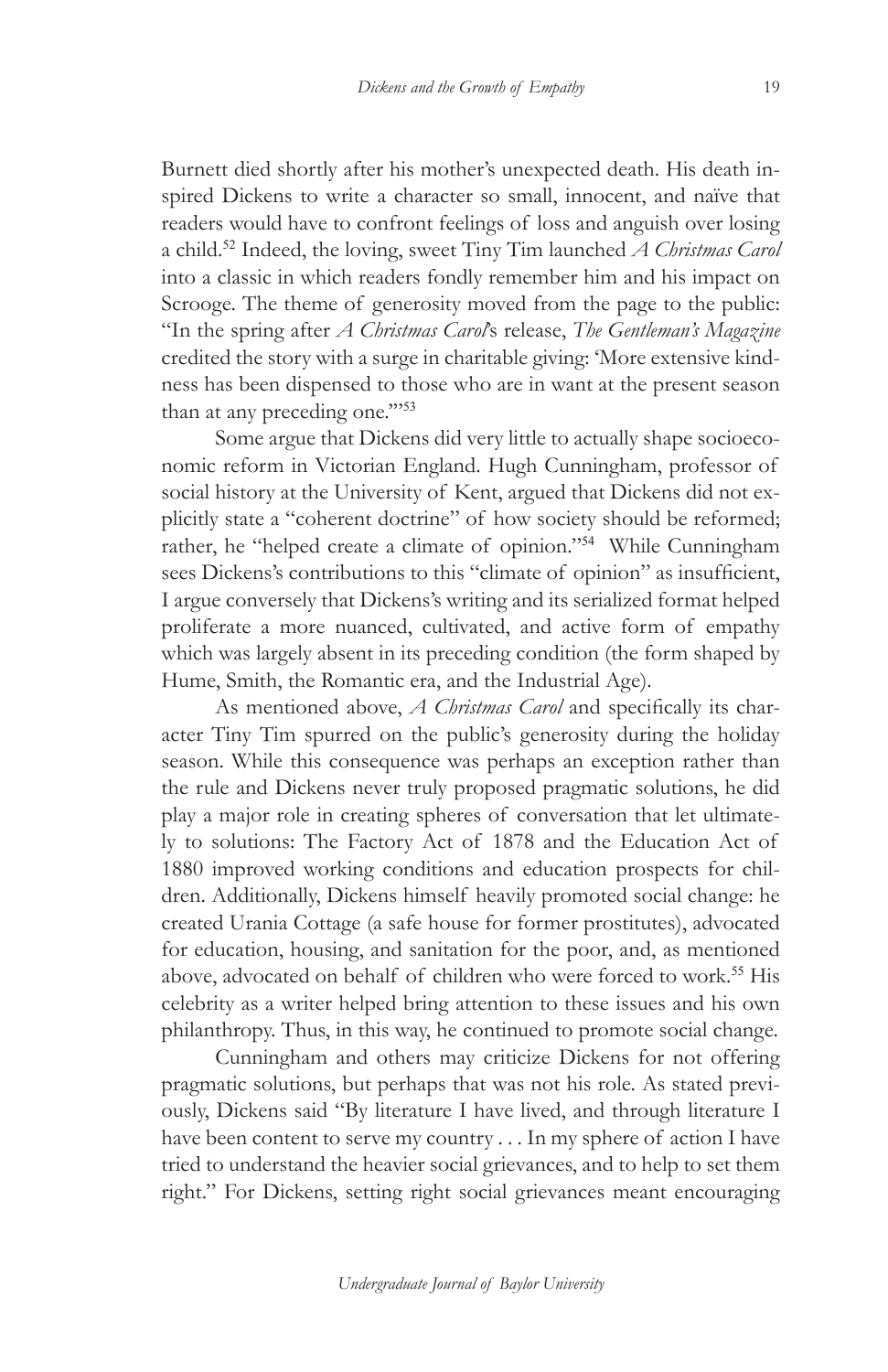a cultivation of morals (both by example and through his writing), not necessarily fixing legislation. Ultimately, a cultivation of morals meant that men empathized for each other, and in some way, acted on that empathy.

#### **Conclusion: Dickens' Impact Today**

Countless studies today point to the key role of reading in encouraging empathy. Literature disrupts our norms and expectations, introducing us to different characters and scenarios and allowing us the space to process these disruptions in safely; in this way, they guide us to better understand others.<sup>56</sup> Thus, literature guides us to be better, kinder versions of ourselves – people who are better in community, as qualified by Hume and Smith.

Novels have dramatically altered the landscape of empathy. Dickens was one of the first authors to write fiction in a way that encouraged a cultivation of morals for the improvement of society. While he recognized that individuals would never be able to understand each other completely, he still insisted on a wholehearted attempt to better attain this understanding. According to Harrison, Dickens spurred on the idea that "literature was an appropriate and a powerful means of transforming society, and popular audiences accepted largely this social and ethical function."<sup>57</sup> Dickens recognized the power of storytelling: while people could not save characters, storytelling inspired them to save people who reminded them of their favorite characters – the Tiny Tims and Little Nells of the world.

Stories encourage this empathetic inspiration because they offer "safe zones for readers' feeling empathy without experiencing a resultant demand on real-world action."<sup>58</sup> While this absence of "real-world action" has its flaws, it is the first step in an empathetic process in which the ultimate goal is an empathy that is indeed active. According to Keen, thrusting individuals into real-world situations for which they are not emotionally, empathically prepared leads to personal distress – "an aversive emotional response also characterized by apprehension of another's emotions."<sup>59</sup> This reaction leads into avoidance of, not sympathy for, these difficult situations; thus, individuals' altruistic actions are hindered instead of heartened. Novels, however, provide an accessible, appealing way for people to "prepare" for these real-life scenarios: individuals, while they may be caught up in the story, recognize that there are no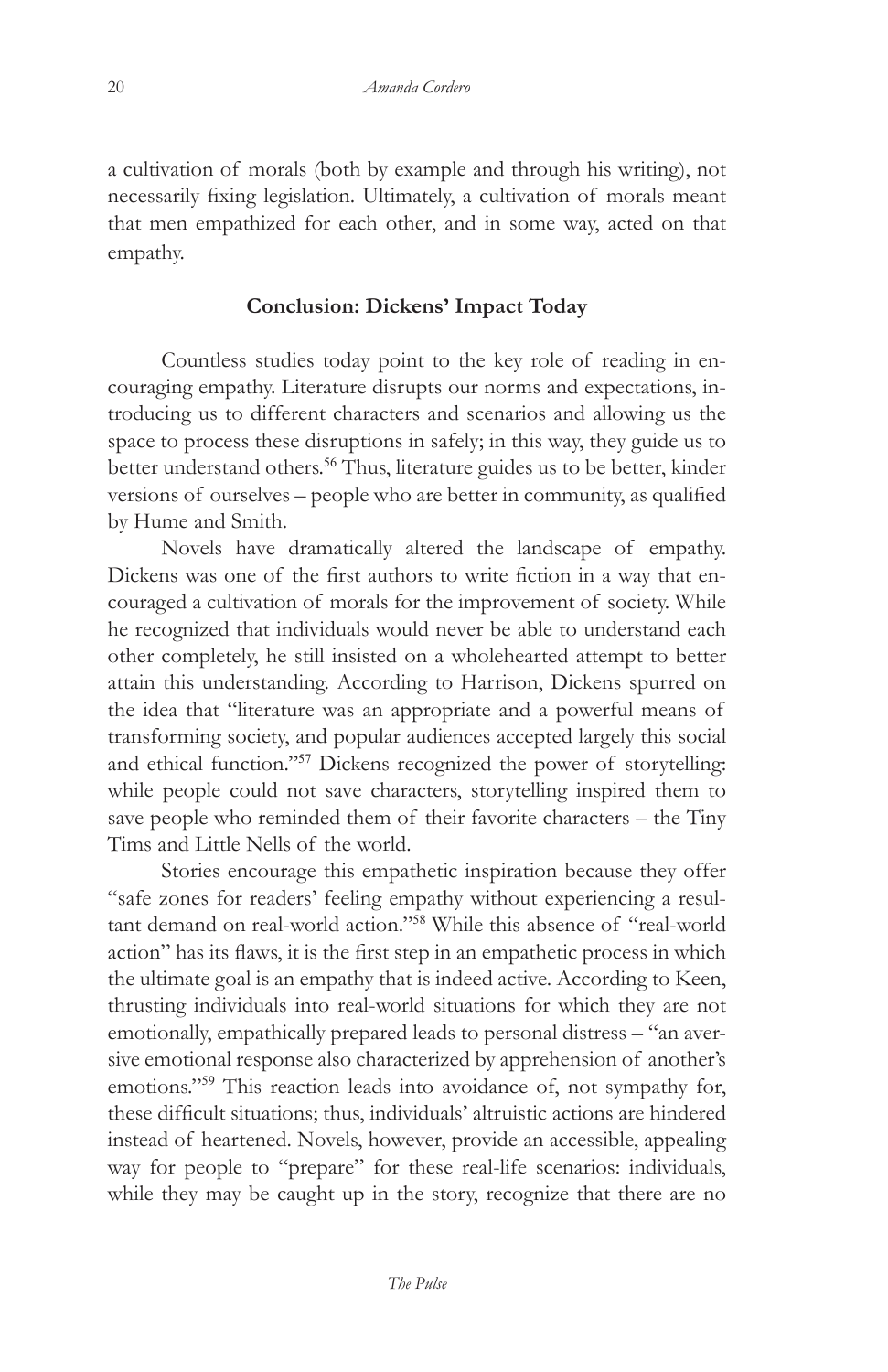consequences caused by their own actions (or lack thereof). This alleviation of pressure thus gives them the space to grow an active, nuanced empathy.

For Dickens, this was his job: to prepare readers to see the difficulties of their world, and then, inspire active empathy. Through his own background, life situations, and personally motivated social agenda, Dickens wrote in such a way that encouraged this type of empathy While not particularly or orthodoxically religious, he offered morallyupright sentiments of charity that were encouraged by Hume, Smith, and the Church of England. Empathy was his goal, and writing was his apparatus.

It is because of Dickens and his convictions that the form of the novel transformed from a vulgar, lowbrow medium (and a medium that was antithetical to traditional moral, Christian values) to something that could be used for the cultivation of virtue. It is because of Dickens that we see an alternative to the societal norm. He regarded literature as something that could be elevated and valued – just like the people about whom he often wrote.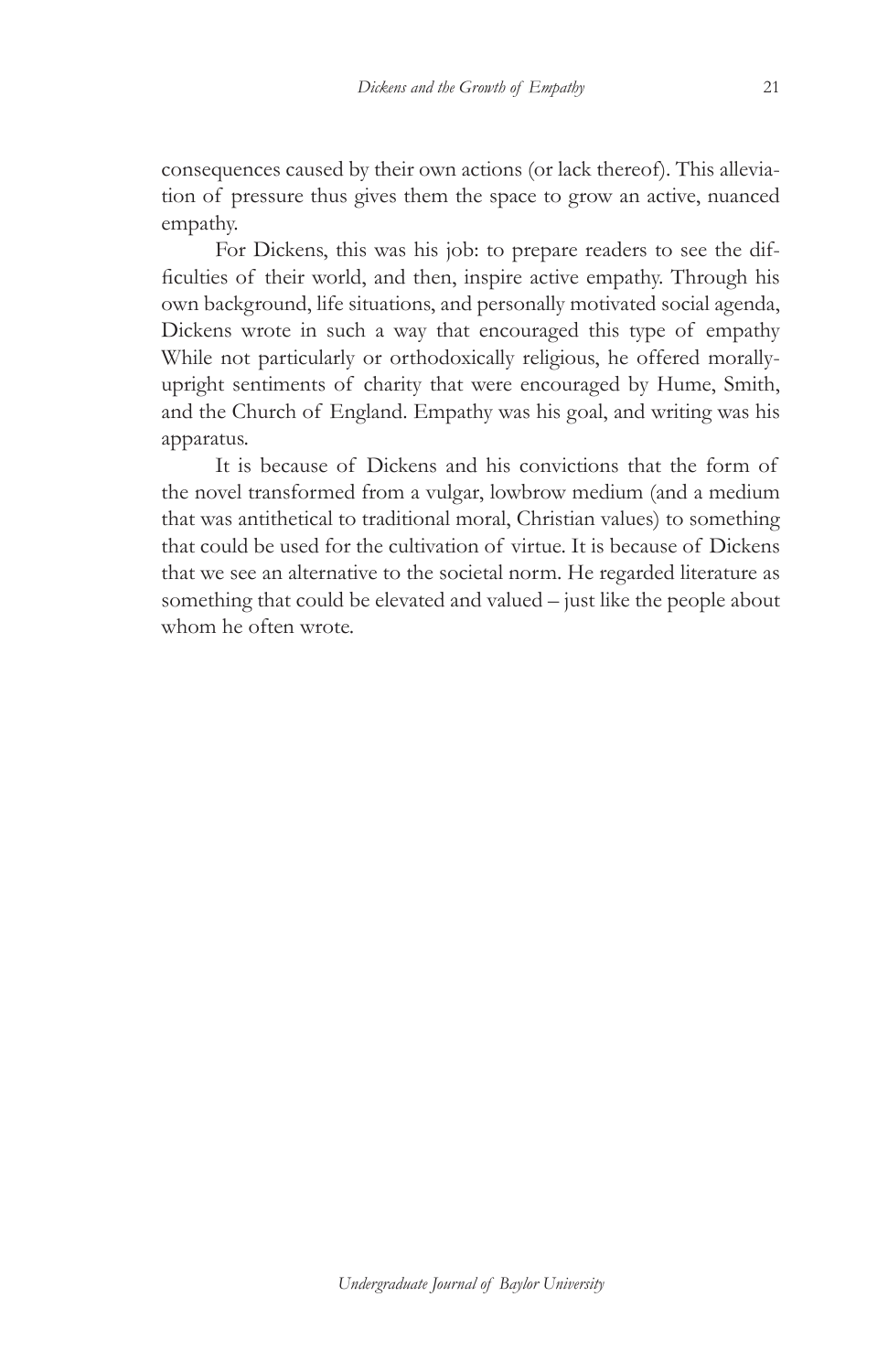**NOTES** 1 Magdalena Nowak, "The Complicated History of Einfülung," 301. <sup>2</sup> David Hume, A Treatise on Human Nature, 75. 3 Ibid., 73. <sup>4</sup> Geoffrey Sayre-McCord, "Hume and Smith," 9.<br><sup>5</sup> Yousuf Dhamee, "Adam Smith and the Division of Labor." 6 Adam Smith, *Theory of Moral Sentiments,* 9. 7 Jacqueline Banjeree, "Ideas of Childhood." <sup>8</sup> William Wordsworth, "Intimations Immortality."<br><sup>9</sup> Elizabeth Barrett Browning, "The Cry of the Children." 10 "Victorians: Religion." 11 Henry Bradford Washburn, *The Religious Motive in Philanthropy*, 8. 12 In Mt. 25:40, Jesus tells the charitable how their good works towards the poor and broken are really good works towards Him: "And the King will answer and say to them, 'Assuredly, I say to you, inasmuch as you did *it* to one of the least of these My brethren, you did *it* to Me.'" Mt. 25:40 (NKJV) 13 Herbert Schlossberg, "Moral Hegemony and Moralism." 14 Ibid. <sup>15</sup> Ibid.<br><sup>16</sup> "Volume E: the Victorian Age." <sup>17</sup> Ibid.<br><sup>18</sup> "On the Influence of Literature." 19 David Cody, "Dickens: A Brief Biography." 20 "Dickens and the Blacking Factory." 21 Ibid. 22 Deborah Wynne, "Reading Victorian Rags," 8. 23 Imogen Lee, "Ragged Schools." Dickens was a staunch supporter of Ragged Schools, institutions that provided free education for children too poor to receive it elsewhere. Dickens visited London's Field Lane Ragged School. 24 Jenny Hartley, *Selected Letters of Charles Dickens*, 163. 25 Cody, "Dickens: A Brief Biography." 26 Charles Dickens, *Sketches by Boz*, 223. 27 Fred Kaplan, *Dickens: A Biography*, 92. 28 Phillip Allingham, "Mary Scott Hogarth." 29 Dickens, "On the Death of Mary Hogarth," Letter. 30 Paul Schlicke, "True Pathos," 189.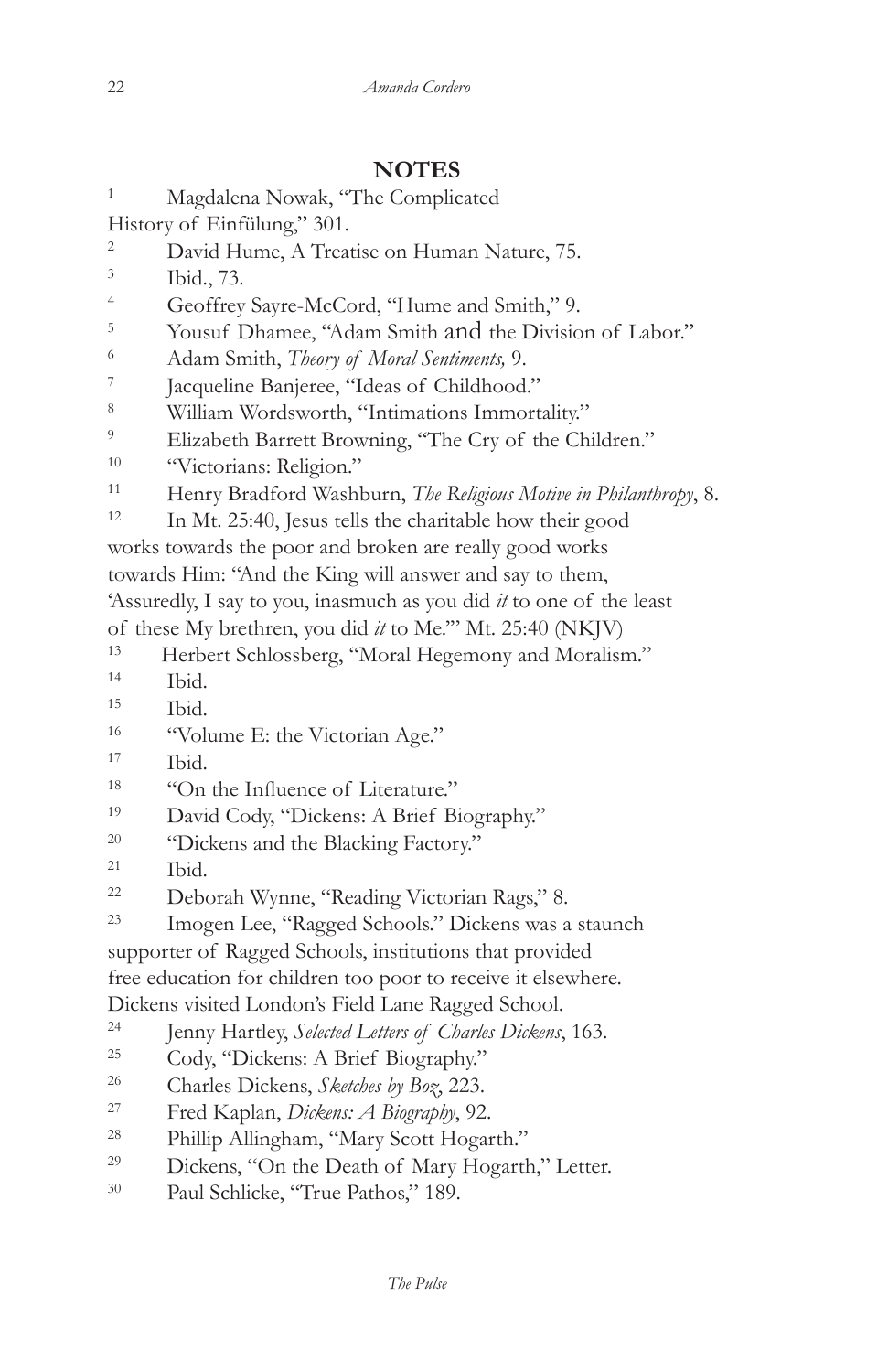- 31 Ibid.
- 32 Clayton J. Clarke, "'Nell.'"
- 33 K.J. Fielding, "Dickens Criticism: A Symposium," 76.
- 34 Dennis Walder, *Dickens and Religion*, xxiii.
- 
- $^{35}$  Ibid., 4.<br> $^{36}$  Cody, "Dickens and Religion."
- 37 Walder, *Dickens and Religion*, 45.
- 38 R.H. Shepherd, *The Speeches of Charles Dickens*, 170.
- 39 Dickens, *Oliver Twist*, 17.
- 40 Dickens's works were initially serialized

but later bound in volume format.

- 41 The University of Victoria, "Victorian Serial Novels."
- 42 Ibid.
- 43 John Forster, *The Life of Charles Dickens*, 27.
- 44 Dickens, *Great Expectations*, 338.
- 45 Rebecca N. Mitchell, *Victorian Lessons*
- *in Empathy and Difference*, 43.
- 46 Ibid., 47.
- 47 Jessica Sheetz-Nguyen, "The Case for Charity," 21.
- 48 Shepherd, "*The Speeches of Charles Dickens*," 170-171.
- 
- 49 "Calebs in Search of a Wife." 50 Mitchell, *Victorian Lessons in Empathy and Difference*, 46.
- 51 Harrison, "The Paradox of Fiction
- and the Ethics of Empathy," 263.
- <sup>52</sup>*Original Photograph of Harry Burnett*.
- 53 Mary-Catherine Harrison, "The Paradox of
- Fiction and the Ethics of Empathy," 271.
- 54 Matthew Davis, "Did Dickens Really Save Poor Children." 55 Jenny Hartley, *Charles Dickens*
- 
- *and the House of Fallen Women.*
- 56 56 Julianne Chaiet, "Novel Finding: Reading
- Literary Fiction Improves Empathy."
- 57 57 Harrison, "The Paradox of Fiction
- and the Ethics of Empathy," 262.
- 58 58 Suzanne Keen, *Empathy and the Novel*, 3.
- 59 59 Ibid., 4.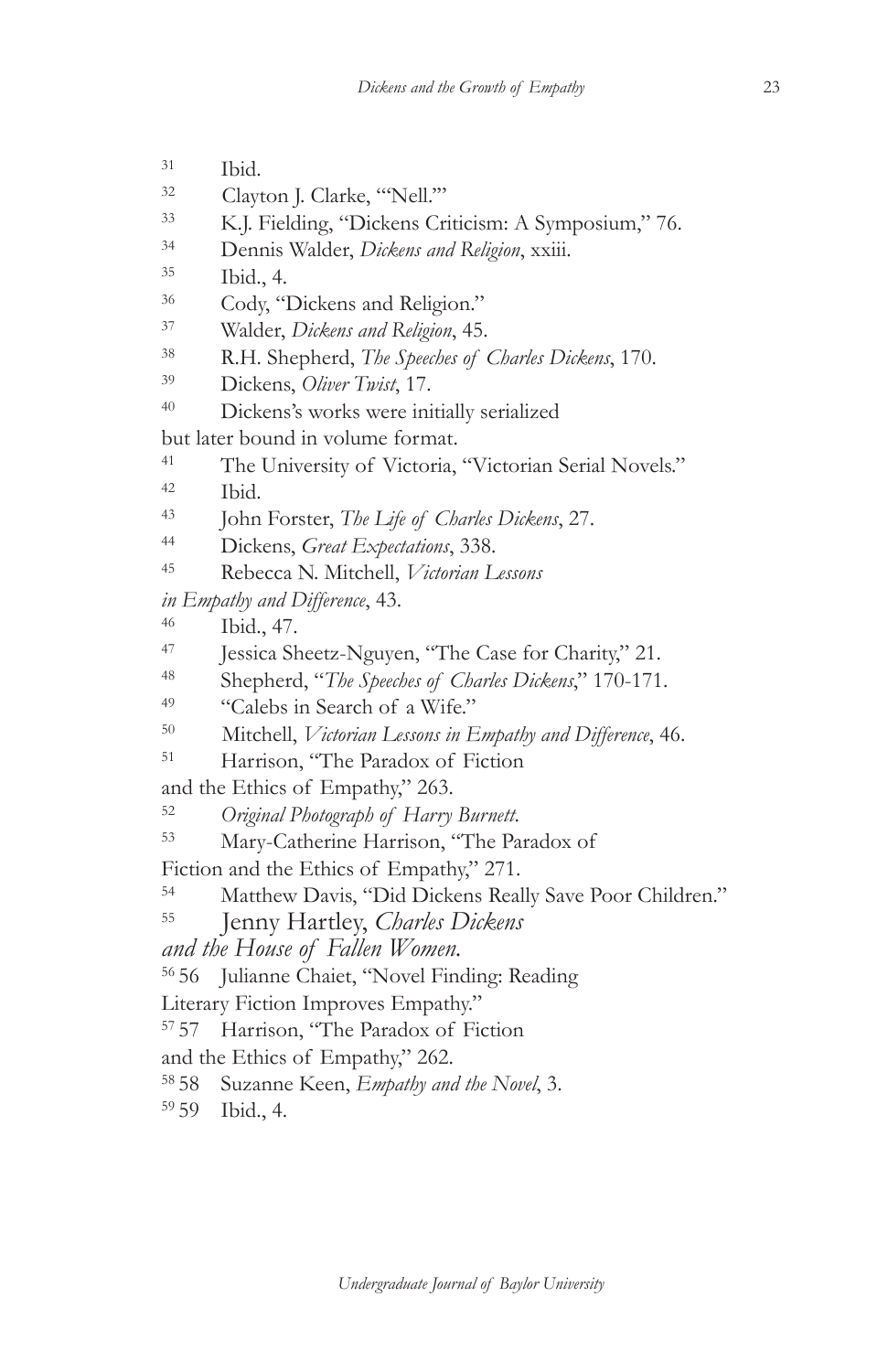## **BIBLIOGRAPHY**

- Allingham, Philip, ed. "Mary Scott Hogarth, 1820-1837: Dickens's Beloved Sister-in-Law and Inspiration." *Victorian Web*. Accessed April 9, 2017. http://www.victorianweb.org/authors/dickens/ maryhogarth.html ghgh
- --- "Sentimentality: The Victorian Failing." *The Victorian Web*. Accessed March 13, 2017. http://www.victorianweb.org/authors/dickens/ xmas/pva305.html
- Amigoni, D. "Dickens the Novelist, Dickens the Journalist." *Literati by Credo*. Accessed March 13, 2017. http://search.credoreference. com/content/entry/eupcglvictor/dickens\_the\_novelist\_ dickens the journalist modes of publication sketches and the\_making\_of\_the\_old\_curiosity\_shop/0?id=10430877
- "British Romanticism." *University of Nevada Las Vegas*. Accessed April 4, 2017. https://faculty.unlv.edu/kirschen/handouts/british\_ romanticism.html
- Banjeree, Jacqueline, ed. "Ideas of Childhood in Victorian Children's Fiction: The Child as Innocent." *The Victorian Web*. Accessed April 4, 2017. http://www.victorianweb.org/genre/childlit/ childhood1.html
- Browning, Elizabeth Barrett. "The Cry of the Children." *Poetry Foundation*. Accessed April 4, 2017. https://www. poetryfoundation.org/poems/43725/the-cry-of-the-children
- --- *The Poems of Elizabeth Barret Browning.* Edinburgh: W.P. Nimmo, Hay & Mitchell, 1894.
- "Calebs in Search of a Wife: Comprehending Observation on Domestic Habits and Manners, Religion, and Morals." *Christian Observer* Feb. 1908.
- "Charles Dickens and the Blacking Factory." *The Dickens Fellowship*. Accessed April 8, 2017. http://www.dickensfellowship.org/ charles-dickens-and-blacking-factory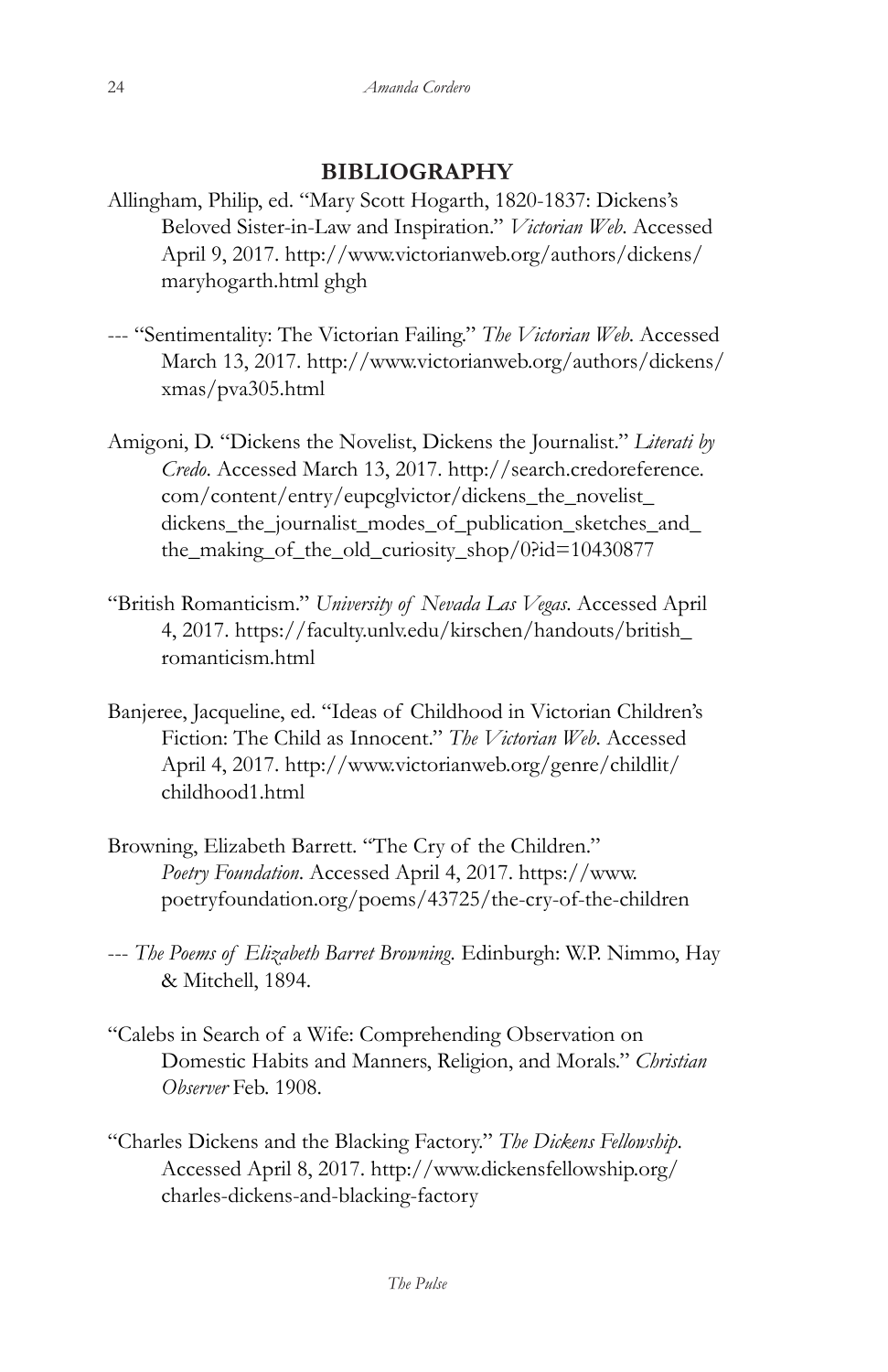- Chiaet, Julianne. "Novel Finding: Reading Literary Fiction Improves Empathy." *Scientific American*. Accessed April 29, 2017. https:// www.scientificamerican.com/article/novel-finding-readingliterary-fiction-improves-empathy/
- Clarke, Clayton J. "'Nell' by J. Clayton Clarke ("Kyd")." *The Victorian Web*. Accessed April 9, 2017. http://www.victorianweb.org/art/ illustration/kyd/24.html
- Clark, William Ross, ed. *Discussions of Charles Dickens*. Discussions of Literature. Boston: Heath, 1961.
- Cody, David. "Dickens: A Brief Biography." *The Victorian Web*. Accessed April 8, 2017. http://www.victorianweb.org/authors/ dickens/dickensbio1.html
- ---. "Dickens and Religion." *The Victorian Web*. Accessed April 4, 2017. http://www.victorianweb.org/authors/dickens/dickens4.html
- Davis, Matthew, "Did Charles Dickens really save poor children and clean up the slums?", *BBC*, Accessed March 13, 2013**.** http:// www.bbc.com/news/magazine-16907648
- "David Hume: Scottish Philosopher." *Encyclopedia Britannica*. Accessed April 8, 2017. https://www.britannica.com/biography/David-Hume
- Dhamee, Yousuf. "Adam Smith and the Division of Labor." *The Victorian Web.* Accessed April 4, 2017. http://www.victorianweb. org/economics/division.html
- Dickens, Charles, ed. "A Walk in a Workhouse," *Household words,* 1, no.9 (1850): 204–207.
- ---, ed. "Boys to Mend," *Household* 5, no.129 (1852): 597–602.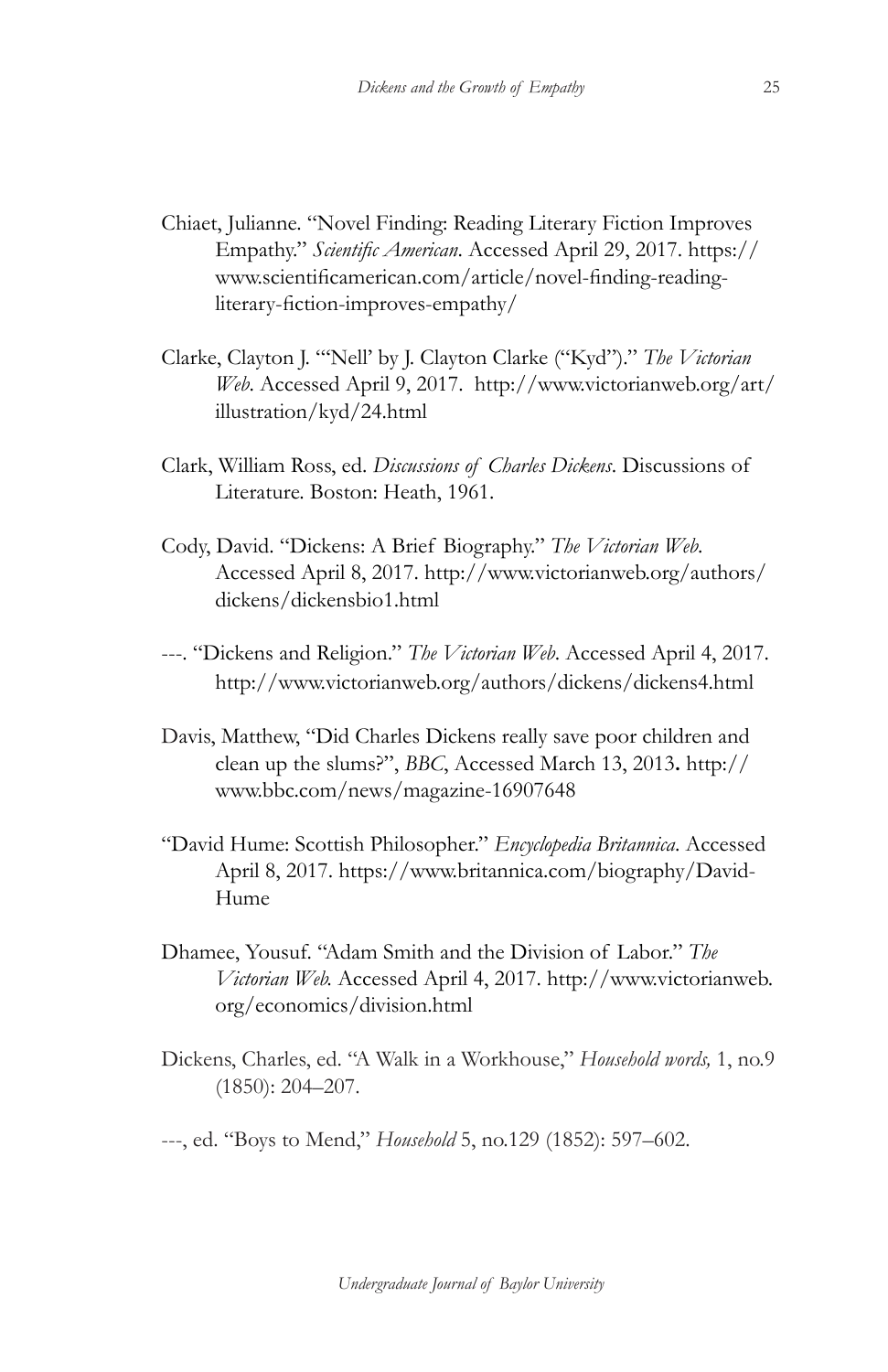- --- Charles Dickens on the Death of Mary Hogarth. Letter from the Henry W. and Albert A. Berg Collection of The New York Public Library.
- ---, ed. "London in Books." *All the year round* 14, no.338 (1865): 270–276.
- ---, ed. "London Pauper Children." *Household words* 1. no.23 (1850): 549–552.
- --- .*Great Expectations*, Mineola, New York: Dover Publications, 2001.
- ---. *Sketches by Boz: Illustrative of Every-Day Life and Every-Day People,*  The Centenary Edition of the Works of Charles Dickens in 36 Volumes. London: Chapman & Hall, Ltd & New York: Charles Scribner's Sons, 1910.
- ---, ed. "The Sorrows of the Poor." *Bentley's miscellany* 18 (1845): 385.
- ---, ed. "Where We Stopped Growing." *Household words* 6, no.145 (1853): 361–363.
- "Empathy and Sympathy in Ethics." *Internet Encyclopedia of Philosophy*. Accessed April 4, 2017. http://www.iep.utm.edu/empsymp/#SH3a
- Fielding, K. J. "Dickens Criticism: A Symposium," *Dickensian* 59, no.340 (1963):73–77.
- Forster, John. *The Life of Charles Dickens*. Philadelphia: J.B. Lippincott Company, 1889.
- Fraser, Derek, ed. *The New Poor Law in the Nineteenth Century*. Problems in Focus Series. New York: St. Martin's Press, 1976.
- Harrison, Mary-Catherine, "The Paradox of Fiction and the Ethics of Empathy: Reconceiving Dickens's Realism." *Narrative* 16, no. 3 (October 2008): 256–278.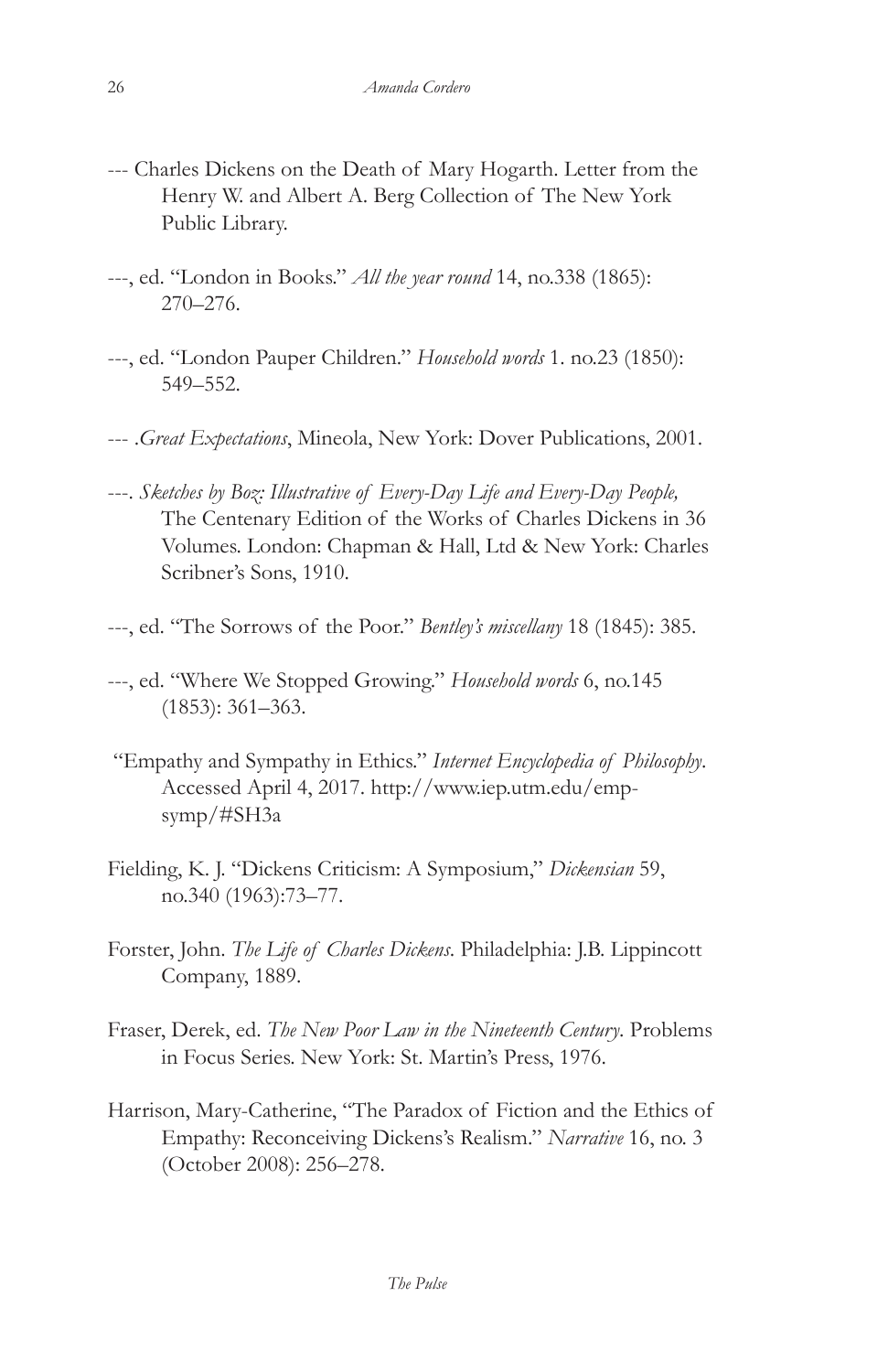- ---. "Sentimental Realism: Poverty and the Ethics of Empathy, 1832–1867." PhD diss., University of Michigan, 2008. *ProQuest*. Accessed March 12, 2017.
- Hartley, Jenny. *Charles Dickens and the House of Fallen Women*. London: Methuen, 2008.
- ---, ed. *The Selected Letters of Charles Dickens*. New York: Oxford University Press, 2012.
- Hume, David. *A Treatise of Human Nature*. Eighteenth Century Collections Online, 2007. http://name.umdl.umich. edu/004806339.0001.002
- Kaplan, Fred. *Dickens: A Biography*. New York: Morrow, 1988.
- ---. *Sacred Tears: Sentimentality in Victorian Literature*. Princeton, NJ: Princeton University Press, 1987.
- Keen, Suzanne. *Empathy and the Novel*. Oxford: Oxford University Press, 2007. *EBSCOhost*.
- Landow, George P. Review of "Mudie's Circulating Library and the Victorian Novel," by Guinevere L. Griest. *Modern Philology* 69, no.4 (1972): 367-369.
- Lee, Imogen. "Ragged Schools." *The British Library*. Accessed April 9, 2017. https://www.bl.uk/romantics-and-victorians/articles/ ragged-schools
- "Letter from Charles Dickens on Ragged Schools, from the Daily News." *The British Library*. Accessed April 9, 2017. https://www. bl.uk/collection-items/letter-from-charles-dickens-on-raggedschools-from-the-daily-news
- "Miscellaneous: On the Influence of the Literature of Fiction." *Christian Observer* July 1817.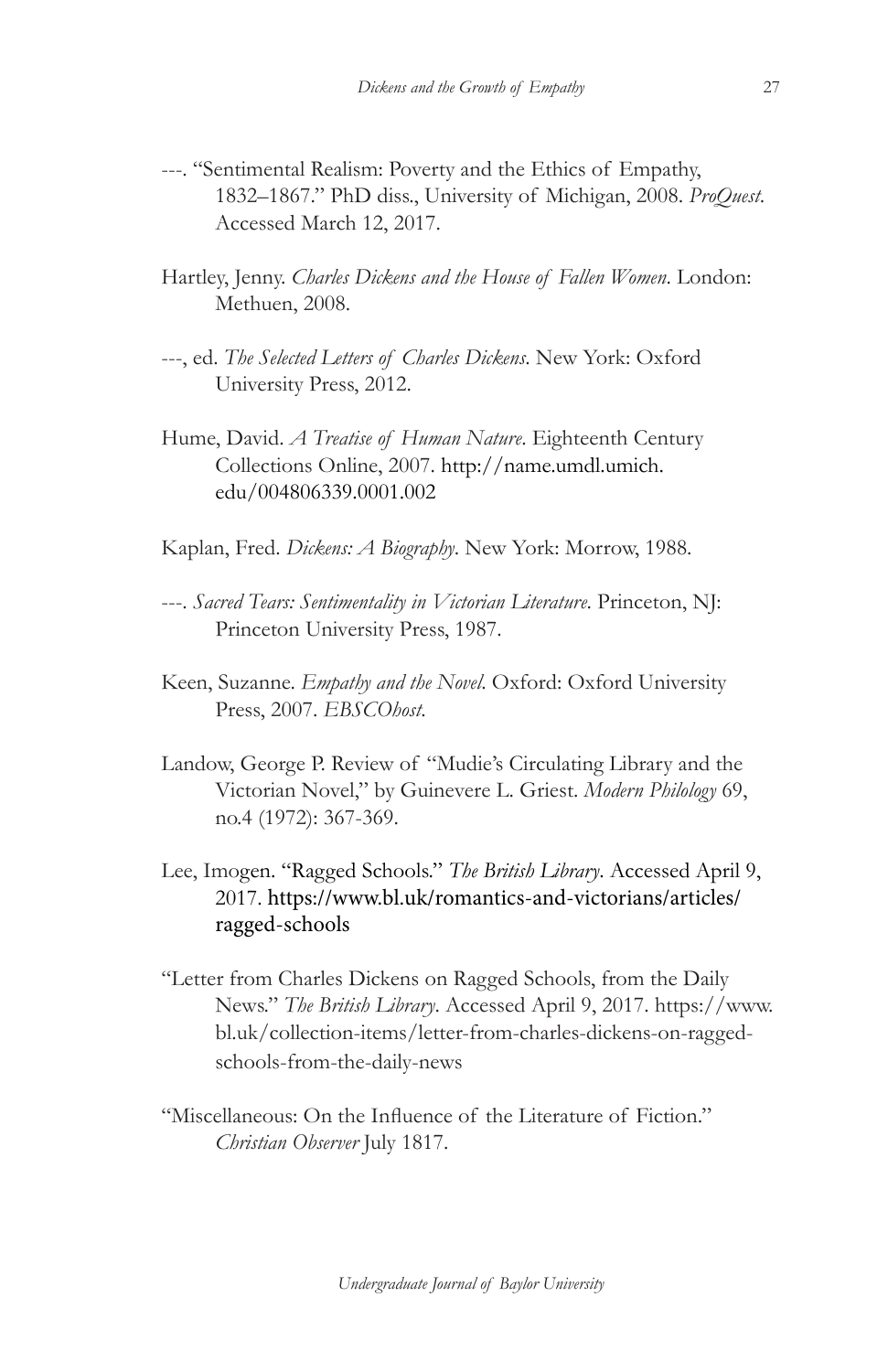- Mitchell, Rebecca N. *Victorian Lessons in Empathy and Difference*. Victorian Critical Interventions. Columbus: Ohio State University Press, 2011.
- Nowak, Magdalena. "The Complicated History of Einfühlung." *Biannual Philosophical Journal* 1, no.2 (2011), 301-326.
- *Original Photograph of Harry Burnett*. Photograph. New York Public Library, New York.
- "Philanthropy*." B.C. Protestant Orphans' Home*. Accessed April 8, 2017. http://web.uvic.ca/vv/student/orphans/philanthropy.html
- Roberts, Lewis. "Trafficking in Literary Authority: Mudie's Select Library and the Commodification of the Victorian Novel." *Victorian Literature and Culture* 34, no.1 (2006): 1-25.
- Sayre-McCord, Geoffrey. "Hume and Smith on Sympathy, Approbation, and Moral Judgment." *Social Philosophy & Policy* 30, no.1-2 (2013): 208-236.
- Schlicke, Paul. "The True Pathos of 'The Old Curiosity Shop.'" *Dickens Quarterly; Louisville, Ky.* 7, no.1 (1990): 189–199.
- Schlossberg, Herbert. "Moral Hegemony and Moralism." *The Victorian Web*. Accessed April 5, 2017. http://www.victorianweb.org/ religion/herb9.html
- Shepherd, R.H., ed. *The Speeches of Charles Dickens*. London: Michael Joseph Ltd, 1937. https://www.lang.nagoya-u.ac.jp/~matsuoka/ CD-Speeches.pdf
- Sheetz-Nguyen, Jessica. "The Case for Charity" in *Victorians and the Case for Charity: Essays on Responses to English Poverty, the Church, and the Literati*, ed. Marilyn D. Button 21-41. Jefferson: McFarland and Company Inc., Publishers, 2014.
- Smith, Adam. *The Theory of Moral Sentiments*. London: A. Millar, 1759. *Gale*.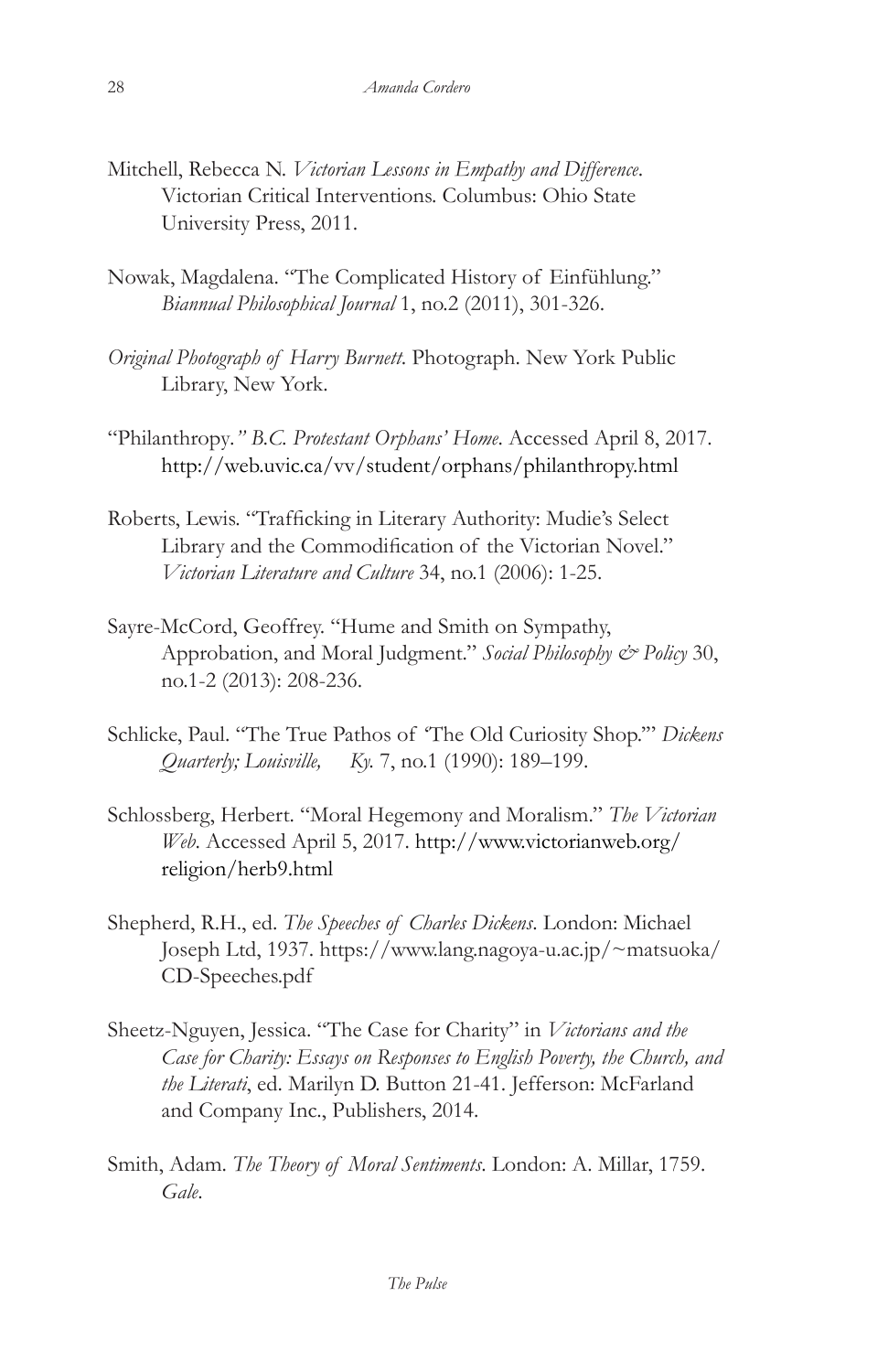- The Norton Anthology of English Literature. "Volume E: The Victorian Age." Accessed April 27, 2017. http://www.wwnorton. com/college/english/nael9/section/volE/overview.aspx
- "The Theory of Moral Sentiments." *Adam Smith Institute*. Accessed April 4, 2017. https://www.adamsmith.org/the-theory-of-moralsentiments/
- "Victorian Serial Novels." *The University of Victoria*. Accessed April 25, 2017. https://www.uvic.ca/library/featured/collections/serials/ VictorianSerialNovels.php
- "Victorians: Religion." *English Heritage*. Accessed April 5, 2017. http:// www.english-heritage.org.uk/learn/story-of-england/victorian/ religion/
- Walder, Dennis, *Dickens and Religion*. Taylor and Francis (2007). Accessed April 20, 2017. https://ebookcentral.proquest.com/ lib/bayloru/detail.action?docID=1075224
- Washburn, Henry Bradford. *The Religious Motive in Philanthropy: Studies in Biography*. The George Dana Boardman Lectureship in Christian Ethics. Philadelphia: University of Pennsylvania Press; London: H. Milford, Oxford University Press**,** 1931.
- Wordsworth, William. "536. Ode. Intimations of Immortality from Recollections of Early Childhood." In *The Oxford Book of English Verse: 1250-1900*, edited by Arthur Quiller-Couch. New York: Bartleby.com, 1999. http://www.bartleby.com/101/536.html
- Wynne, Deborah. "Reading Victorian Rags: Recycling, Redemption, and Dickens's Ragged Children." *Journal of Victorian Culture* 20, no.1 (2015): 34–49.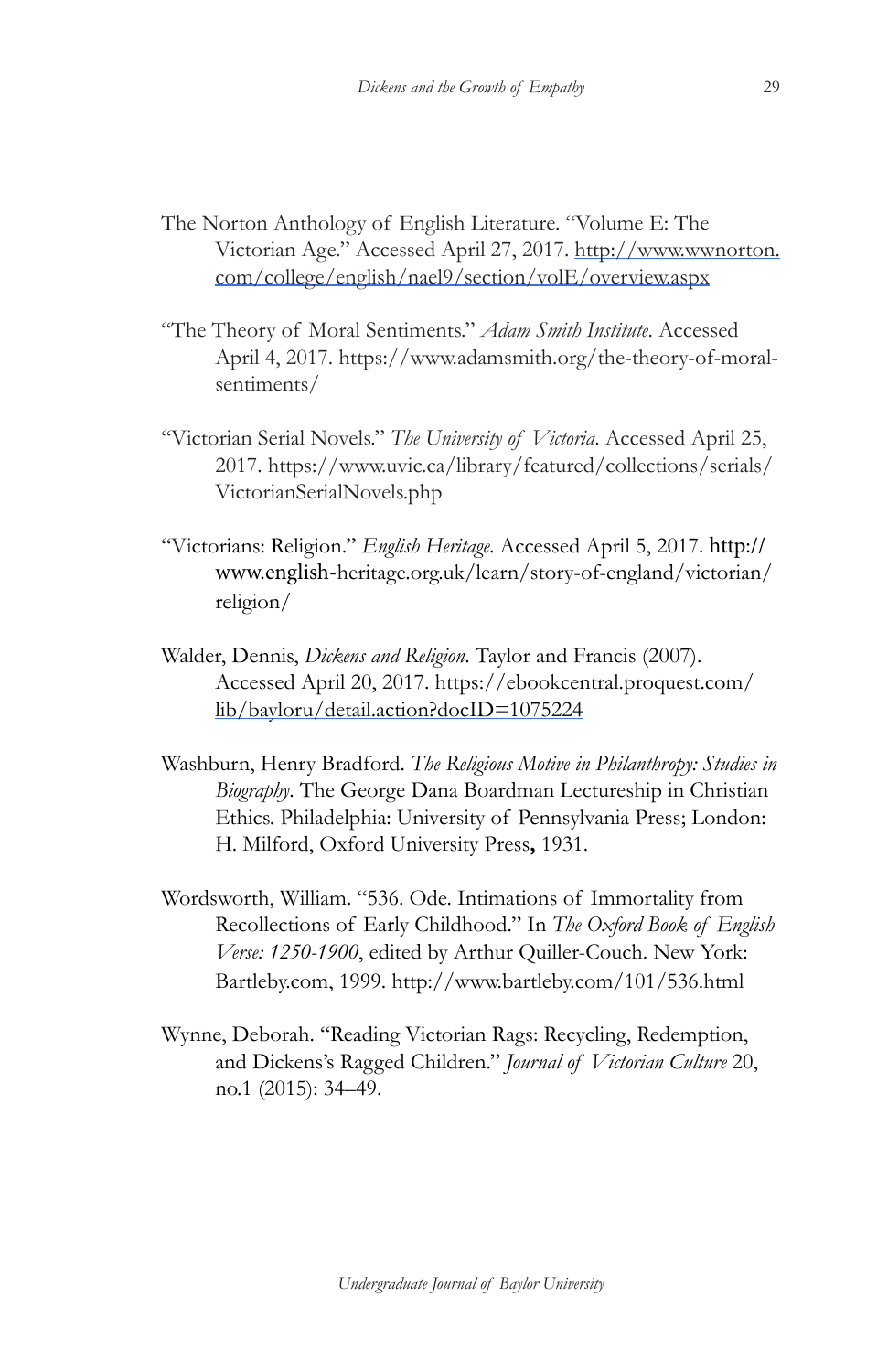*By exploring the book Locke, Wesley and the Method of English Romanticism by Richard Brantley, we can see how John Wesley's theology should be rooted in an intellectual understanding of Locke. This demonstrates that Wesley, who is frequently considered a spiritual rather than intellectual thinker, actually had a deep intellectual influence on the Christian tradition.*

## **Wesley as an Intellectual**

**\_\_\_\_\_\_**

#### Matthew Graff

"Beware you be not swallowed up in books! An ounce of love is worth a pound of knowledge." This quote from John Wesley illustrates the man that many people remember: a charismatic preacher, strong voice for the poor, and a vehement supporter of abolition. He was not and is not however, remembered often for his contributions to the intellectual space of Christianity. This paper seeks to argue that Wesley was not simply a social activist, but an important intellectual figure whose theological ideas were rooted both in scripture and informed by the philosophy of John Locke. In order to prove this point, this paper will first explore the general misconceptions about Wesley which have led many to believe that he was not an intellectually important figure, which will lead into the discussion of Wesley's ideas of sensible experience. It will then connect this idea of sensible experience with Wesley's ideas of Empiricism. Then this paper will go on to explore one of the chief ideas of Richard Brantley's book *Locke, Wesley and the Method of English Romanticism*, specifically that Wesley's philosophy (and thus his empiricism) was firmly rooted in a Lockean tradition. Lastly, this paper will prove that far from being a nonintellectual figure, Wesley was one of the most influential intellectual figures of the Christian tradition.

In Frederick Dreyer's paper *Faith and Experience in the Thought of John Wesley* he emphasizes that there are large factions of people who do not want to see Wesley and Methodism as intellectually significant. He gives a few examples of this early in his paper, citing several figures. The first of these is William Edward Hartpole Lecky, who sees Wesley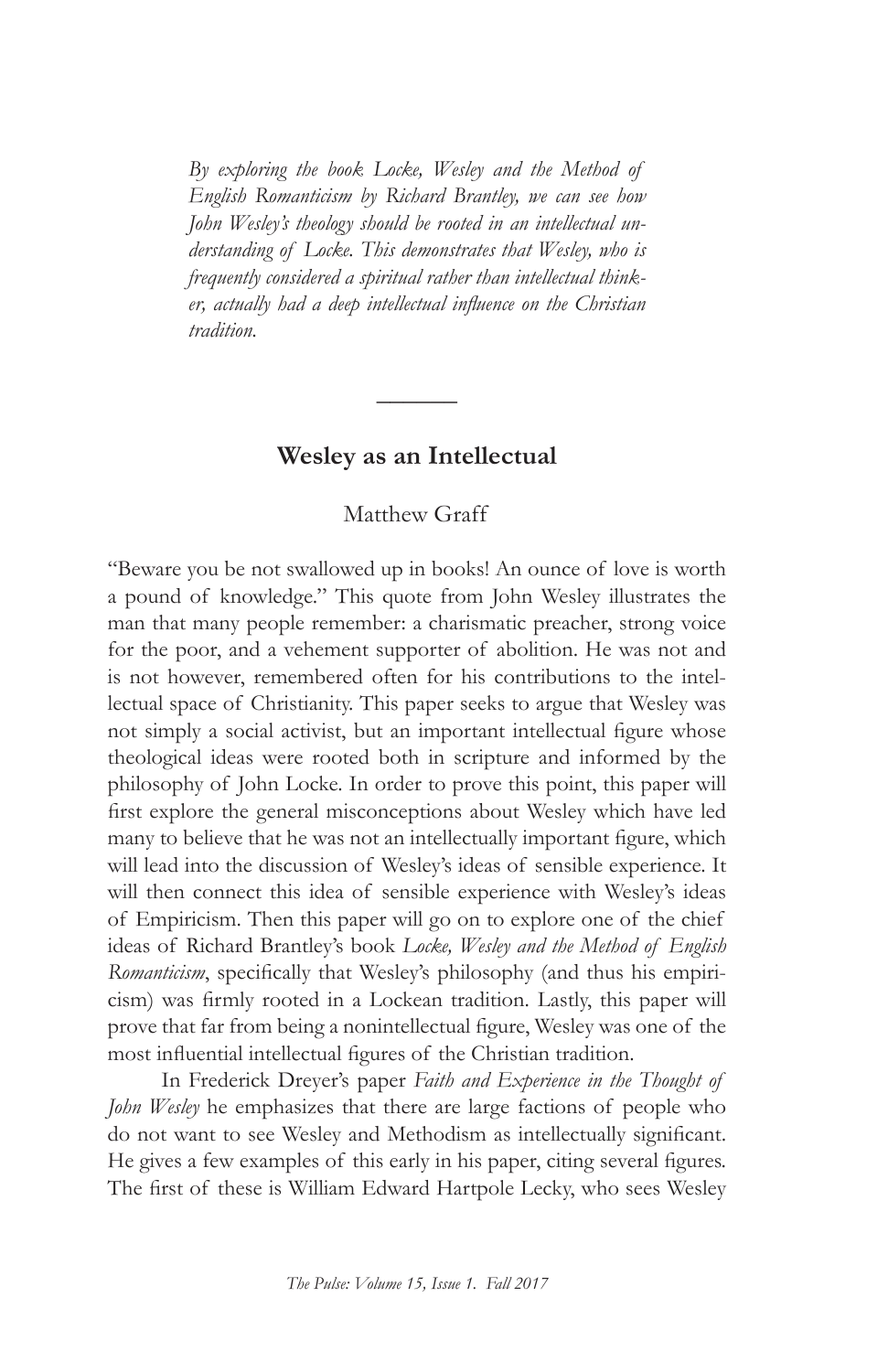as "very credulous and very dogmatic, utterly incapable of a suspended judgement, and utterly insensible to some of the highest intellectual tendencies of his time."1 He goes so far as to assert that it was Wesley's lack of intellect that drew people to the Methodist ideology. This claim seems to be rooted in a fundamental misunderstanding of Wesley's ideas on the significance of certain theological ideas. We can see this in two distinct areas of Wesley's theology. The first area is Wesley's beliefs about the importance of experience, especially in relation to inspired Scripture. The second area in which we see how a misunderstanding of Wesley could lead to this conclusion is Wesley's doctrine of faith as sensible experience. One of the most glaring parts of the statement about Wesley from Lecky is the idea that Wesley rejected the "highest intellectual tendencies of his time."2 In a sense, this was true, but this statement by itself does not offer the reader the full picture. The primary instances in which Wesley rejected the use of reason were in instances where prominent scholars were attempting to reason their way to conclusions which can be gleaned directly from Scripture. Dreyer gives his reader a specific example of this idea. In fact, "to a colleague who attempted to explain the nature of the Trinity by the use of reason, Wesley objected, 'What have you or I to do with that difficulty? I dare not, will not, *reason*  about it for a moment. I believe just what is revealed and no more.'"3 Throughout his life, Wesley made it clear that revealed Scripture was at the forefront of his theology. This fact can be most plainly seen in what is now called Wesley's Quadrilateral. Wesley's Quadrilateral is concerned with "the principal factors that John Wesley believed illuminate the core of the Christian faith for the believer."4 Wesley did not invent this concept on his own, in fact it did not take this name until long after his death. The concept takes the form of a list of principal ideas which Wesley believed that Christians should consider in this order. The four parts of the Quadrilateral are Scripture, Tradition, Reason and lastly Experience. Wesley does not reject the use of reason in the Christian life, he rather determines that Scripture should be the consideration which Christians make first. Wesley's Quadrilateral offers a unique insight into the secondary issue which may have caused individuals to see John Wesley as a nonintellectual figure. This concept is John Wesley's idea of faith as sensible experience.

Many people view John Wesley's ideas about sensible experience as nonintellectual because these ideas posit that there are certain aspects of the Christian life which must be experienced. Wesley desired "that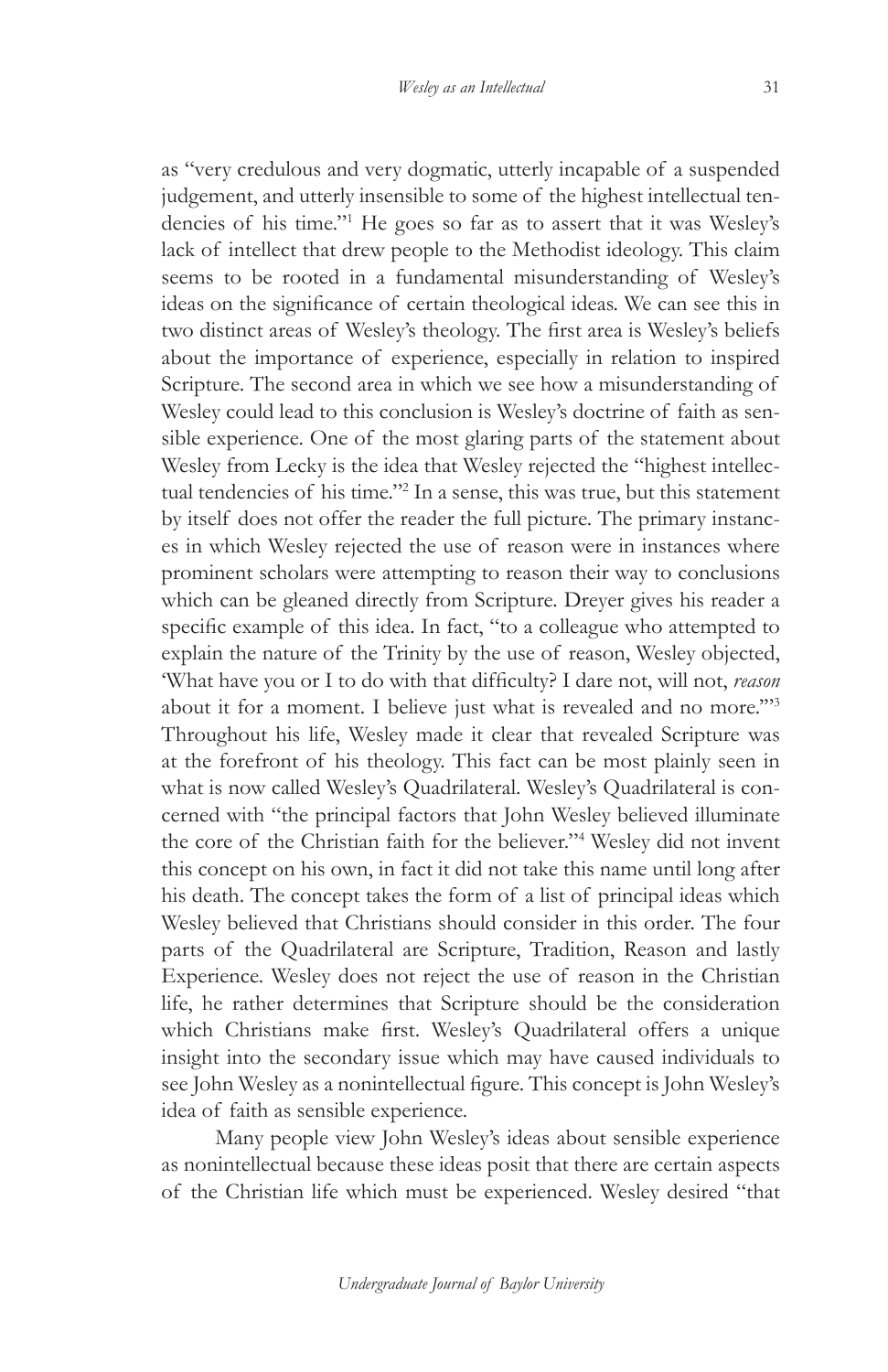faith which none can have without knowing that he hath it."<sup>5</sup> For Wesley, faith was a physical experience and knowledge of faith was recognition of that physical feeling. The greatest example of this is what is commonly referred to as Aldersgate, which was the occasion of Wesley's conversion. John Wesley was converted when, upon hearing someone preach on Luther's commentary on Paul's Epistle to the Romans, Wesley felt his heart strangely warmed. This experience was physical for Wesley, but that does not mean that he expected every Christian's experience to be physical. In fact, as Dreyer explains, "[Wesley] was not, indeed, talking about bodily fits and convulsions. Physical manifestations might accompany a conversion, but Wesley attached little importance to them."6 The point of sensible experience is that if a Christian is to maintain a strong faith, it must be a faith that is not purely intellectual, but a faith that is experienced. In this doctrine we begin to see the influence of Locke on Wesley. Locke, like Wesley, did not believe in the concept of innate ideas, and as such relied on experience given by the senses to give knowledge. Wesley believed that human beings had a sense which allowed them to inwardly experience the "fruits of the spirit." As Dreyer explains "what the mind knew had to come from the senses. In the case of spiritual truths, however, the physical senses were inadequate. For the perception of spiritual truths, spiritual senses were required."7 For Wesley, human beings have a set of senses which allow them to affirm their faith in a sensible way. This is not ancillary to his theology it is necessary, as "Wesley supposed that by the very nature of the thing the assurance of the pardon had to precede the believer's knowledge and confidence."<sup>8</sup> This in itself seems like a nonintellectual idea. If faith must be experienced in order to exist, then it seems that the senses determine truth in Wesley's theology. However, this is not true. Once again, Wesley's Quadrilateral applies. The experience of faith did not, for Wesley, overwhelm that which is revealed in scripture. In fact, all of the experiences of faith had to be compared to inspired writings. Dreyer emphasizes the disconnect between Wesley's sensible experience and mystic theology saying that Wesley "never encouraged the believer to transcend his human senses and attempt to lose himself in some ineffable union with God."9 For Wesley, all things in the Christian experience relied on the intellectual truths which are imparted to the Christian believer in revealed Scripture. As this essay noted before, this emphasis on the senses being the source of knowledge, along with the use of language of sensation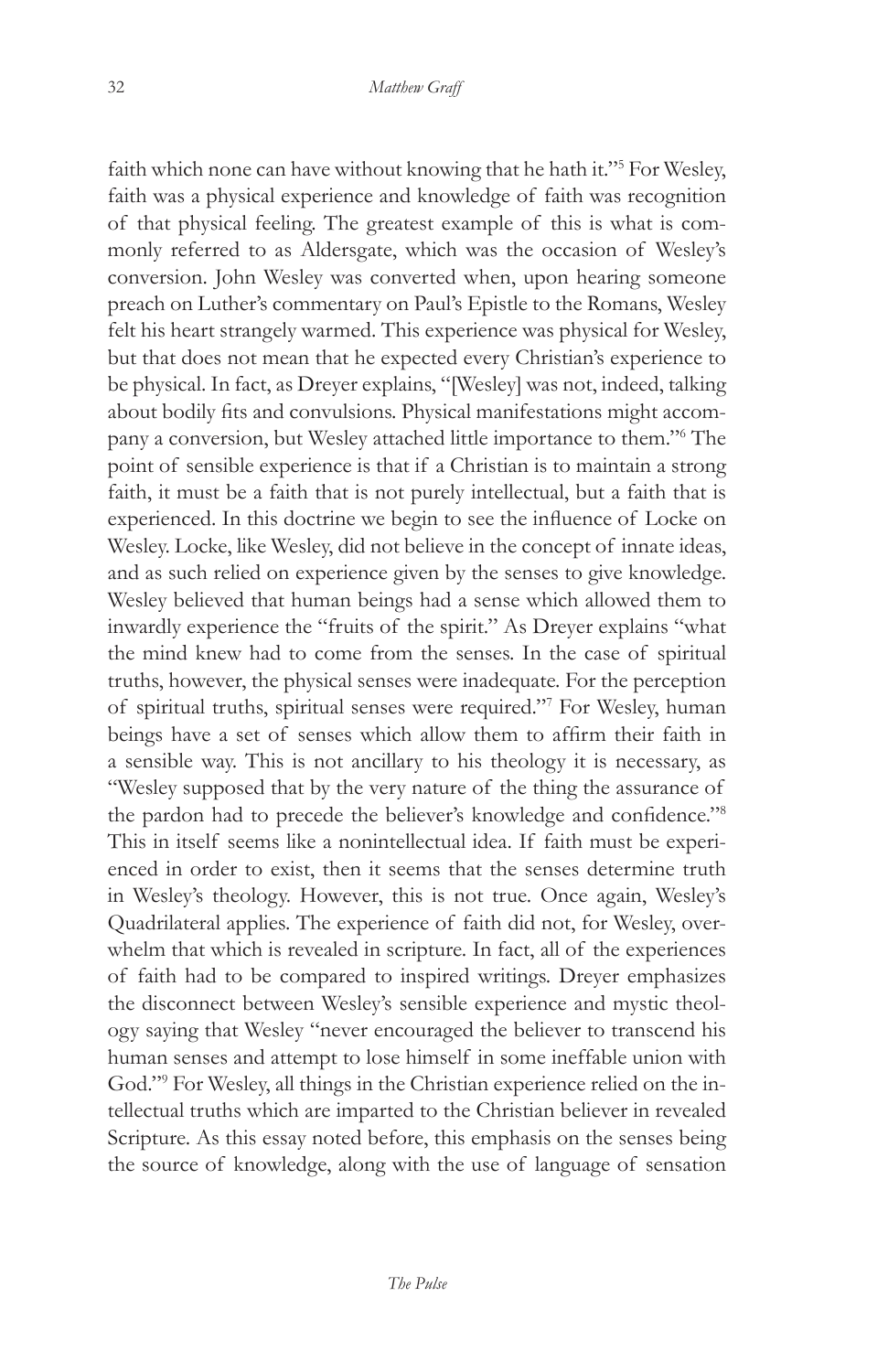reveals in part the influence of Locke on Wesley's philosophy. In order to prove this, however, we must directly connect Wesley's use of this language of sensation with Locke.

At this point in the paper, it has been discussed how John Wesley's insistence upon certain teachings have been misconstrued as nonintellectual, specifically in reference to his conception of sensible experience. However, the paper has yet to discuss how John Wesley came to these conclusions. As James Pedlar points out, "John Wesley studied at Oxford during a time when John Locke's empiricist epistemology was gaining influence."<sup>10</sup> John Wesley's early theology is heavily influenced by the ideas of John Locke. We can see this in the vocabulary that he uses to discuss his ideas of sense experiences. As Pedlar notes: "although Wesley sees the experience of the Spirit as beyond explanation, his commitments to empiricism do in fact influence the particular way in which he speaks of the spiritual senses, and the way he attempts to integrate his account of theological knowledge with his empiricism."11 Pedlar argues that we can trace a direct connection between Wesley's ideas of sensible experience and his empiricism, which we can then trace back to the Lockean tradition. This connection is one of the chief ideas of Richard Brantley's *Locke, Wesley and the Method of English Romanticism* which will be explored later in the paper. First, however, we must explore one of the individual examples that Pedlar gives in his paper. Pedlar argues that "it becomes clear that Wesley is drawing on his empirical account of natural knowledge as an analogy to describe something which he considers to be beyond explanation. While strongly asserting the *reality* of God's communication to humans in the experience of the Spirit, Wesley is reticent to attempt any explanation of the *manner* of such communication."12 For Pedlar, this reluctance to explain the manner of the communication is indicative of a connection between Locke and Wesley. Both authors are reluctant to discuss the exact method by which this type of communication occurs.

Is this convergence of language the only place where we can connect John Locke to John Wesley? Richard Brantley would argue that it is far from the only place. In fact, he argues that John Locke provided an expansive foundation for the philosophical ideas of John Wesley. The first connection that Brantley makes between Locke and Wesley is in a letter that John Wesley writes to his mother Susanna almost thirteen years before his conversion at Aldersgate. In this letter, Wesley in a roundabout way affirms Locke's ideas of faith. As Brantley notes, "'That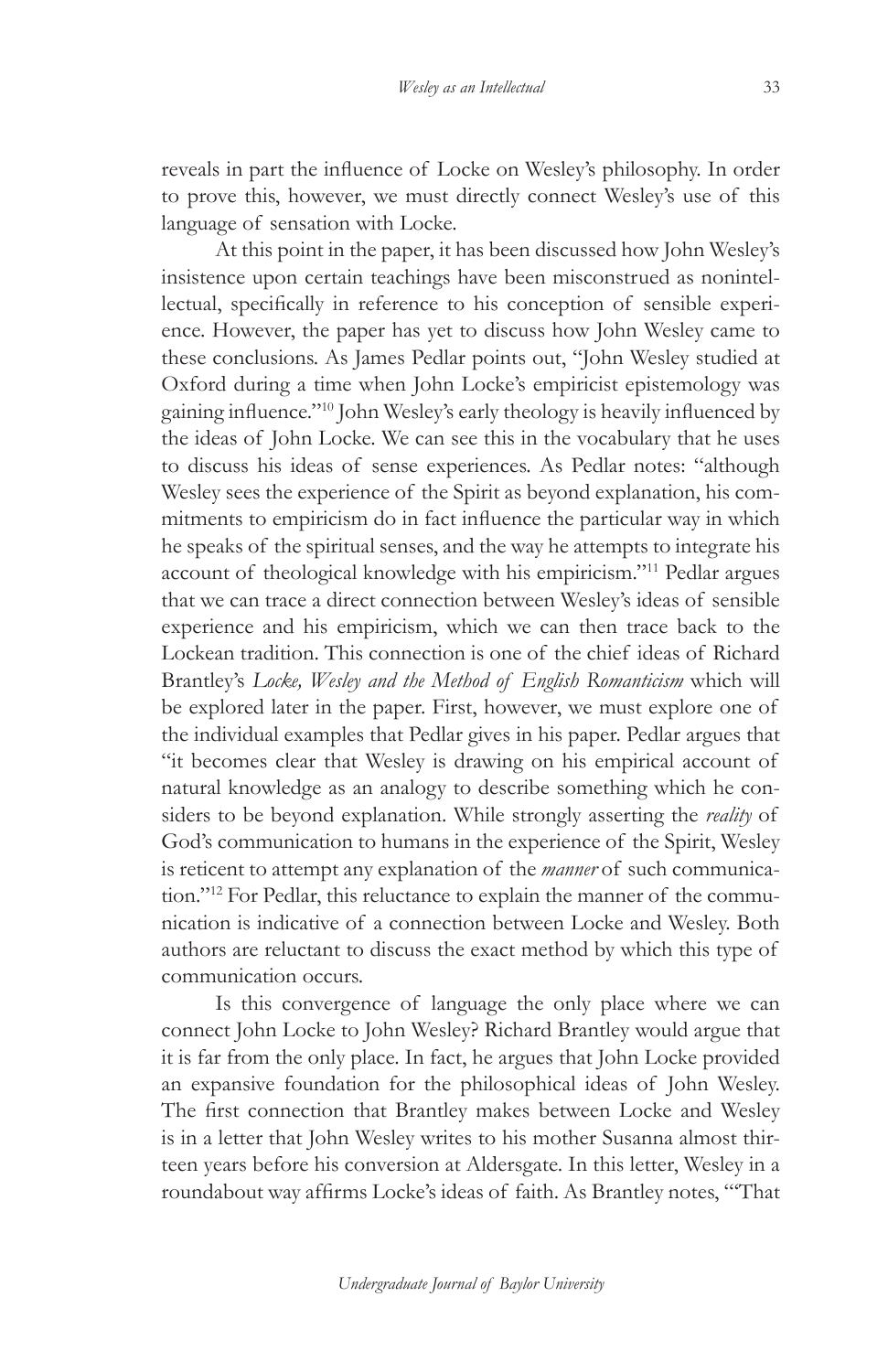definition of Faith which Dr. Fiddes sets down,' i.e., 'a firm persuasion built upon substantial reasons,' had been accepted by Wesley as 'the only true one'".13 Not only can we see the connection between Locke and Wesley in Wesley's vocabulary regarding the sensible experience of faith, we can also see it in Wesley's early ideas about what fundamentally constitutes faith. Brantley goes on to make this idea more concrete saying, "the letters to Susanna . . . seeking a Lockean means of encompassing saving and speculative faith, give reason to think that [Wesley] saw faith as compatible with the *Essay's* skeptical method."14 These letters emphasize that from a very early age the writings of John Wesley were deeply influenced by the empiricist ideas of Locke, among others. Brantley then goes on to emphasize what has already been noted by the essay, the fact that John Wesley should be fundamentally disconnected from the nonintellectual individuals who have previously espoused themselves as Methodist. As John C. Villalobos points out in his review of Brantley's book "Brantley convincingly argues that Wesley's theology is fundamentally philosophical and demonstrates Wesley's emphasis on the fusion of the institutional and experiential nature of religious conviction."15

Brantley uses this important connection between Locke and Wesley to argue for the intellectual importance of Wesley in the eighteenth century. One of the most central claims in Brantley's book is the idea that "what has not been fully addressed is the nature and extent of [Wesley's] *intellectual* influence; few, that is, have found occasion to build upon the twofold recognition of Augustine Birrell, i.e., not only that 'no single voice touched so many hearts' as Wesley's did, but also that 'no single figure influenced so many minds.'"16 For Brantley, Wesley's connection to Locke is only valuable insofar as it proves the intellectual being of Wesley. It emphasizes that individuals like Lecky, who desire to see Locke as a figure who is fundamentally nonintellectual, misunderstand the nature of the theologian that is John Wesley. Brantley's success in tracing Wesley's connection to other philosophers of the time only serves to prove Wesley's intellectual integration with the greatest minds of his day. This was not limited to Locke, but rather is also found in Wesley's interactions with Peter Browne and David Hume, among others.

In conclusion, Richard Brantley's book *Locke, Wesley and the Method of English Romanticism* sets forth an argument for the intellectual value of John Wesley. This essay seeks to, in a much shorter form, introduce readers to the concepts which are necessary to understand at a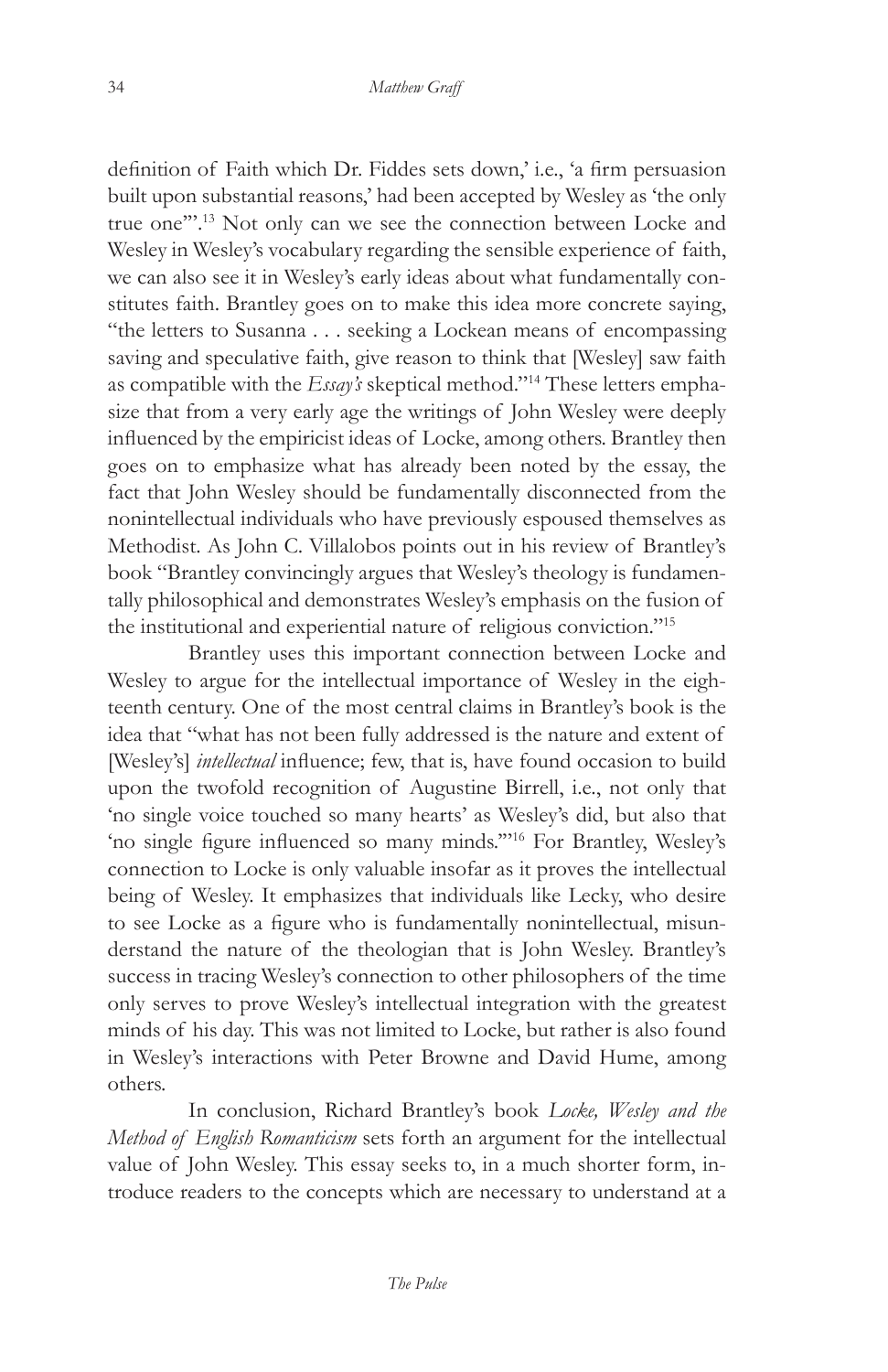base level the sort of argument that Brantley ends up making. The essay started off by determining why Wesley has historically been viewed as a nonintellectual figure. It then traced this sentiment back, in part, to Wesley's ideas of sensible experience in the Christian faith. It used this concept not only to reject the idea that John Wesley was a nonintellectual man, but also to connect John Wesley concretely with John Locke. The discussion of this connection led to a discussion of Brantley's work, in which he makes the connection between Locke and Wesley in order to emphasize Wesley's status as an intellectual figure in Christian history. Though it is clear that Wesley relies heavily on Locke's empiricism to shape his conceptions of faith, it is also incredibly clear that Wesley's belief in empiricism did not come lightly, rather it came as a result of serious thought, and careful consideration of revealed Scripture, church tradition, reason and experience.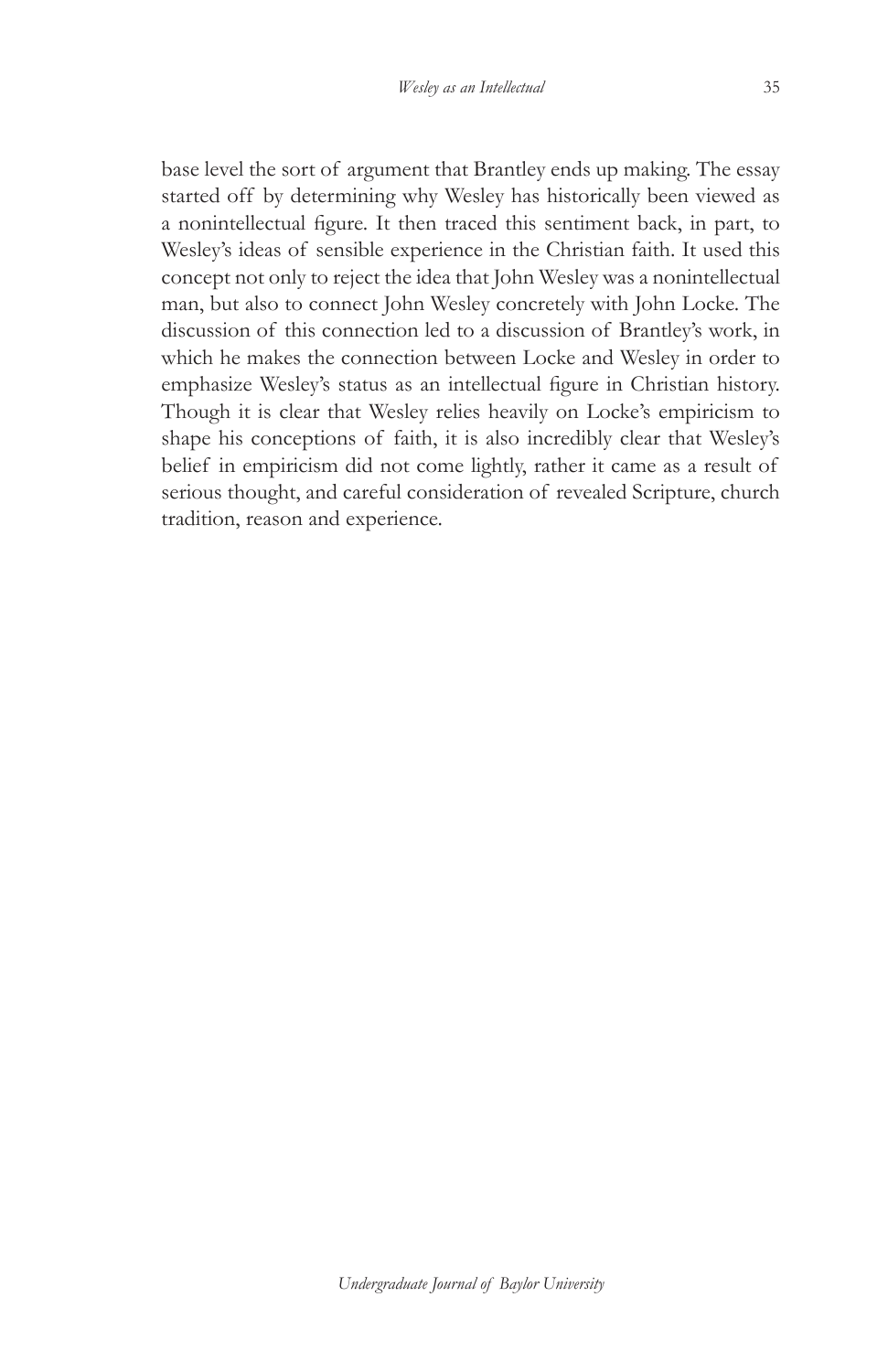# **NOTES**

<sup>1</sup> Frederick Dreyer, "Faith and Experience

in the Thought of Wesley," 12.

2 Ibid.

- 3 Ibid. Emphasis in original.
- 4 United Methodist Church, "Wesleyan Quadrilateral."

<sup>5</sup> Dreyer, "Faith and Experience in

the Thought of Wesley," 14-15.

- 6 Ibid., 15.
- 7 Ibid., 18.
- 8 Ibid., 18.
- 9 Ibid., 17.
- <sup>10</sup> James Pedlar, "Sensing the Spirit," 86.
- 11 Ibid., 89.
- 12 Ibid., 90. Emphasis in original.
- 13 Richard Brantley, "Locke, Wesley and the

Method of English Romanticism," 27.

14 Ibid., 29.

- 15 John Villalobos, "Locke, Wesley and the
- Method of English Romanticism," 314.
- 16 Brantley, *Locke, Wesley and the Method of English*

*Romanticism*, 103. Emphasis in original.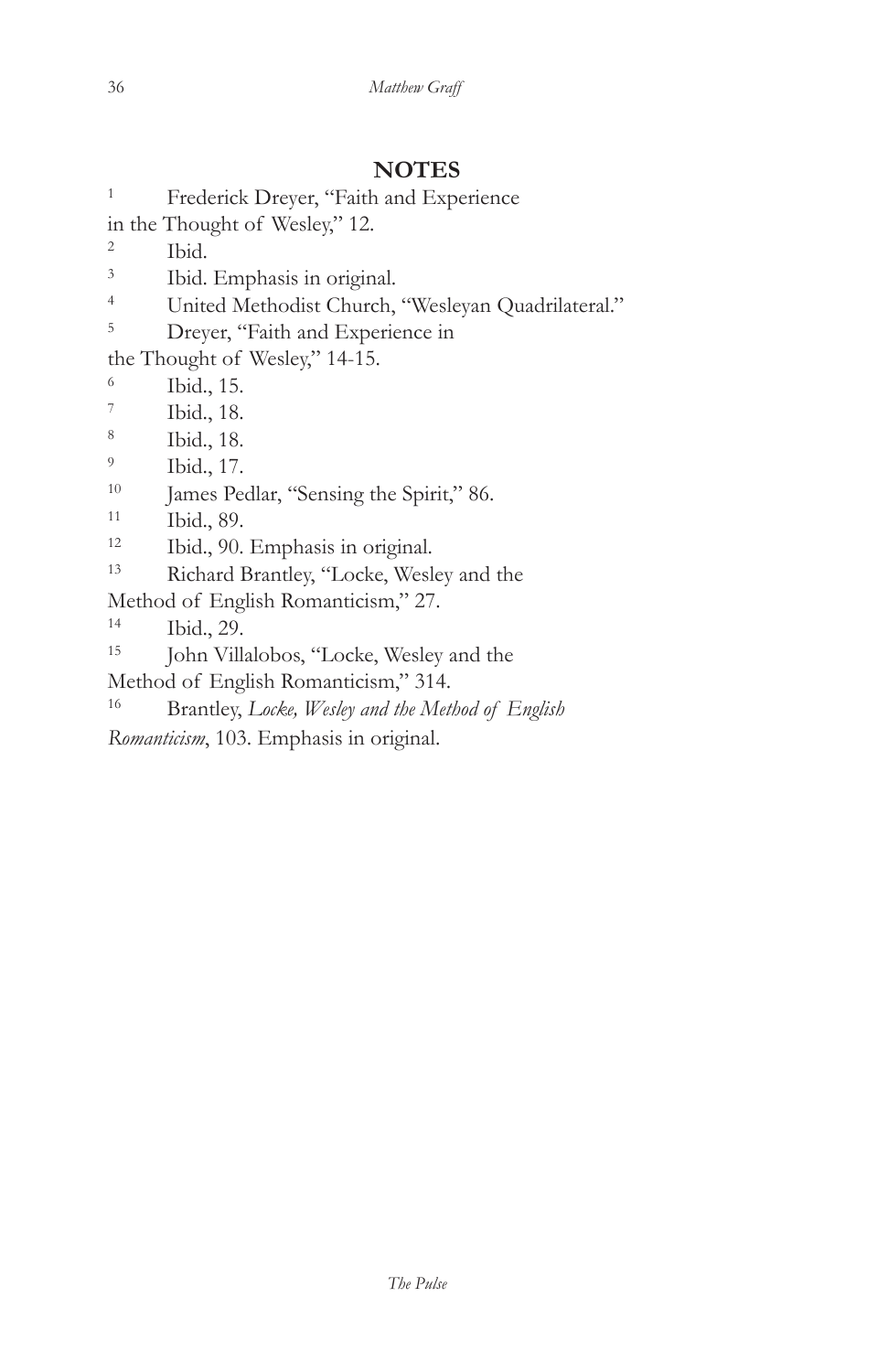### **BIBLIOGRAPHY**

- Brantley, Richard E. *Locke, Wesley, and the Method of English Romanticism*. University Press of Florida, 1984.
- Dreyer, Frederick. "Faith and Experience in the Thought of John Wesley." *The American Historical Review* 88, no. 1 (1983): 12.
- Pedlar, James E. "Sensing the Spirit: Wesley's Empiricism and His Use of the Language of Spiritual Sensation." *The Asbury Journal* 67, no. 2 (2012): 85-104.
- "Wesleyan Quadrilateral The United Methodist Church." The United Methodist Church. Accessed March 24, 2016.
- Villalobos, John C. "Locke, Wesley, and the Method of English Romanticism." *Huntingtons Library Quarterly* 48, no. 3 (Summer 1985): 313-18.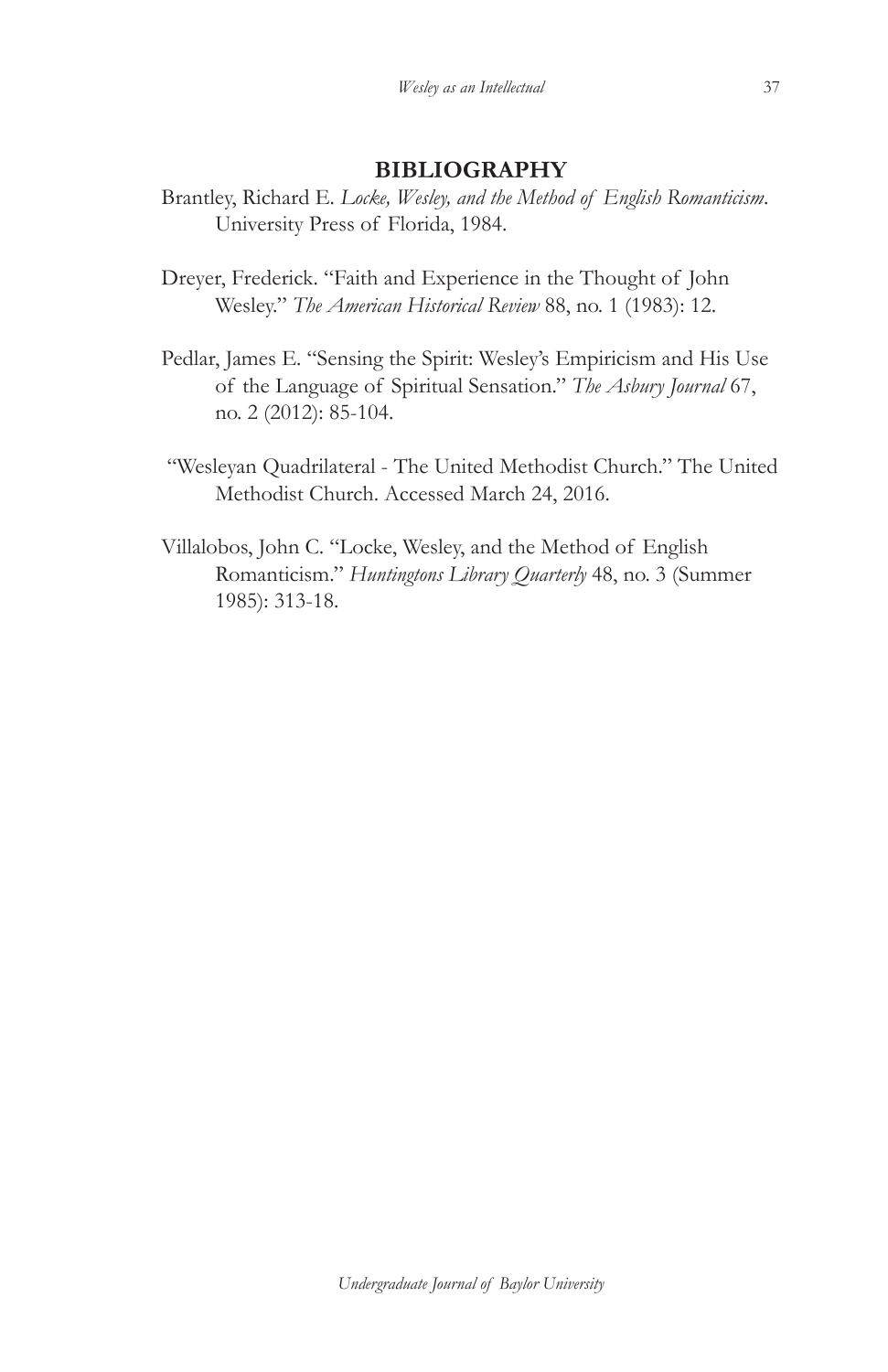*Flannery O'Connor, a devout Catholic author of the mid-20th century, addresses the value of human life in many of her works. Some of these works – namely The Violent Bear It Away, A Stroke of Good Fortune, and "Introduction to A Memoire of Mary Ann" – pertain to issues concerning the beginning and end of human life: contraception, abortion, and euthanasia. In this paper, I consider these works and their relationship to the papal encyclicals that address the same subjects: Pope Paul VI's Humanae Vitae, and St. John Paul II's Evangelium Vitae. I posit that O'Connor's works, written well before either papal encyclical, provide the same theological doctrine as their papal counterparts, and are crafted in such a way as to be accessible to those who have no formal training in theological discourse.*

# **The Encyclicals of Flannery O'Connor**

**\_\_\_\_\_\_**

### Joseph Lloyd

The famous encyclical "Humanae Vitae" by Pope Paul VI concerning the "transmission of human life" as it pertains to the context of marriage was released in 1968, and marked the beginning of the age of debates concerning life at its most critical junctures: its beginning and end. This age of debates, in the Catholic world, reached a pinnacle in 1995 with St. John Paul II's encyclical "Evangelium Vitae," which takes on the more daunting topic of the value of human life. Flannery O'Connor, a devout Catholic author who lived just prior to the time of "Humanae Vitae," addresses many of the same issues as these two encyclicals in her writings. I posit that Flannery O'Connor witnessed these issues in her lifetime, and subsequently demonstrated Catholic responses to them in her works well before the encyclicals were written.

The two encyclicals "Humanae Vitae" and "Evangelium Vitae" establish doctrines of the Catholic Church which cover the same truths that O'Connor revealed in her writings well before the encyclicals were published. The earlier of the two, "Humanae Vitae," was written four years after O'Connor's death in 1964. It encompasses contraception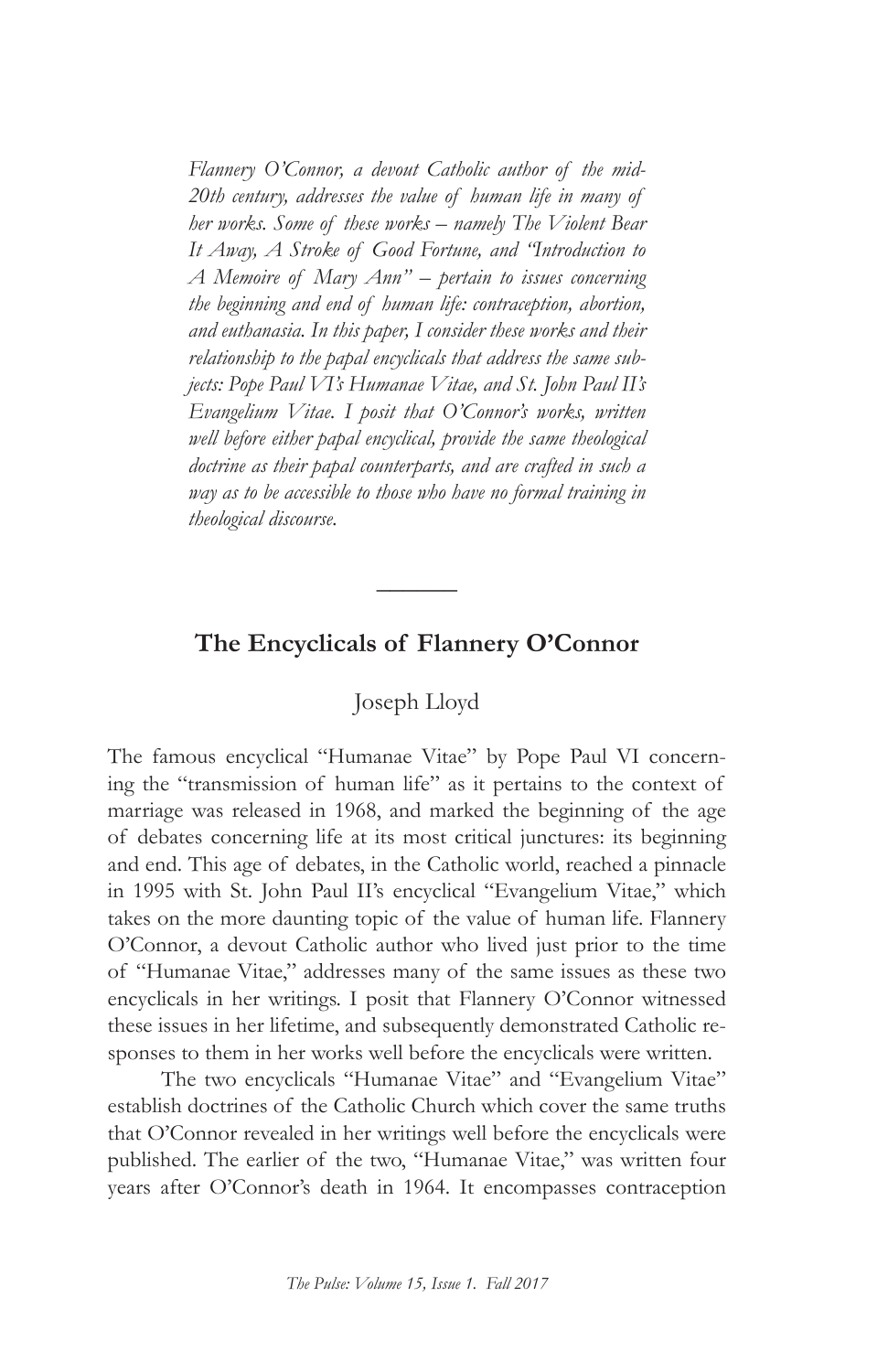and the nature of marriage in the Catholic Church, and the latter is specifically the topic which will be considered in this essay in relation to O'Connor's works. The latter of the two encyclicals, "Evangelium Vitae," is much broader in scope, and concerns human life and the value ascribed to it in modernity. The issues of abortion and euthanasia will be examined as they are laid out in "Evangelium Vitae," with relation to their iterations in O'Connor's works.

In "Humanae Vitae," Pope Paul VI attempts to explain and standardize the Church's teaching on contraception. He approaches this in a number of ways, specifically the nature of contraception and the damaging effects that it can have on a marriage and on an individual, and how reproduction factors into the question of marriage's purpose. He says that the culmination of marital love lies in child rearing: "it [marriage] contrives to go beyond [the loving interchange of husband and wife] to bring new life into being."<sup>1</sup> More than just the love between husband and wife existing for its own sake, marriage transcends itself (the loving union between a man and a woman) and participates in the creative act originating in God's bringing the cosmos into existence.

Because contraception is such a controversial topic, "Humanae Vitae" spawned generations of academic work with the purpose of explicating and clarifying the encyclical that addresses it. Dietrich von Hildebrand released an illuminating take on the oft-confusing phrasing found in "Humanae Vitae," not more than a year after the encyclical was published. In his essay, "The Encyclical Humanae Vitae – a Sign of Contradiction," Hildebrand attempts to refine the somewhat brusque claims made in "Humanae Vitae," particularly with regards to the place of procreation in marriage. He calls procreation a "cooperation with His divine creativity," praising the connection between "the deepest love communion, the ultimate self-donation out of love, and the creation of a new human being."<sup>2</sup> His important distinction comes between "instrumental finality" and "the principle of super abundance." If procreation were the instrumental finality of marriage, Hildebrand says, then the conjugal act simply becomes a means for procreation. He likens it, quite aptly, to the relation between a knife and chopped vegetables. In instrumental finality, "the being which is considered as a means is in its meaning and value completely dependent upon the end, whereas in superabundant finality, it has a meaning and value independently of the end to which it leads."<sup>3</sup> Procreation is meant to be understood as the superabundant finality of the marital act, not the instrumental end.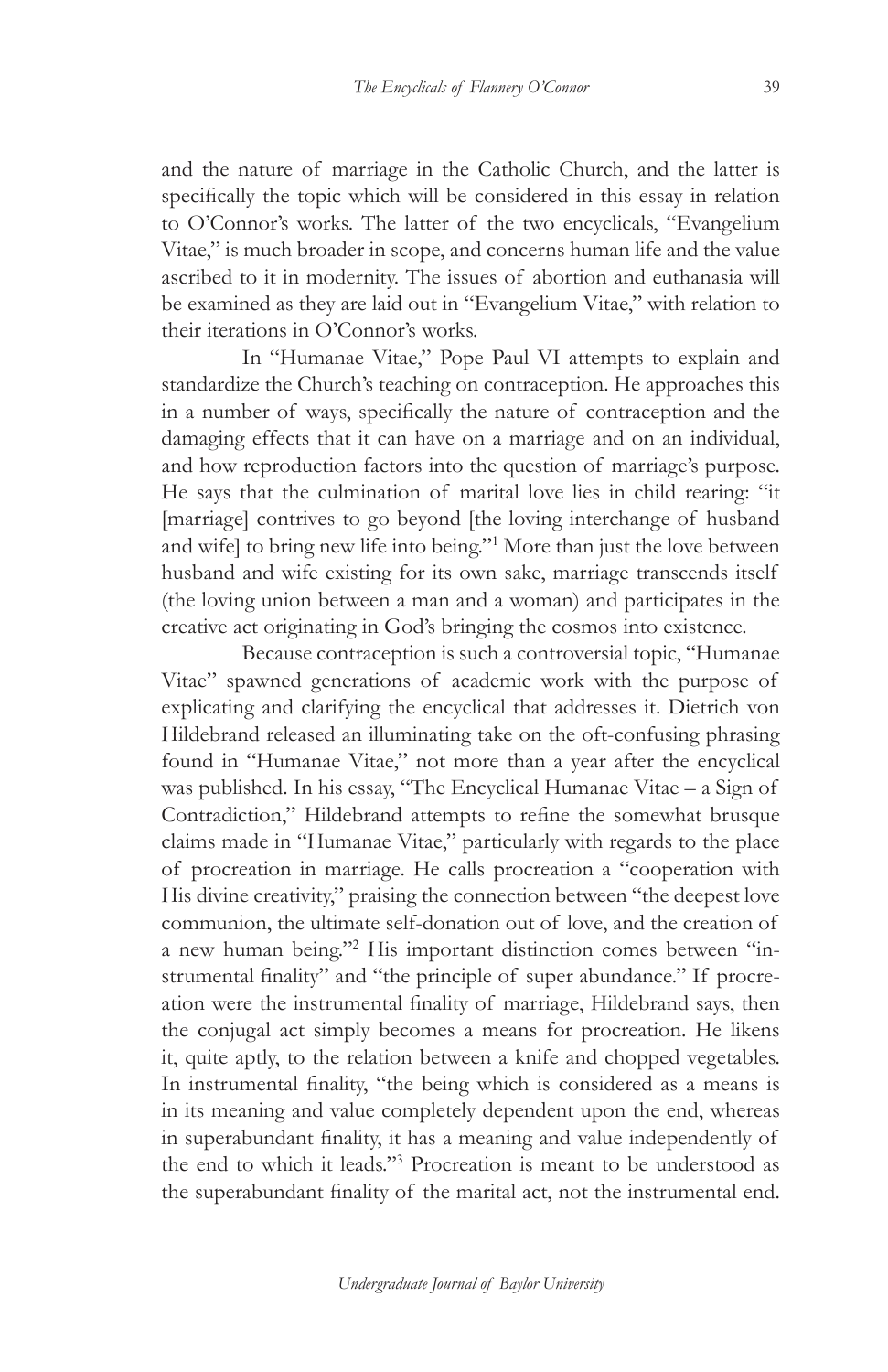The marital act itself has "meaning and value." The clarification of the role of procreation with respect to a marital union, however, does not come close to resolving the issues surrounding the Church's doctrine on contraception.

The issue with controversial topics is that dissent occurs, and division can result. John C. Ford, in *The Teaching of Humanae Vitae: A Defense*, recognizes the possibility of division in the Church and warns against the dangers of it. Written six years before "Evangelium Vitae," Ford recognizes the issues that are emerging within the Church with regard to human life, and his writing indicates that there was widespread discussion of these issues before the encyclical was released. Ford says that there is simply no room for dissent from the Church's doctrine on contraception because it is "a matter of faith."<sup>4</sup> Ford sees that such dissention is dangerous, because "the morality of contraception cannot be isolated from the whole set of moral issues concerning sex, marriage, and innocent life," all of which are topics covered in St. John Paul II's massive encyclical "Evangelium Vitae."<sup>5</sup> Ford even outlines a similar progression of moral degradation to this encyclical, saying that "virtually every theologian who dissents from the Church's teaching on contraception also rejects other relevant moral absolutes and so asserts that it is *sometimes* morally acceptable . . . to kill the innocent (especially the unborn)."<sup>6</sup> Ford understands that issues concerning life are a slippery slope, and that making concessions on something that appears innocuous can have extremely damaging results over time.

In 1991, four years prior to the release of St. John Paul II's iconic encyclical, Janet Smith released *Humanae Vitae, a Generation Later*. Largely a culmination of 20 years' worth of theological and philosophical debate spurred by Paul VI's 1968 encyclical, Smith offers an additional view of what occurs in the life of the laity, one that constitutes a more concrete account of events based in lives and not in abstract discourse. She points out that "marriages fail so often in our modern age because spouses expect and want marriage to be something it is not and cannot be."<sup>7</sup> What marriage is supposed to be, Smith says, is "a relationship instituted by God for Man's well-being and it has a form, function, or essence that corresponds to Man's nature." Essentially, marriage does have a proper "form, function, or essence," all three of which Smith implies can be found in the teaching of the Church. The failure of contemporary marriages is a failure to adhere to the doctrine of the Church.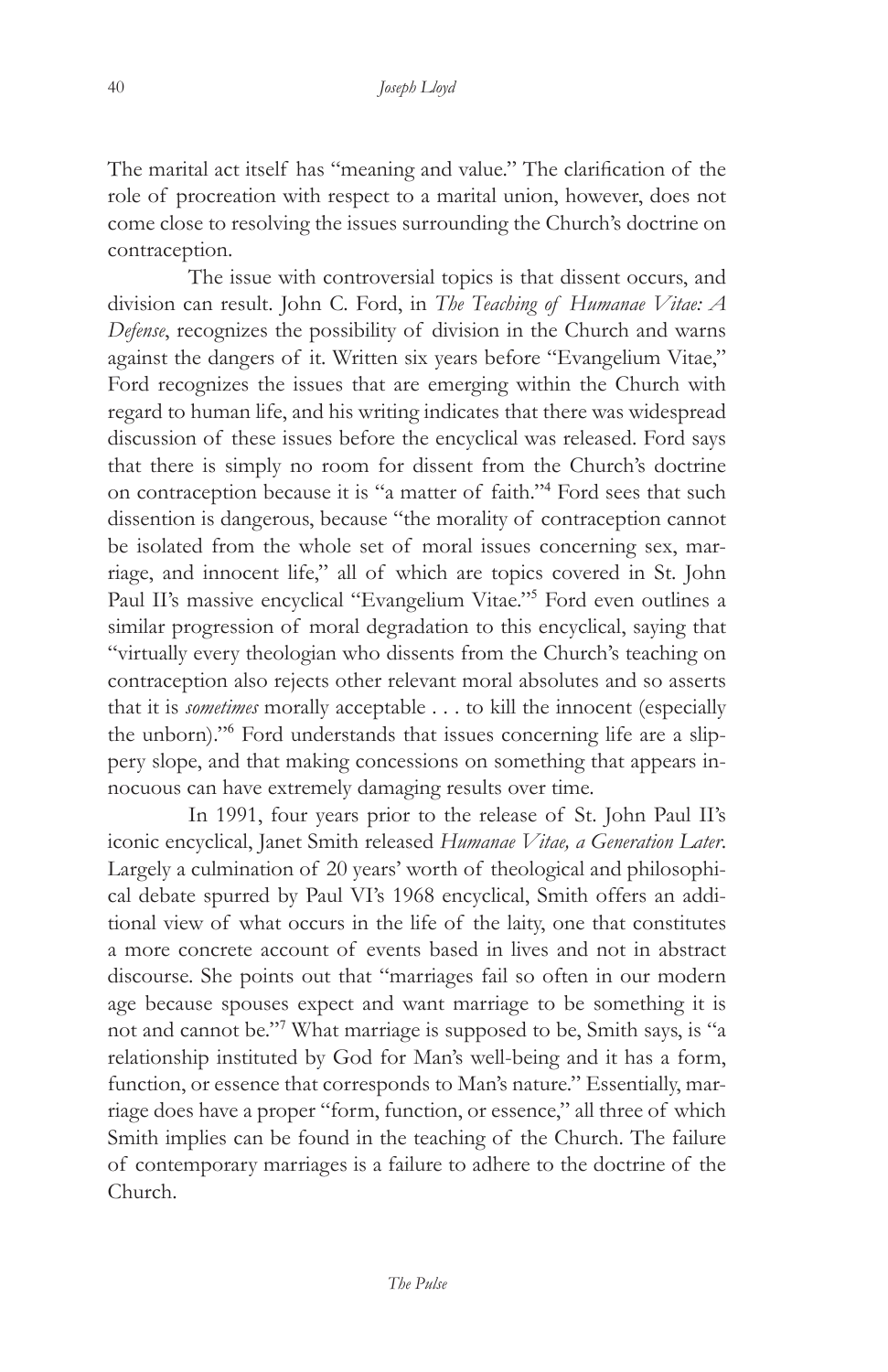Coming at long last to the monumental encyclical written in 1995 by Pope Saint John Paul II, the most important aspect to note about the work is the natural progression that John Paul II claims exists between abortion, euthanasia, and finally, the loss of any sense of the value of human life. Nearly 20 years have passed since the *Roe v. Wade* Supreme Court decision that made abortion legal in the U.S. As such, abortion is discussed at length in this work. What it all boils down to, though, is the fact that when it comes to abortion, so much is concealed about the heinous act by polite words: "Especially in the case of abortion there is a widespread use of ambiguous terminology, such as 'interruption of pregnancy,' which tends to hide abortion's true nature and to attenuate its seriousness in public opinion."<sup>8</sup> Abortion is, as far as the Church is concerned, a violation of the fifth commandment, 'Thou shalt not kill.' So many issues arise as a result of people denying this commandment. If the fetus is not a person, then it is not a sin to kill it. Much of "Evangelium Vitae" is then concerned with countering such claims with arguments based in truths other than the fifth commandment.

The next issue pertains to euthanasia. Euthanasia is addressed in "Evangelium Vitae" primarily as an assumption that suffering is the ultimate evil in this world which must be avoided at any cost, even through killing: "Euthanasia in the strict sense is understood to be an action or omission which of itself and by intention causes death, with the purpose of eliminating all suffering."<sup>9</sup> Euthanasia can be carried out under the guise of goodwill – what it actually indicates is a disturbing misunderstanding of the role of suffering in the world. In addition, one must not assume that the alleviation of suffering arises from the euthanizing of the sufferer. For example, an elderly parent could cause financial and emotional suffering on the part of the child. The child may then alleviate their own suffering by eliminating its source.

 Beyond this question of suffering comes the mass slaughter of innocents. It may seem like a bit of a leap, but the connection between the two – suffering and the mass slaughter of innocents – stems from the same misunderstanding of suffering. John Paul II seeks to answer Cain's question to God,

> 'Am I my brother's keeper?' . . . If the promotion of self is understood in terms of absolute autonomy, people inevitably reach the point of rejecting one another. Everyone else is considered an enemy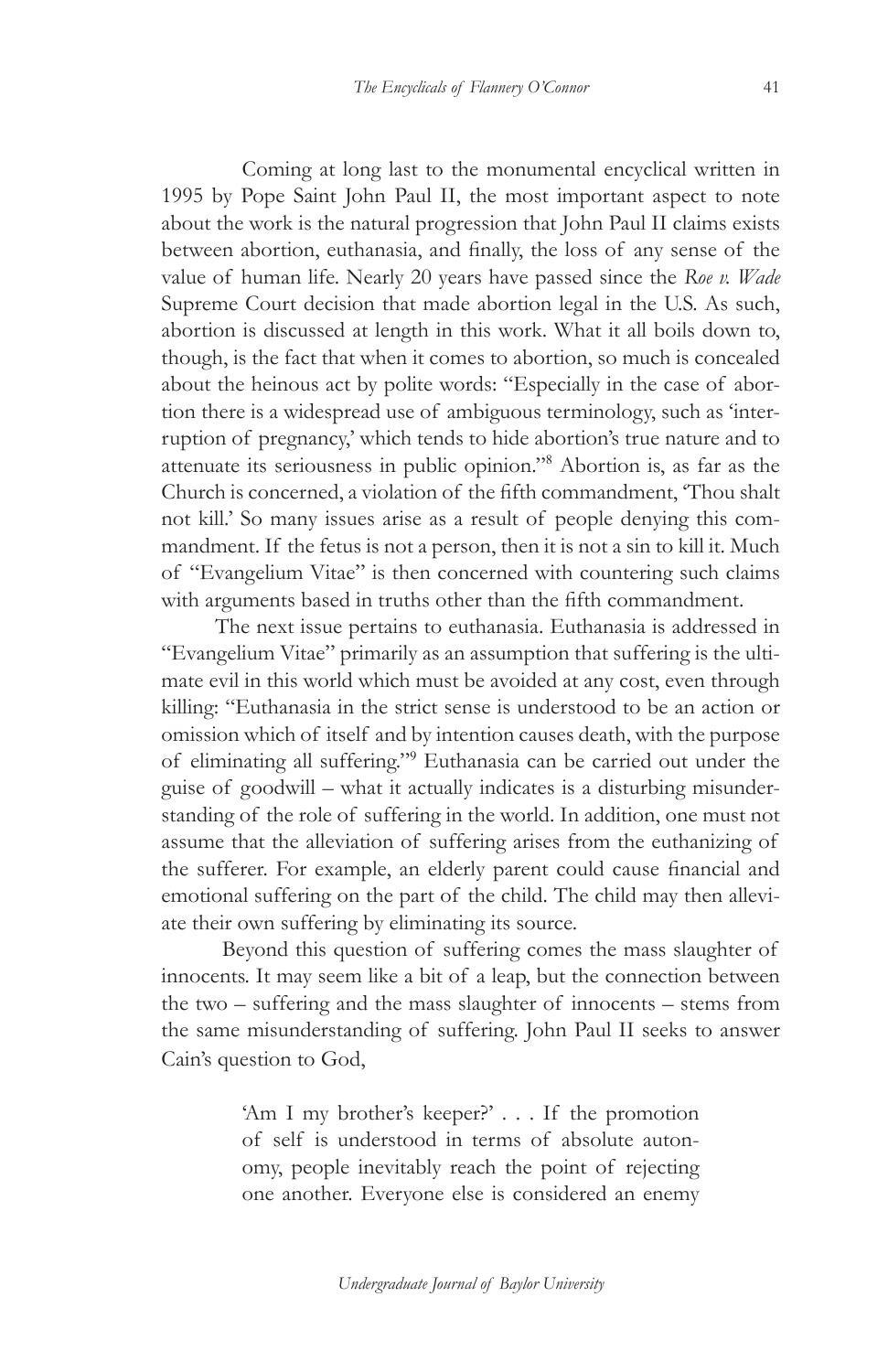from whom one has to defend oneself. Thus society becomes a mass of individuals placed side by side without any mutual bonds.<sup>10</sup>

This mindset results from the allowance of abortion and euthanasia. They permit a disregard for the value of human life.

There is one glaring problem that can occur with the publishing of dense theological works such as these encyclicals. Their intended audience is, truly, the Church as a whole; the doctrine established in encyclicals is meant to apply universally to the Church. The term "universal application" implies that the encyclical is meant to be believed and practiced by the Church, which requires an understanding of the text. Blaney and Zompetti raise concerns about the opacity of encyclicals in their work *The Rhetoric of Pope John Paul II.* They say that "a problem with encyclicals is that few outside of the Church hierarchy are expected to decipher them," and that the laity have a tendency to read summaries or commentaries on the works in order to "find the gist" of them. Because of this tendency, they say, much of the laity leaves the encyclicals "on the shelves."<sup>11</sup> Blaney and Zompetti attribute this issue to two main problems. First, the encyclicals are written under the assumption that their primary readers will be bishops and theologians. Second, "most readers have not acquired a specialized literacy for understanding the peculiar discursive nature of the encyclical."<sup>12</sup>

Now is the point at which Flannery O'Connor comes into play. She saw, in her time, the same issues addressed by these two encyclicals. Her response to them in her works, her own 'encyclicals,' coincides with the doctrines established by "Humanae Vitae" and "Evangelium Vitae," and her works are written well before either of the encyclicals, and in a manner that is much more accessible than the papal encyclicals. O'Connor's response is a wholly Catholic one, and the fact that she responds with the same underlying teaching as the encyclicals indicates the universality of the truth revealed by them. Part of her accessibility results from the fact that O'Connor's stories lie between writing as "an autobiographical exercise" and writing "without reference to their public or private lives. . . . Her stories can stand on their own, presupposing no knowledge of her background or life experience."<sup>13</sup> Unlike the encyclicals, O'Connor's stories do not require much (if any) higher education in theological deictic discourse, and are thus easily accessible to a wider audience than the encyclicals.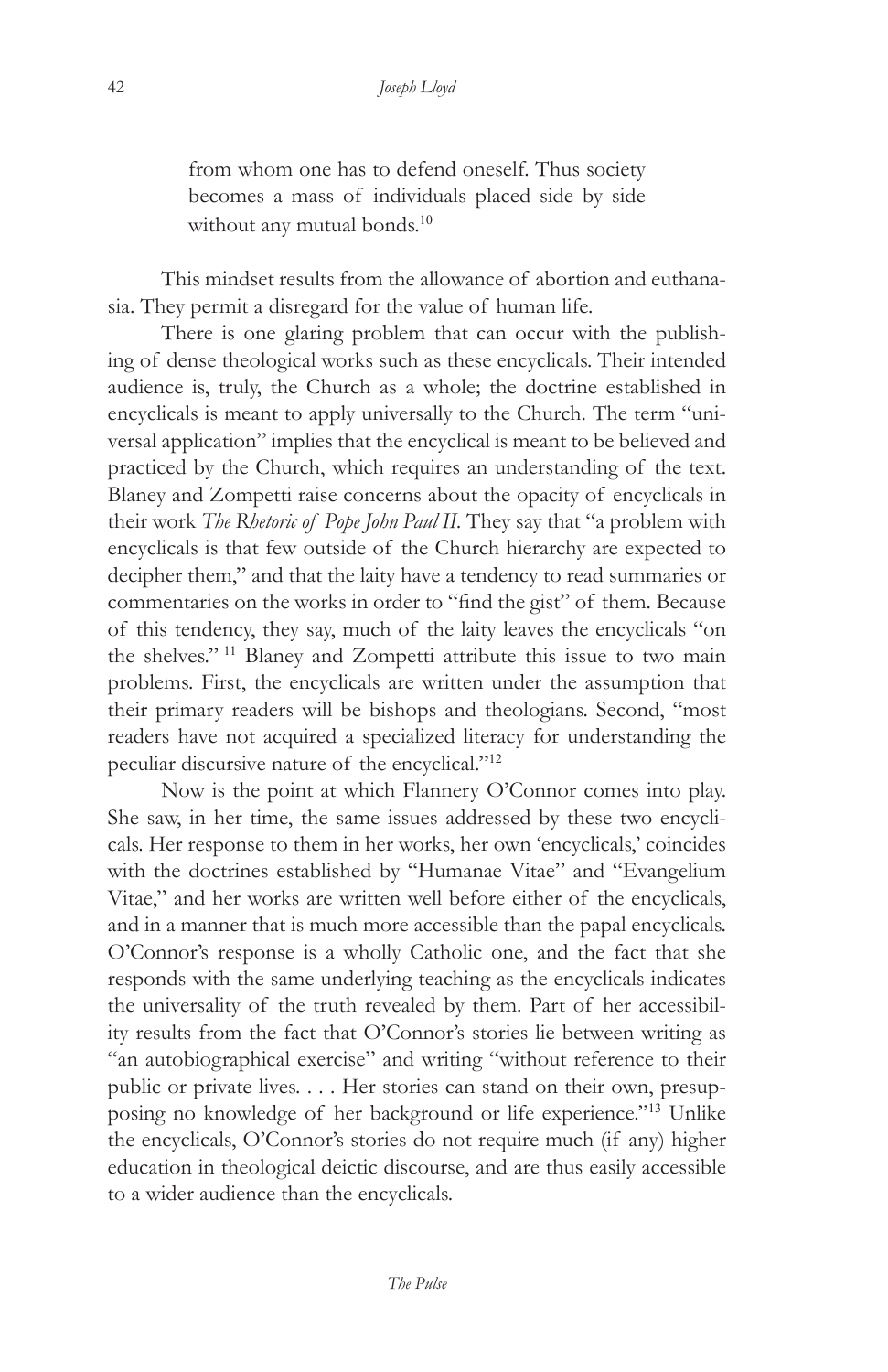43

In *The Violent Bear It Away*, O'Connor addresses the purpose of marriage, abortion, euthanasia, and the value of life. It is by far the most all-encompassing work when it comes to issues of life. In O'Connor's story, all of these issues center around the dim-witted Bishop. There are the questions of Bishop as the product of Rayber's marriage, whether Bishop should have been aborted, whether Bishop would be better off dead, and whether any of these questions actually matter, or if the questions are moot because of the dearth of value to his life. Bishop plays a complicated role as the result of a marriage, because his parents' marriage ended in divorce. The union between them, the union of love, is broken, and thus there is a distorted view of love in Rayber's household. This view further stems from Rayber's repeated attempts to reject the love of God, but that goes beyond the scope of this paper. One kind of this rejection appears in his attempts at rejecting his love of Bishop. He is repeatedly "overwhelmed by a blind senseless love for his idiot child, whom he is determined to look on as simply 'a mistake of nature."<sup>14</sup> The fact that Bishop is a participation in the creative love of God, as Dietrich von Hildebrand said, means that part of Bishop's existence entails the love of God. Rayber cannot seem to be rid of Bishop, the physical manifestation of his marital love, because that marital love is a participation in God's love, which one cannot rid oneself of by one's own will. The fact that Bishop is the result of this conjugal love is also shown when Rayber tries to drown the boy. He attempts to rid himself of this burden, but is once more overwhelmed by his love for the boy and pulls him out of the water. Rayber's inability to be rid of the boy because of Bishop's relationship to God's love informs his reaction to Bishop's death. When Bishop is drowned by Tarwater, Rayber loses the one connection he had to God, and he is severed. Therefore, he feels nothing, because there is no longer any vestige of God in his life.

As Sumner Ferris so aptly puts it, "he knows immediately that Bishop has been drowned; and he realizes that he has created a hell for himself through his denial, a hell of vacuity, the awful state of the spiritual trimmer deprived equally of torment and grace."<sup>15</sup> Hell is described in terms of a separation from God's presence. God is love, and Rayber has separated himself from God's love, thus creating this hell that Ferris describes. His realization of this sudden and final emptiness in his life overwhelms him, and he drops out of the story. The fact that this is the last time O'Connor shows Rayber to the reader hints at the relationship between God's love and existence: one either has both or neither. When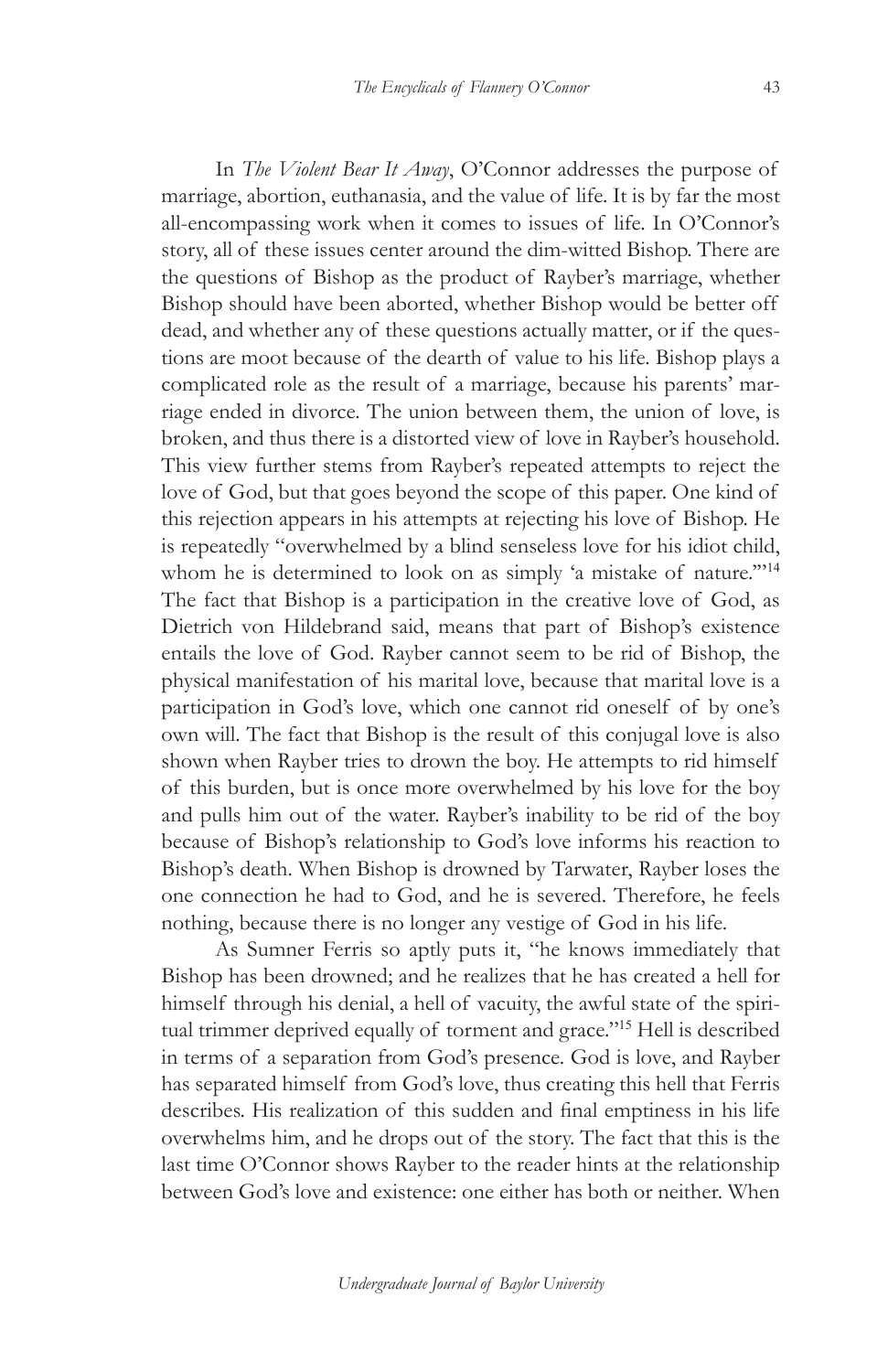Rayber no longer has Bishop, he ceases to exist. Bishop, the physical manifestation of the conjugal love Rayber had with his wife, which was a participation in God's creative power, is gone.

O'Connor also touches on the issues of abortion and euthanasia in this same work, likewise centered around Bishop. With regard to abortion, she seems to capture quite well the argument that some people would be better off if they hadn't been born. Rayber cannot reconcile the fact that God made his son a "simpleton," and lashes out at Old Tarwater, saying that it would have been better if Bishop had never been born, telling the old man to "ask the Lord why he made him an idiot in the first place."<sup>16</sup> Rayber cannot seem to understand that God would create such a person as Bishop whose existence, according to Rayber, is less preferable than no existence. Rayber argues that it would have been acceptable to abort Bishop, because, it seems, Rayber thinks that simpletons have no place in this world – that they simply place a burden on society. Here, Rayber is just thinking of himself. Bishop places a burden on Rayber, and Rayber thinks that he would be better off if Bishop had never been born. He disguises this desire, whether intentionally or not, behind an anger directed at God for creating what he perceives as a dysfunctional human.

Rayber's comment that Bishop would have been better off never having been born sheds a peculiar light onto the instance in which Rayber attempts to drown Bishop. Rayber attempts to drown Bishop because Bishop's existence is suffering. He does not think that Bishop is suffering on account of his existence, but rather Rayber, and more generally society, suffers because of Bishop's inadequacies. Rayber attempts to drown Bishop out of a desire to alleviate his own suffering. However, he cannot go through with the drowning because he sees a flash of what his life would be like without Bishop – without God's love – and he is once more involuntarily overwhelmed with this love and seeks help to resuscitate Bishop. O'Connor's point here seems to be that no one who recognizes the fact that everyone is created through a participation in God's love could actually go through with euthanasia. Euthanasia stems from a misunderstanding of the truth of creation.

In *A Stroke of Good Fortune*, O'Connor tackles both the issues of marriage and abortion. First, the very title of the story intimates what O'Connor thinks of pregnancy. Ruby, the main character, is told by a fortune teller that she is going to have "a long illness," but that it will end in "a stroke of good fortune."17 The long illness here, as revealed later, is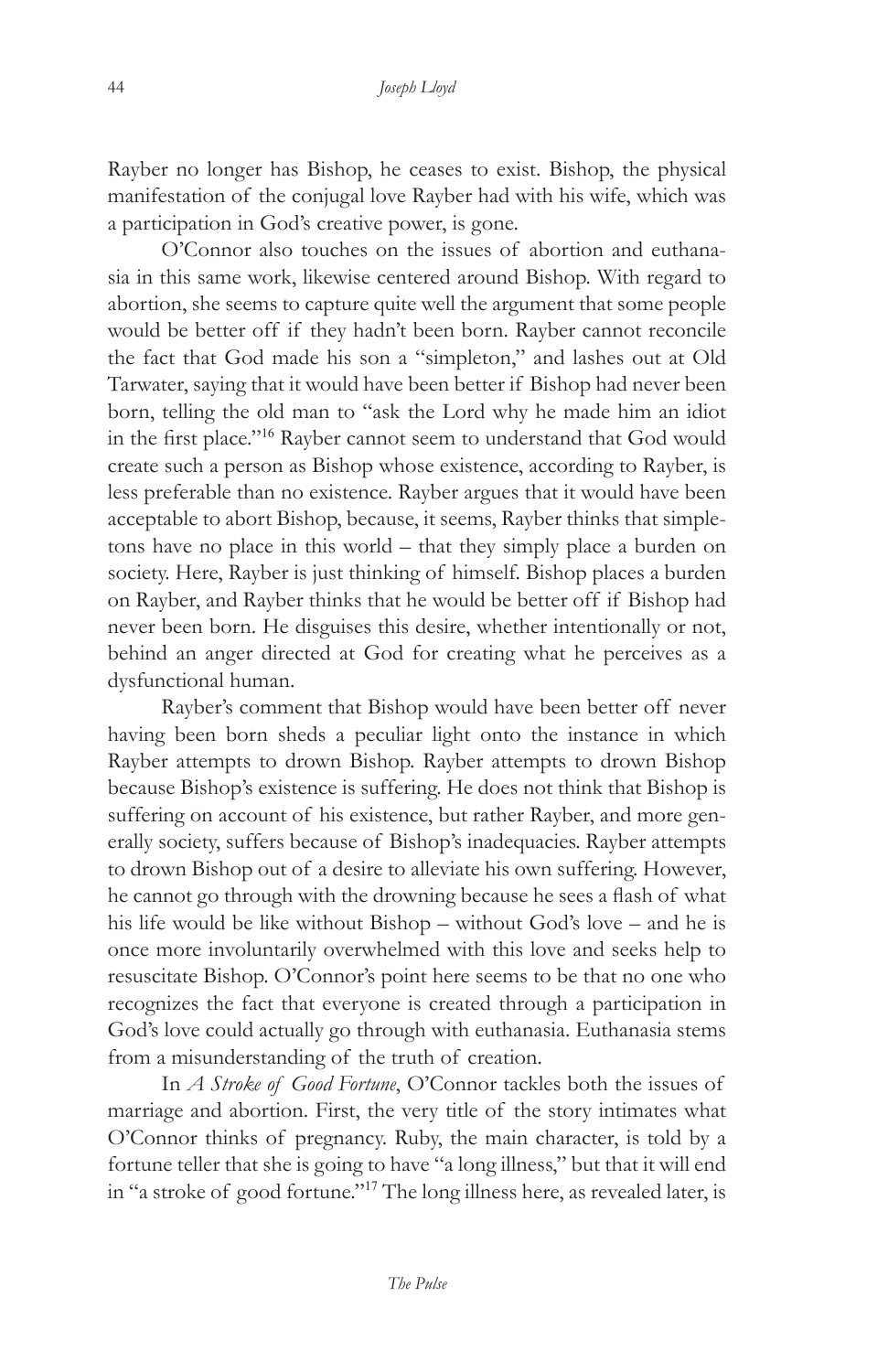a pregnancy, and the stroke of good fortune would in turn be the child. What makes this story so fascinating is that the child, the stroke of good fortune, is looked upon by Ruby with disdain. She fails to understand that children really are the strokes of good fortune in a marriage. Her misunderstanding of the nature of marriage as outlined in "Humanae Vitae" betrays itself most clearly when speaking about contraception. She never explicitly says the word "contraception," but she does say, when "accused" of being pregnant, that Bill "takes cares of that," implying that Bill has taken measure against pregnancies.<sup>18</sup> This exact issue is what Paul VI addresses in "Humanae Vitae." A marriage that is not open to the bearing of children is not a full union, because it is not a full acceptance and offering between partners. All is offered and received except fertility, or the openness to children. As such, Ruby and Bill's marriage is a dubious one. For them, a child is not the product of the ultimate union of two persons participating in the creative power of God; it is a nuisance. Her reaction to Hartley hurtling up the staircase is evidence enough of this perspective. Moreover, Ruby does not desire the suffering of pregnancy, childbirth, and raising a child. For Ruby, this suffering is a bad thing, and she wishes to avoid it at all costs. When walking up the stairs, she even notes a "pain in her stomach," and this is all she views child-rearing as: a pain.<sup>19</sup> This misunderstanding of suffering, according to O'Connor, leads to contraception, abortion, and (though not in this particular instance) euthanasia.

O'Connor clearly outlines the effects of this misunderstanding of suffering in her "Introduction to a Memoire of Mary Ann:"

> In the absence of this faith now, we govern by tenderness. It is a tenderness which, long since cut off from the person of Christ, is wrapped in theory. When tenderness is detached from the source of tenderness, its logical outcome is terror. It ends in forced labor camps and in the fumes of the gas chambers. $^{20}$

According to O'Connor, modernity's solution to the problem of evil in the world is the elimination of suffering, and that suffering is taken to be the evil itself. The elimination of suffering is the tenderness of which she speaks. Tenderness cut off from the person of Christ is an incomplete understanding of suffering as it exists in the world – an ignorance of Christ's own suffering. O'Connor says in this introduction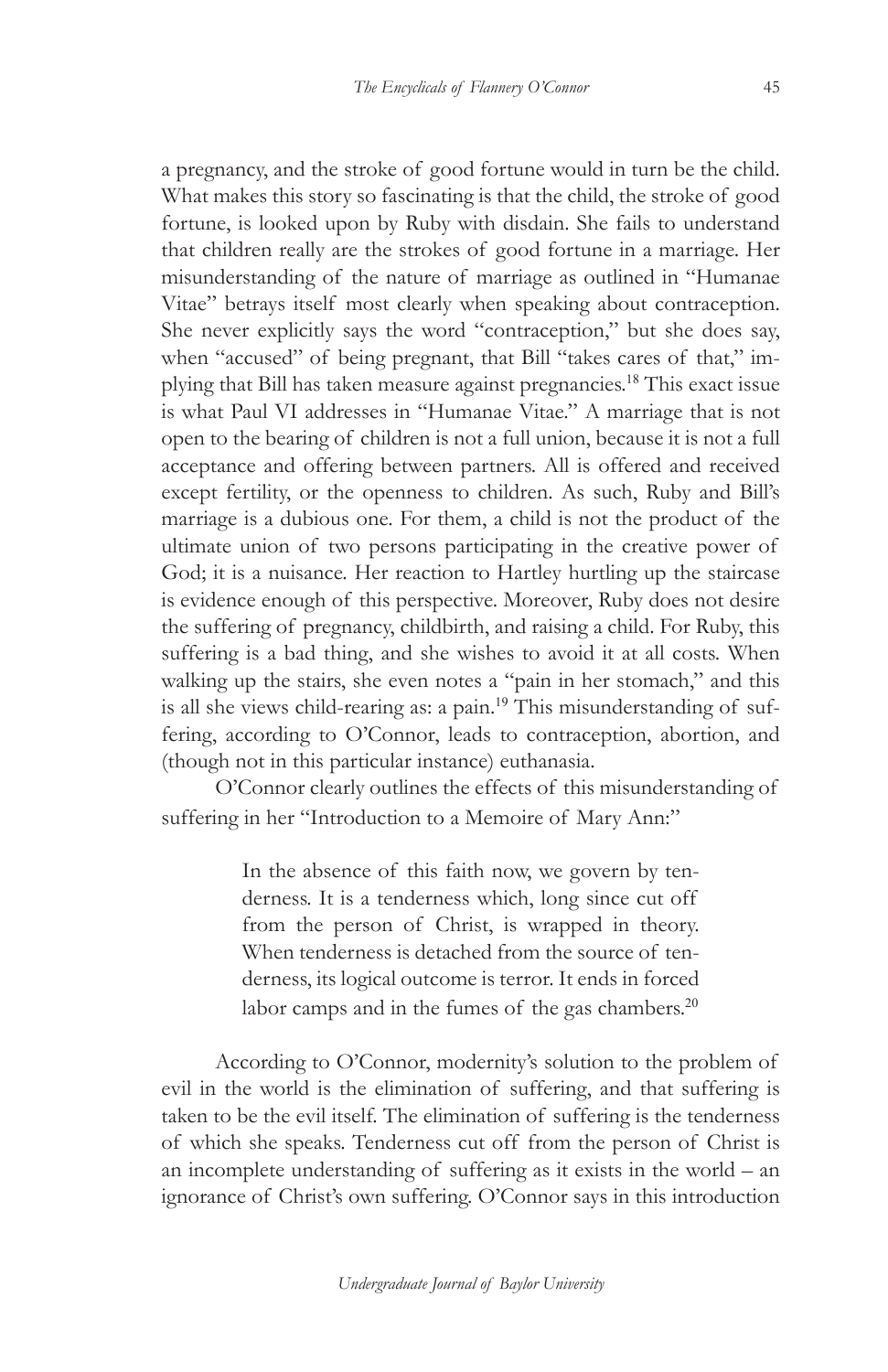that the ultimate act of a Christian is a preparation for death in Christ.<sup>21</sup> For Mary Ann, this preparation took the form of suffering caused by her terminal illness. Mary Ann's preparation would not have occurred if she had been euthanized as soon as she was diagnosed as terminal. O'Connor believes that the majority of her contemporaries would have said that Mary Ann didn't deserve to suffer, and that she would have been better off not going through that. O'Connor's argument is not that Mary Ann's suffering was a good thing in and of itself; rather, she argues that just as God uses art in His own way, so an artist should do his best to create something that is good. Attempting to ascribe meaning to a piece of art while creating it is beyond the capabilities of man, and the same is true of suffering. All that can be done, according to O'Connor, is to remember that all suffering derives from the suffering of Christ on the cross, and any misunderstanding about this ultimate context of all suffering can have dire consequences when it comes to matters of human life.

O'Connor says herself that she is unapologetically Catholic, and that all of her works ought to be read in light of her faith:

> I see from the standpoint of Christian Orthodox. this means that for me the meaning of life is centered in our Redemption by Christ and that what I see in the world I see in its relation to that. I don't think that this is a position that can be taken halfway or one that is particularly easy in these times to make transparent in fiction.<sup>22</sup>

All the aforementioned instances in O'Connor's works must be read, therefore, in light of the teaching of the Church on matters of human life. O'Connor came to the same conclusions and saw the same answers that the papal authorities saw. She managed to accomplish with her fiction what it took the cardinals and priests in Rome decades to do: provide for Catholics a firm response to the complex atrocities being committed in the modern world. Moreover, her response is more accessible than the encyclical letters published later. This accessibility suggests that for some issues, it is possible for Catholic laity to reach appropriate conclusions that the Catholic Church may take a rather long time to explore and verify.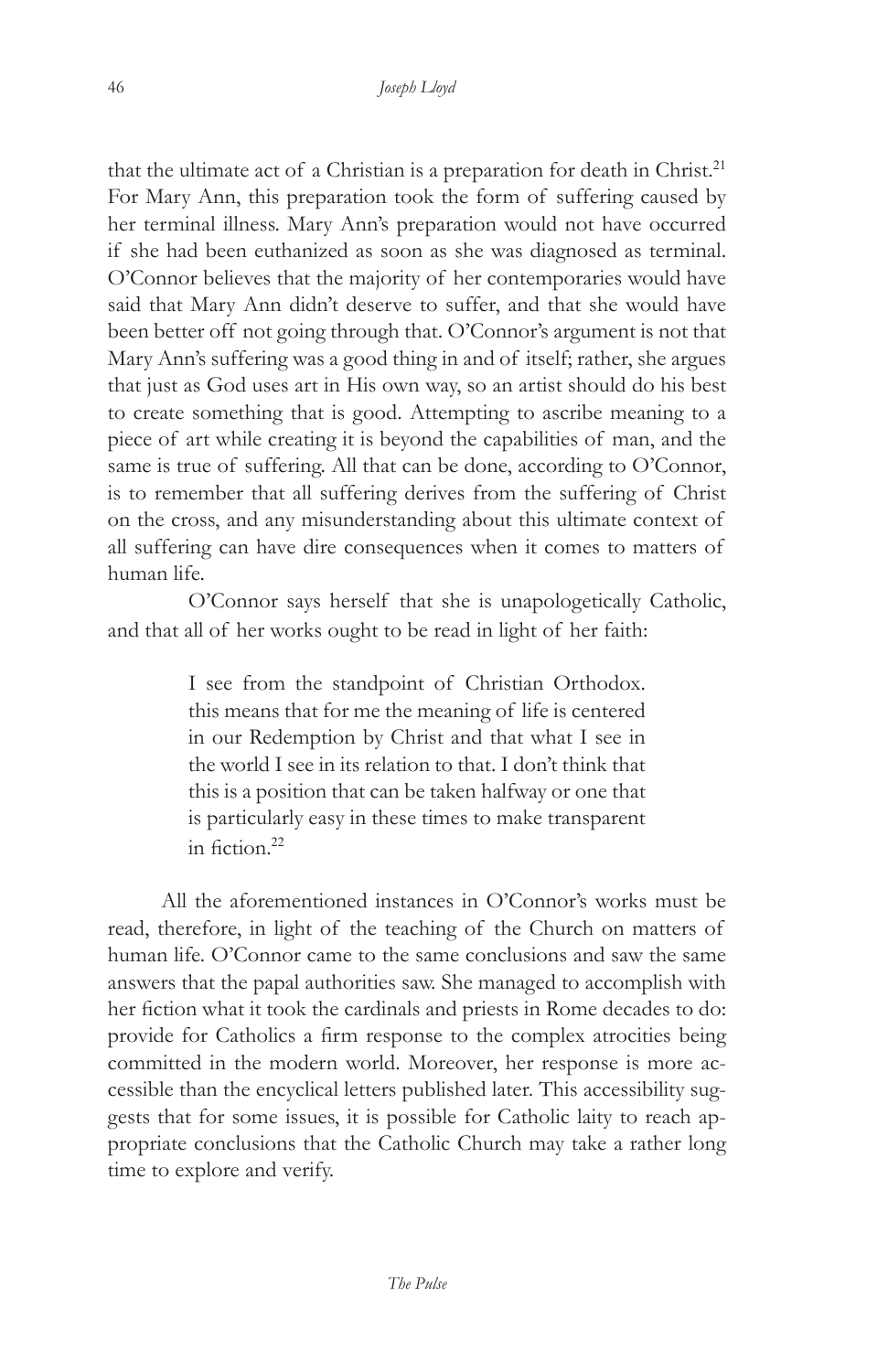## **NOTES**

<sup>1</sup> Pope Paul VI, "Humanae Vitae," I.9.<br><sup>2</sup> District Van Hildsbroad *Humana* 

- 2 Dietrich Von Hildebrand, *Humanae*
- *Vitae a Sign of Contradiction*, 29.
- 3 Ibid., 30.
- 4 John C. Ford, *Humanae Vitae: A Defense*, 21.
- 5 Ibid., 21
- 6 Ibid., 22. Emphasis in original.
- 7 Janet Smith, *Humanae Vitae, a Generation Later*, 38.
- 8 Pope John Paull II, *Evangelium Vitae*, 3.58.
- 9 Ibid., 3.65.
- 10 Ibid., 1.20.
- <sup>11</sup> Joseph R. Blaney and Joseph P. Zompetti,

*The Rhetoric of Pope John Paull II*, 235.

- 12 Ibid.
- 13 Lorine M. Getz, *Flannery O'Connor, Literary Theologian*, 28.
- 14 Robert Drake, *Flannery O'Connor*, 34.
- 15 Sumner Ferris, "The Outside and the Inside," 54.
- 16 Flannery O'Connor, *The Collected Works*, 351. 17 Ibid., 185.
- 
- 18 Ibid., 193.
- 19 Ibid., 190.
- 20 Ibid., 830.
- 21 Ibid., 828.
- 22 Flannery O'Connor, "The Fiction Writer and His Country," 13.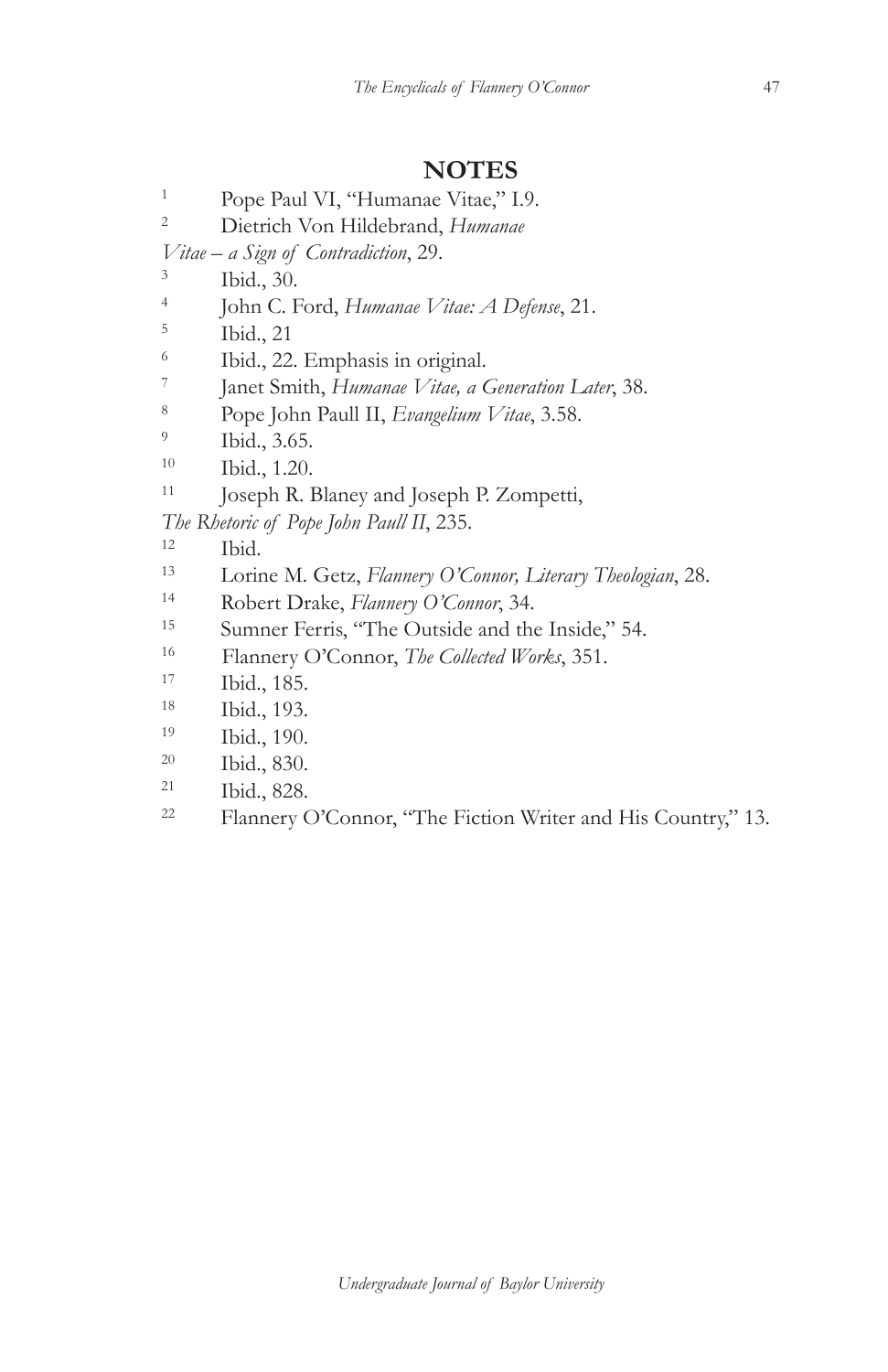# **BIBLIOGRAPHY**

- Blaney, Joseph R., and Joseph P. Zompetti, eds. *The Rhetoric of Pope John Paul II*. Lexington Studies in Political Communication. Lanham, MD: Lexington Books, 2009.
- Drake, Robert. *Flannery O'Connor: A Critical Essay*. Eerdmans, 1966.
- Ferris, Sumner J. "The Outside and the Inside. Flannery O'Connor's *The Violent Bear It Away*." In *The Critical Response to Flannery O'Connor*. Critical Responses in Arts and Letters, no. 43. Edited by Robillard, Douglas. Westport, CT: Praeger, 2004.
- Ford, John C., ed. *The Teaching of Humanae Vitae: A Defense*. San Francisco: Ignatius Press, 1988.
- Getz, Lorine M. *Flannery O'Connor, Literary Theologian: The Habits and Discipline of Being*. Lewiston, N.Y: E. Mellen Press, 2000.
- Hildebrand, Dietrich Von. *The Encyclical Humanae Vitae a Sign of Contradiction: An Essay on Birth Control and Catholic Conscience*. Franciscan Herald Press, 1969.
- O'Connor, Flannery. *Collected Works*. The Library of America 39. New York, NY: Library of America: Distributed to the trade in the U.S. and Canada by Viking Press, 1988.
- O'Connor, Flannery. "The Fiction Writer and His Country" The Living Novel: A Symposium, ed. Granville Hicks, MacMillan. 1957.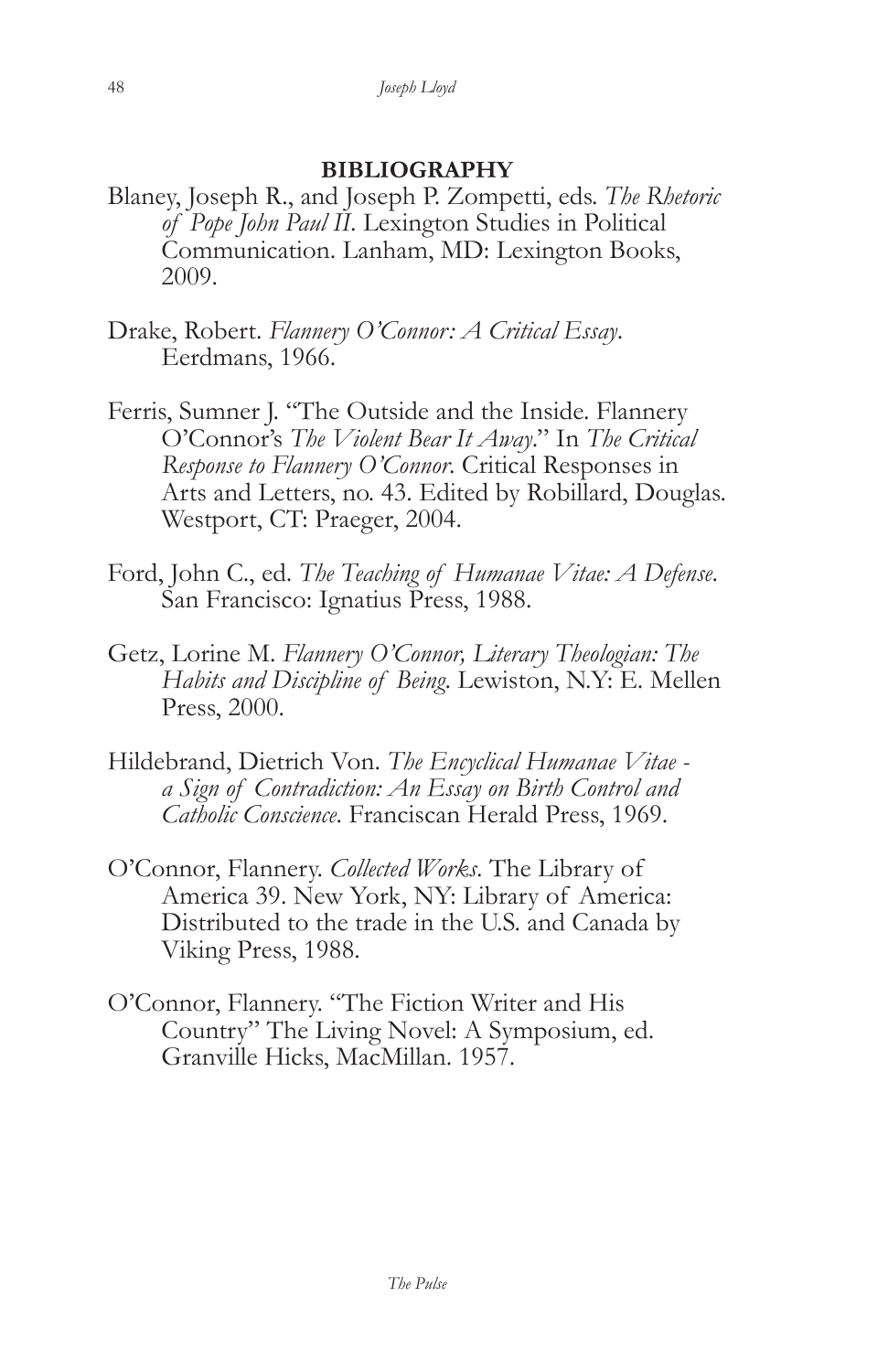- Paul VI, *Humanae Vitae*, *Encyclical letter* on the regulation of birth, Vatican Website, July 25, 1968, http:// w2.vatican.va/content/paul-vi/en/encyclicals/ documents/hf\_p-vi\_enc\_25071968\_humanae-vitae. html
- Smith, Janet E. *Humanae Vitae, a Generation Later*. Washington, D.C: Catholic University of America Press, 1991.
- St. John Paul II, *Evangelium Vitae*, Encyclical letter on the value and inviolability of human life, Vatican Website, March 25, 1995, http://w2.vatican.va/content/ john-paul-ii/en/encyclicals/documents/hf\_jp-ii\_ enc\_25031995\_evangelium-vitae.html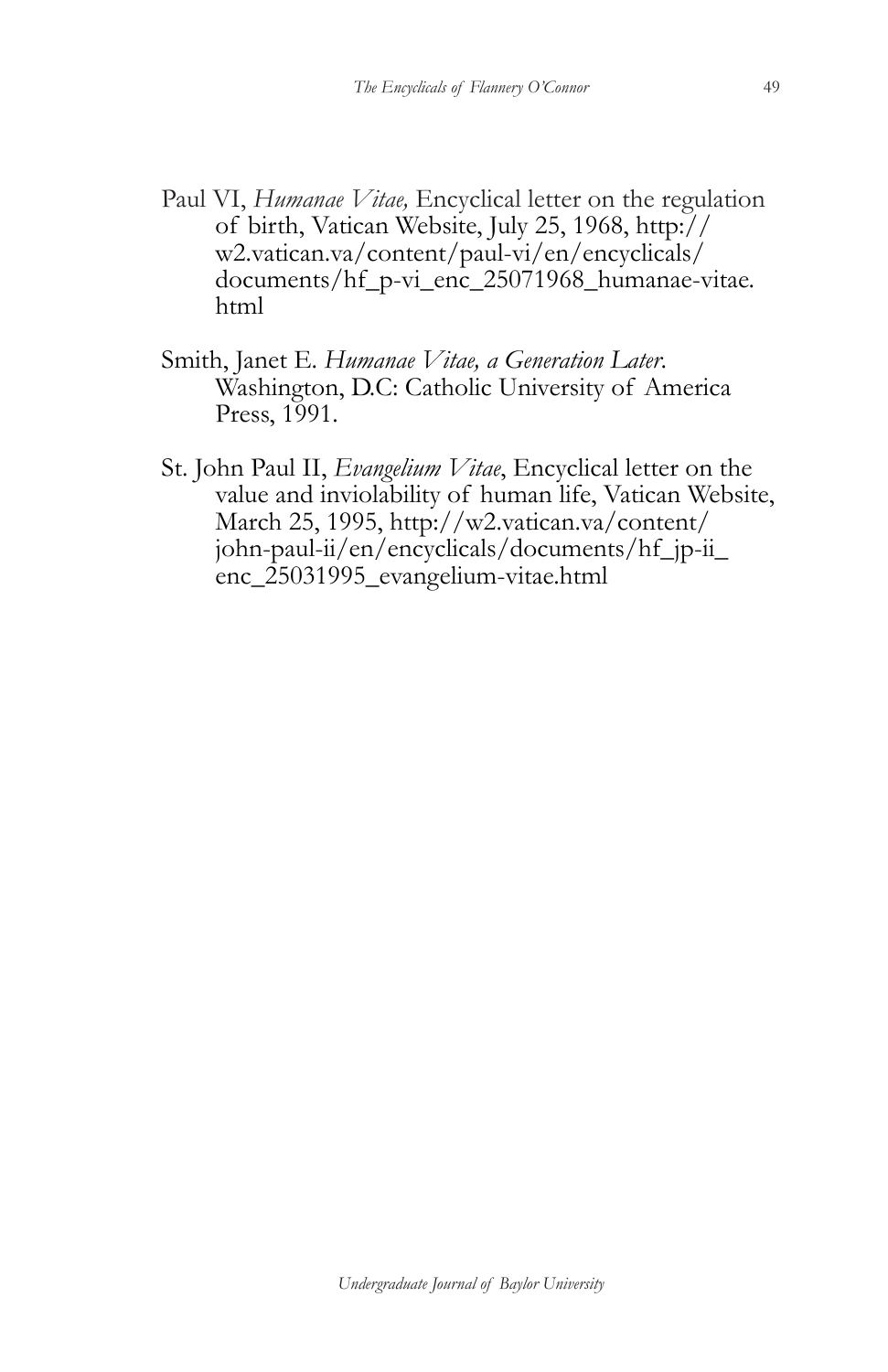*In Christopher Marlowe's Doctor Faustus, the character of Wagner, Faustus' student and servant, is a minor figure who runs the magician's errands and occasionally quarrels comically with other characters. Nevertheless, Marlowe uses this character to prompt the audience to reflect on their own complicity in Faustus' evil. As a surrogate for the chorus, for the audience, and for Faustus himself, Wagner reveals that any human being—including, indeed especially, the audience of a play such as Doctor Faustus—is prone to fall into corruption.*

# **Wagner, the Audience, and the Universality of Evil in** *Doctor Faustus*

**\_\_\_\_\_\_**

### Jamie Wheeler

Wagner, student and servant to the eponymous magician of Christopher Marlowe's *Doctor Faustus*, can turn his hand to anything. As Faustus' servant, his activities vary from carrying messages for his master to hiring his own servant, whom he treats with a Faustian arrogance. In a sense, his function in the construction of the play is similar: Wagner is a secondary character in a play whose protagonist is "remarkably lonely," yet he contributes significantly to the play's development of its themes.<sup>1</sup> <sup>2</sup> Wagner's position in the narrative initially invites the audience's sympathy—or at least fellow-feeling for a harassed and commonplace character—but when he finds himself in his own position of power, his cruel behavior echoes that of Faustus. Marlowe thus challenges the audience's complicity, not simply in Faustus' deeds, but in all evil. As a surrogate for the chorus, for the audience, and for Faustus himself, Wagner's characterization provides a way for Marlowe to repeat and universalize his portrait of evil.

*Doctor Faustus*, first performed in the early 1590s and printed (in two different forms known as the *A* and *B* texts) in 1604 and 1616, is in fact based on a much older German legend about Faust, an ambitious university professor who makes a deal with the devil. In Marlowe's version, a character called the Chorus introduces and summarizes the play (Prologue/Chorus 1), and then Faustus appears. He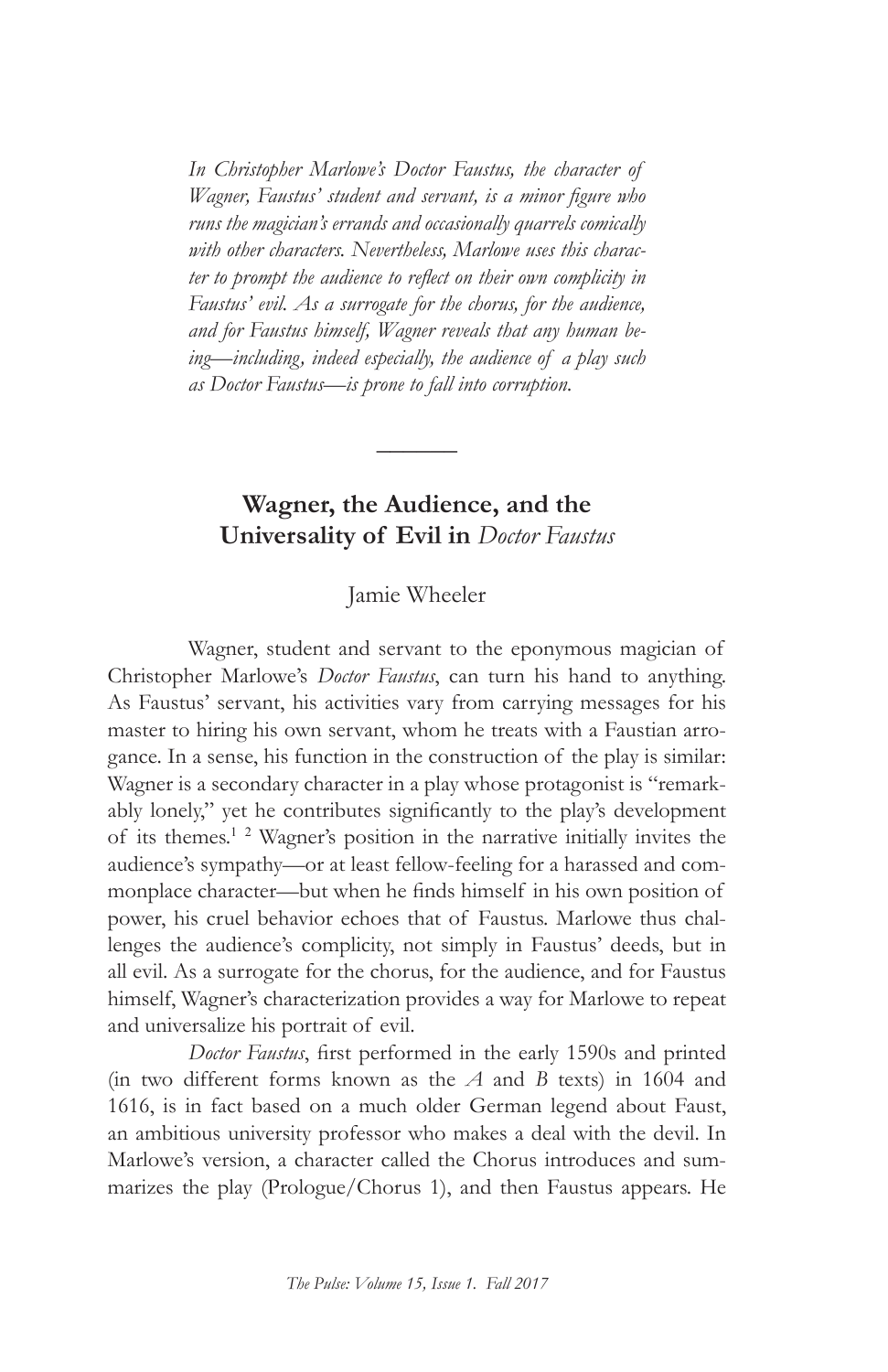talks about his ambition, and we also meet his overworked studentservant, Wagner. Dissatisfied with the abilities he has attained through study, Faustus promises his soul for the power of magic, which he will have for twenty-four years, at the end of which he will be damned. With his new power, and with the demon Mephistopheles as his servant, he plans to do magnificent works and become the ruler of the world. Mephistopheles shows him a series of marvelous sights, including a pageant of the Seven Deadly Sins, at which Faustus is impressed rather than alarmed. Meanwhile Wagner, who has been reading some of his master's books of magic, hires a servant of his own, whom he treats badly. The servant Wagner has a brief soliloquy, explaining that Faustus and Mephistopheles are on their way to Rome to play tricks on the Pope with magic (Chorus 2), which they do. The Chorus appears again to tell us that Faustus is coming home to Germany to perform for the Holy Roman Emperor (Chorus 3), and again he does so. Faustus does not look very impressive in these scenes; he who wanted to become some kind of world-dominating necromancer is playing practical jokes and showing off spirits that look like famous historical figures. He does several other small shows for various people, in the midst of which Wagner comes back and tells the audience that he thinks Faustus may expect to die soon, although the scholar is presently feasting merrily (Chorus 4). Throughout, Faustus makes some attempts to repent, but never seems to believe that he is truly capable of doing so. When the time is up, he is dragged away to hell by devils, despite all his pleas, and the Chorus appears once more to recapitulate the tragic arc of his career (Epilogue/Chorus 5). *Doctor Faustus* is famous for the force and impact of its rhetoric, especially in the soliloquies and long speeches by Faustus, by Mephistopheles, and by the Chorus.

The Chorus and similar devices fill an interesting place in narrative theory, which has been described using some useful terminological distinctions. Literary critics distinguish between "diegetic" and "mimetic" narratives; in mimetic narratives, the events of the narrative are represented directly, while in diegetic narratives, they are mediated through a narrator.<sup>3</sup> Most plays are mimetic, as Plato observed when he first coined the term.<sup>4</sup> Greek choruses remained strictly within the realm of mimesis; even though their main function was to comment on rather than participate in the action, they were characters within the story, and therefore mimetic. Later development of the chorus in Renaissance drama, although based on Greek models, began to blur the line between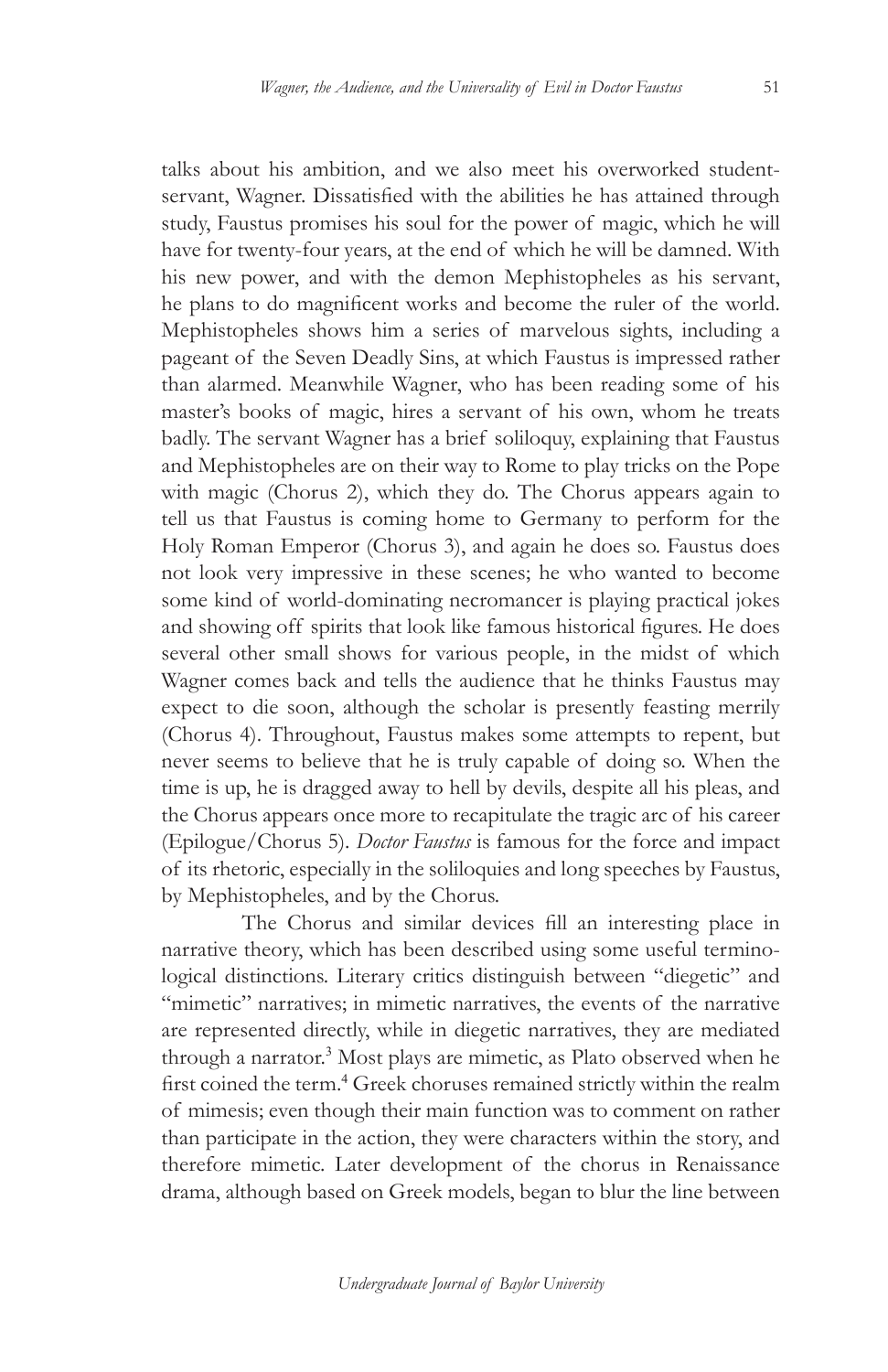diegesis and mimesis. This trend existed before *Doctor Faustus*—Thomas Sackville and Thomas Norton's 1561 play *Gorboduc* marks the beginning of a shift away from the Greek-style chorus, and Thomas Kyd's roughly contemporary *Spanish Tragedy* even has a character who becomes a chorus.<sup>5</sup> Yet it is especially exemplified by *Doctor Faustus*' character called "Chorus." This figure does not observe the actions it comments on; rather, it narrates them.<sup>6</sup> In its first speech, the Chorus carries the story from the protagonist's birth—"Now is he born"—to the point where he appears on the scene, when the Chorus exits and Faustus comes on stage, with the parting line "And this the man that in his study sits" signaling a change to mimetic direct representation (that is, the portrayal of Faustus by an actor pretending to be him, rather than someone talking about him).<sup>7</sup>

In addition to breaking the boundary between diegesis and mimesis, the Chorus breaks the so-called fourth wall. The convention of the fourth wall was never strictly observed in Elizabethan theatre partially due to the commonness of chorus-type characters—but normal characters do not typically speak directly to the audience or acknowledge openly that they are in a work of theatre. The exceptions are fools, choruses, and characters fulfilling chorus-type functions (such as requesting applause at a work's conclusion). These characters often used their special position not only to speak directly to the audience, but also to speak directly for the author; in fact, this was a traditional function of the character called the Prologue, a type of chorus whose role was simply to deliver the prologue.<sup>8</sup> Understanding these typical functions of choruses is essential background to Marlowe's subversion of choric expectations by giving part of the chorus role to a minor character.

*Doctor Faustus* is, one would suppose, sufficiently supplied with a single chorus, yet Marlowe gives the second and fourth choric speeches to Wagner, a character within the play. Mark Thornton Burnett, one of surprisingly few critics who have seriously examined Wagner's role, notes that Wagner may have delivered all of the Chorus's speeches in early productions of the play, and that the bifurcation of the Chorus and Wagner came later.<sup>9</sup> Scholar Sarah Dewar-Watson notes that the division of the two was never fully complete, as Wagner retains some degree of identification with the Chorus.<sup>10</sup> Burnett is clear that, although not delivered by the figure named Chorus, the lines in Chorus 2 do serve a choric function; he writes simply that "Wagner delivers the second chorus."11 Despite delivering a choric speech, Wagner retains his indi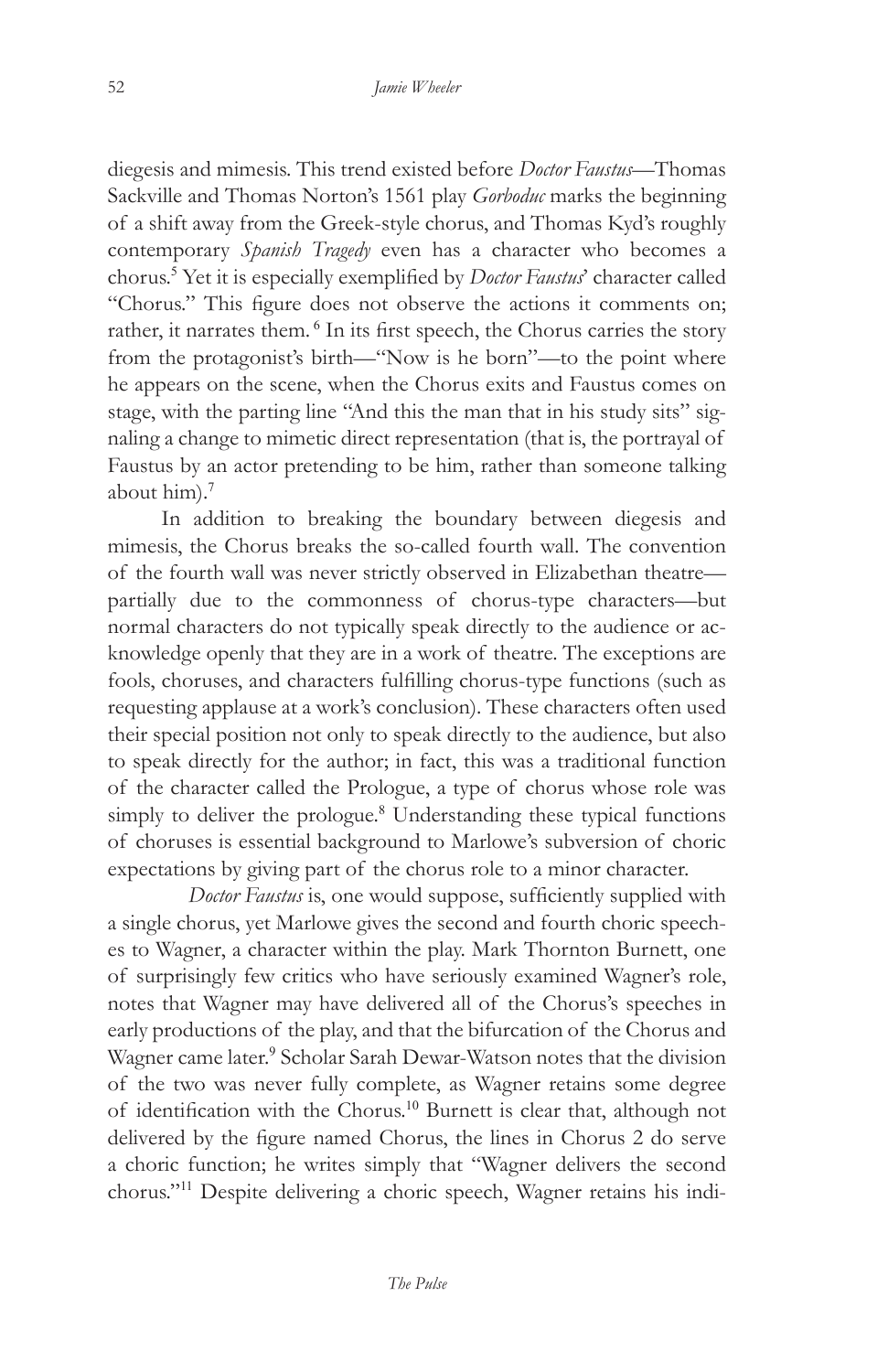viduality; for instance, he does not have an omniscient narrator's knowledge of Faustus' plans and must qualify his speech with "as I guess."<sup>12</sup> Nevertheless, he performs the function of a chorus because his speech advances the plot, like the Chorus-character's Prologue and Chorus 3, and because he addresses himself directly to the audience.

Chorus 4 is more clearly a speech that Wagner alone, and no impersonal narrator, could give. He announces, "I think my master means to die shortly," and speculates on Faustus' behavior with an uncertain "methinks."<sup>13</sup> Despite this, I consider Chorus 4 a true choric speech (as do the *Norton* editors). For one thing, this leads to a pleasing ring composition, as the Chorus-character delivers the Prologue, Chorus 3, and the Epilogue, alternating with Wagner's delivery of Chorus 2 and Chorus 4. Also, Chorus 4 is clearly of the same type as Chorus 2, a speech that, as it were, updates the audience on Faustus' recent doings and current plans. The intrusion of Wagner's own speculation only confirms that the lines are being further blurred between Wagner and the chorus-archetype whose place he is temporarily taking. Wagner becomes, in fact, a surrogate for the Chorus, and this leads to a certain amount of identification between him and the Chorus. As such, there is an expectation that, like a typical chorus, he will in some sense speak for the author—an expectation that, as I shall demonstrate, Marlowe subverts.

In addition to his role standing in for the chorus, Wagner's initial appearance invites the audience's sympathy, or at least some degree of fellow-feeling. He is no hero, but he seems to be a comic rogue who will, surely, do no real harm. His first appearance on stage involves only one line: "I will, sir," as he receives Faustus' command to carry a message to the magicians Cornelius and Valdes.<sup>14</sup> There is no indication that Wagner knows Faustus' business with his dangerous friends, and by comparison with the frighteningly cynical and hubristic soliloquy we have just heard from the would-be necromancer, the colorless student-servant seems reassuringly innocent. He has more lines in the next scene, when he meets two of Faustus' friends who are worried about the scholar's possible interest in magic, but he is still treated as a subservient "boy," contemptuously addressed as "sirra."<sup>15</sup> He has little power in these scenes, a characteristic which continues to provide a refreshing contrast to Faustus' nightmarish quest for superhuman power. Additionally, in Scene 2 his verbal quiddities put him in the place of a fool. His pseudo-learned riddles and deliberately obstructive answers are typical of Elizabethan stage fools and "comic relief" characters such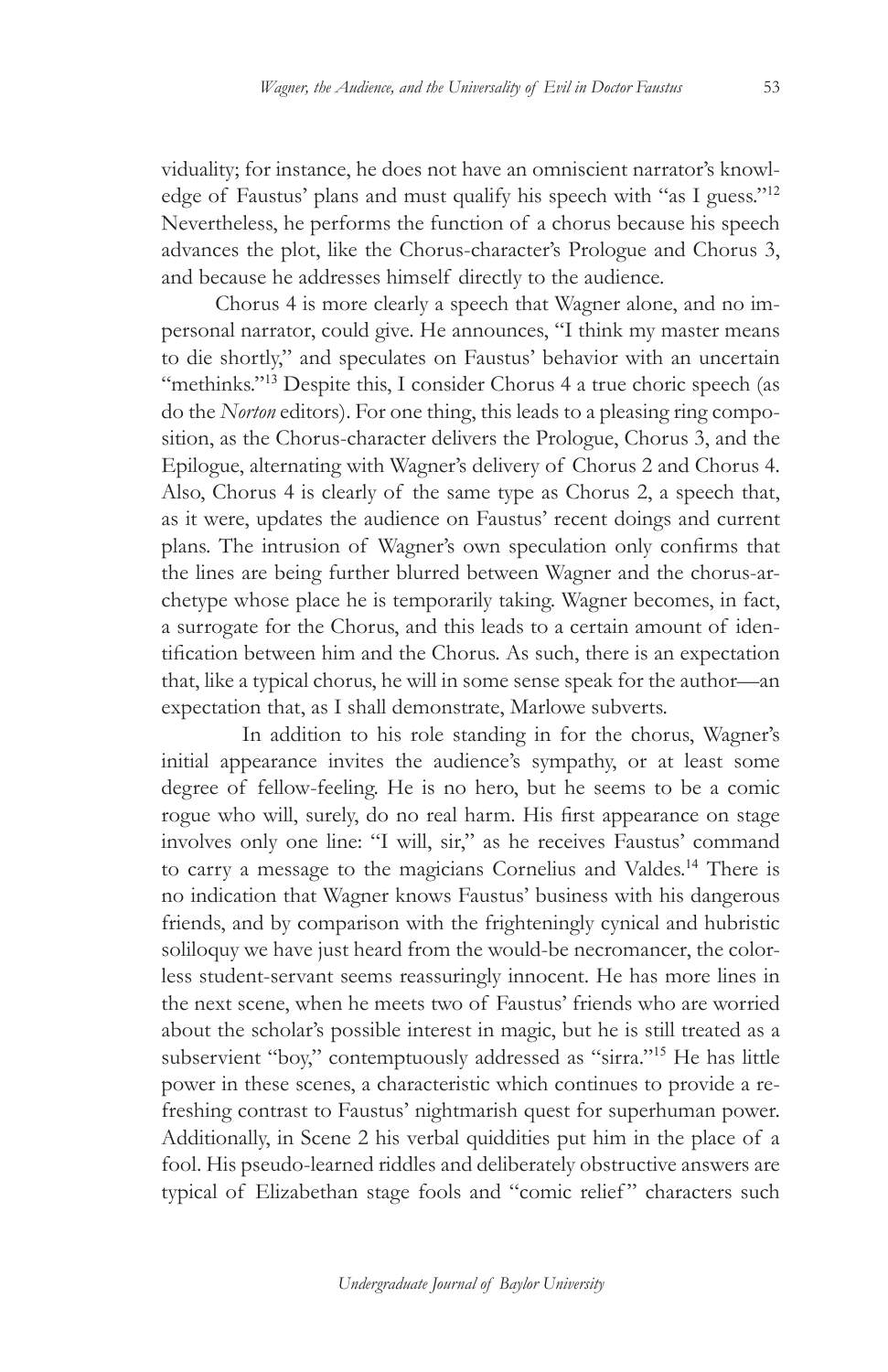as the Fool in *King Lear*, Feste in *Twelfth Night*, and even the Porter in *Macbeth*—often appealing characters with whom the audience can identify in the midst of events very far removed from normal human experience. Wagner's fool-like behavior invites similar audience identification in this scene.

A more fundamental reason for the audience's potential identification with Wagner is that, in the early scenes, he is himself an audience to Faustus' new studies, as he reveals in his choral speeches. According to critic Brian Walsh, Elizabethan playgoers were a "heterogeneous" collection, but Marlowe's work displays a particular ability to bring different kinds of people together as a unitary audience who would "participate *en masse*" in the dramatic moment, via their shared attention to the play itself.16 Since spectators were beginning to conceptualize themselves as part of a distinct body called the audience, they would naturally respond with a certain fellow-feeling for Wagner, since, like him, they were observing and marveling at Faustus' deeds. Although Wagner is not present while Faustus works the magic that we watch, he has apparently observed other acts of sorcery. Like Marlowe's audience, Wagner initially shows ambiguity toward Faustus' behavior.<sup>17</sup> In Chorus 2 he refers to his master in terms such as "Learned Faustus," "Olympus' top," and "a chariot burning bright" that seem to glorify his master's daring, even as the same terms hint at reservations about his hubris.<sup>18</sup> By Chorus 4, Faustus' desperation and the ultimate futility of his skills have become more evident, and the audience, observing this, is increasingly speculating on his possible fate. Wagner's similar observations have led him to the same course of thought; he speculates in Chorus 4 on whether Faustus' "death [is] near" and how his impending death reconciles with his apparent merriment.<sup>19</sup> Thus, Marlowe repeatedly presents Wagner as a sort of liaison between Faustus and the audience, a comicrelief figure who fulfills an audience-like performative role of observation and speculation.

Wagner's biggest scene, the only one other than his choric appearances in which he is not merely there for Faustus' convenience, is Scene 4, in which he becomes a sort of Faustus figure himself. Wagner blurs the lines between audience and play and, potentially, draws the spectators into complicity with the events of the plot. In this scene, he has clearly learned from his master; he retains the incessant wordplay and hyper-learned humor of the comic rogue he appears to be, but he is no longer the harassed servant being appealingly cheeky to his betters.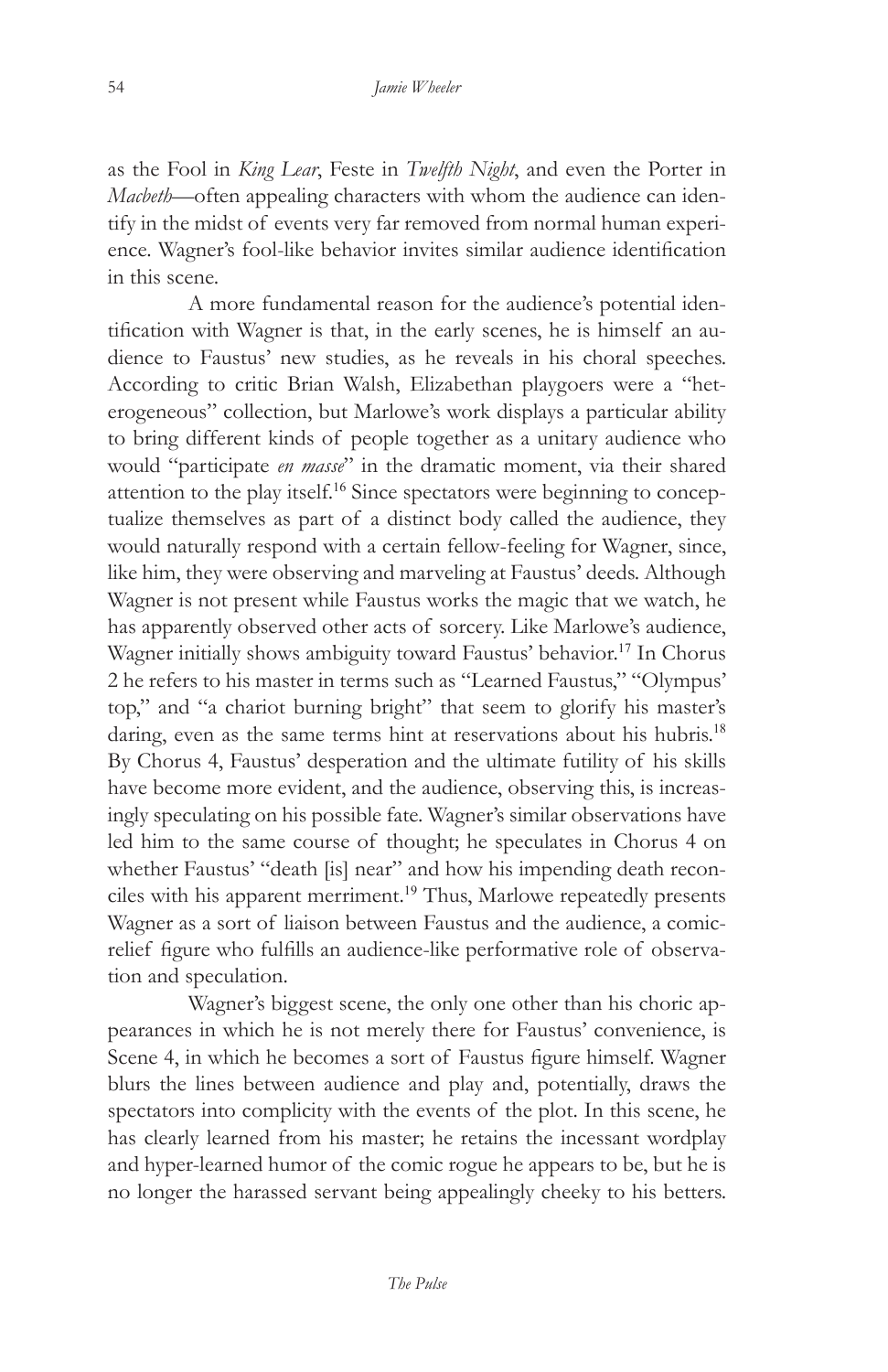Instead, he stands in a position of power over the unfortunate Clown, a lower-class man Wagner is hiring as his own servant. Wagner immediately abuses his position, addressing the Clown as "sirra boy."<sup>20</sup> Just as the scholars previously addressed Wagner slightingly, Wagner uses a term so scornful that the Clown, as an adult man, objects to it.<sup>21</sup> The studentservant then begins to perform roles that he has learned from watching Faustus and Mephistopheles. Wagner mimics Faustus not only in the arrogance of his behavior to the Clown—from the opening "Sirra boy" to the concluding "Villain, call me Master Wagner"—but also in the actual and cruel practice of magic, as he calls two devils to frighten the hapless Clown.<sup>22</sup> He also mimics Mephistopheles in that he passes on the corruption he has received: he suggests that the Clown "would give his soul to the devil for a shoulder of mutton" and offers to teach his new servant shapeshifting, just as Mephistopheles purchases Faustus' soul and gives him magic powers.<sup>23</sup> This development is disconcerting, even frightening, for the audience. Wagner is supposed to be an audience surrogate (and, later, an author surrogate in his role as chorus), one who is in some sense aware of the theatricality of what he is seeing. If, from this role as spectator to Faustus, he becomes an imitator of Faustus, what does this say about the play's spectators themselves, not only watching but prepared to applaud?

Insofar as Wagner becomes identified with Faustus, then, the audience grows uncomfortable. They must withdraw their previous identification with Wagner as they realize that, in Marlowe's world, to be an attentive spectator of evil is all too easy a way to learn that evil. The Elizabethan audience who watched *Doctor Faustus* would have been, even if subconsciously, concerned about the possibility of their own complicity in the events depicted in their entertainment. This concern comes to the surface in contemporary anecdotes about performances of *Doctor Faustus* in which extra devils appeared, figures that the retailers of these anecdotes supposed were genuine demons summoned by invocations that were a little too real.<sup>24</sup> As scholar Genevieve Guenther argues, the early moderns understood magic rituals as themselves a kind of performance that attracted demons; thus, it was hard to distinguish between an actual magic performance and a performance of such a performance.<sup>25</sup> Guenther draws a connection between this concept and spectators' specific fears "that their own interest in Faustus' magic was theologically dangerous."<sup>26</sup> Faustus' sorcery is always perilously close to the real world—especially since Wagner, minor character that he is, is an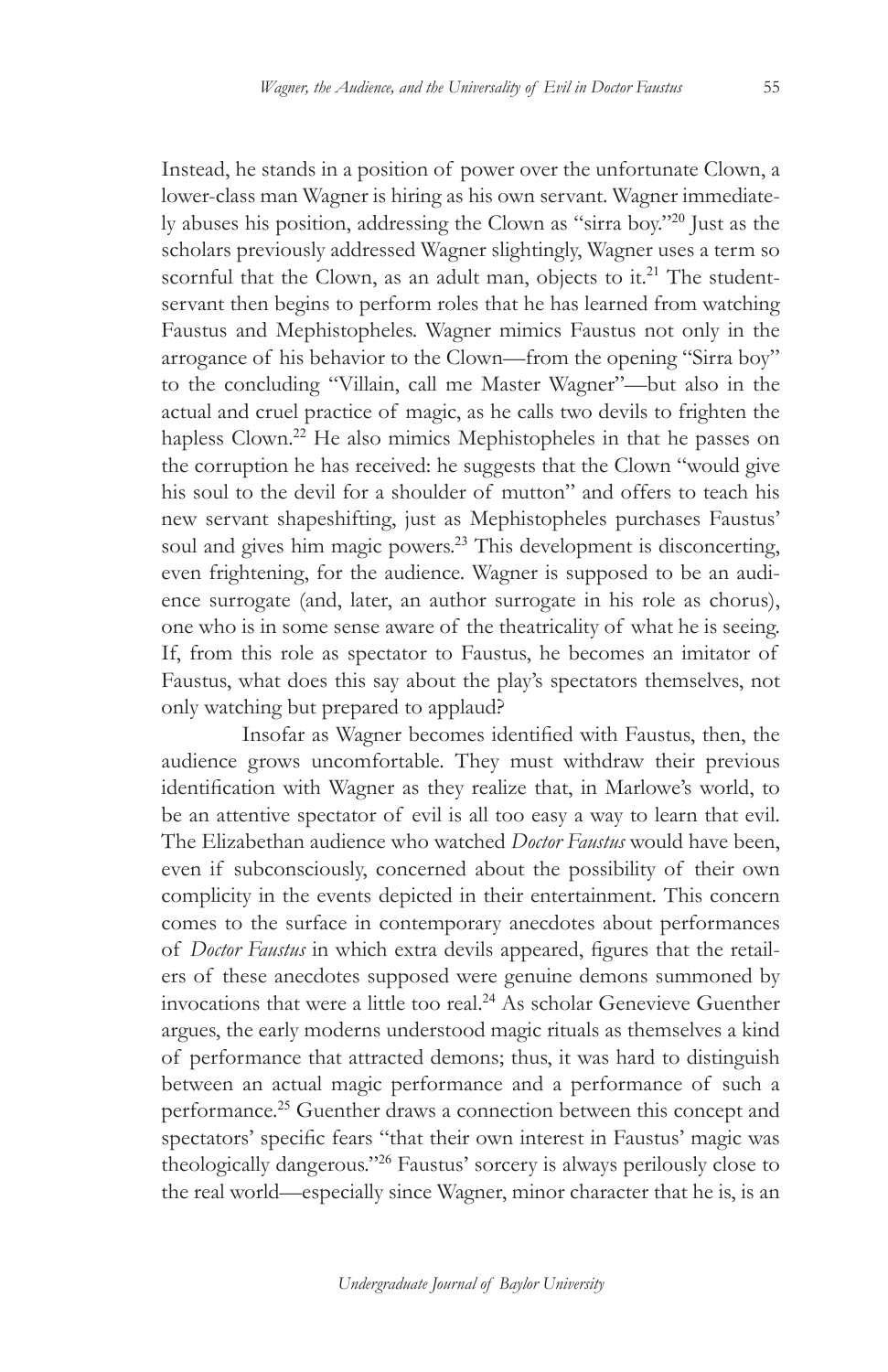audience figure whose observation of the magician has exactly the corrupting results the audience might fear for themselves. Guenther notes that the play invites its spectators to identify with Faustus himself in his fascination with the spectacles Mephistopheles presents and his longing to see more; this identification might still be resisted by some spectators, perhaps those particularly aware of theatricality or particularly repulsed by Faustus.<sup>27</sup> Even these, however, might well have accepted Wagner as a fairly harmless and funny minor character possessing nothing more than the careless cruelty of the typical theatrical clown. Seeing him suddenly emerge as a cruel, overbearing sorcerer—exhibiting, in his own inferior sphere, all the "aspiring pride and insolence" of Faustus or the devil himself—would have tended to confirm the audience's worst fears about the dangers of being a complacent spectator of sorcery.<sup>28</sup>

It is not only the audience's spectator status towards Faustus' magic at which Marlowe brings them to shudder. Wagner's corruption also reveals a universal evil, one that is by no means limited to powerhungry scholars. The Augustinian concept of evil as *privatio boni* (literally "the privation of good") may underlie Marlowe's portrayal of evil. Philosopher René Van Woudenberg explains the *privatio boni* theory as "the claim that evil is *not a positive substance*… but a lack of a certain property," just as darkness is the absence of light or sickness the absence of health.<sup>29</sup> This idea implies that different kinds of evil arise from the absence of different kinds of good, so that cowardice is the absence of courage or hatred the absence of charity. Wagner's arrogance and cruelty is certainly parallel to that of Faustus and Mephistopheles, but it is also different in tone: Wagner's rowdy devils retain a more comic tone than the plottings of Faustus. Wagner remains a comic character even in his jarring cruelty, just as Faustus remains a tragic hero, however wicked. Marlowe illustrates that evil is not limited to one kind of person; the abuse of Wagner's comedic energy is just as much a *privatio boni* as the abuse of Faustus' intellectual powers. Indeed, in relation to *The Jew of Malta*, another play by Marlowe, author and critic Erich Segal suggests that Marlowe's comedy is rooted in *Schadenfreude*, the feeling of delight at others' misfortunes.<sup>30</sup> The comic scenes' exposition of evil is, perhaps, the reason they are simultaneously both funny and unsettling. This hint at the universality of evil not only suggests what view of evil Marlowe may be using, it also deepens the moral urgency of the play for the audience. Marlowe makes sure they understand that, even if they could never be a Faustus, there is a possible corruption that awaits them.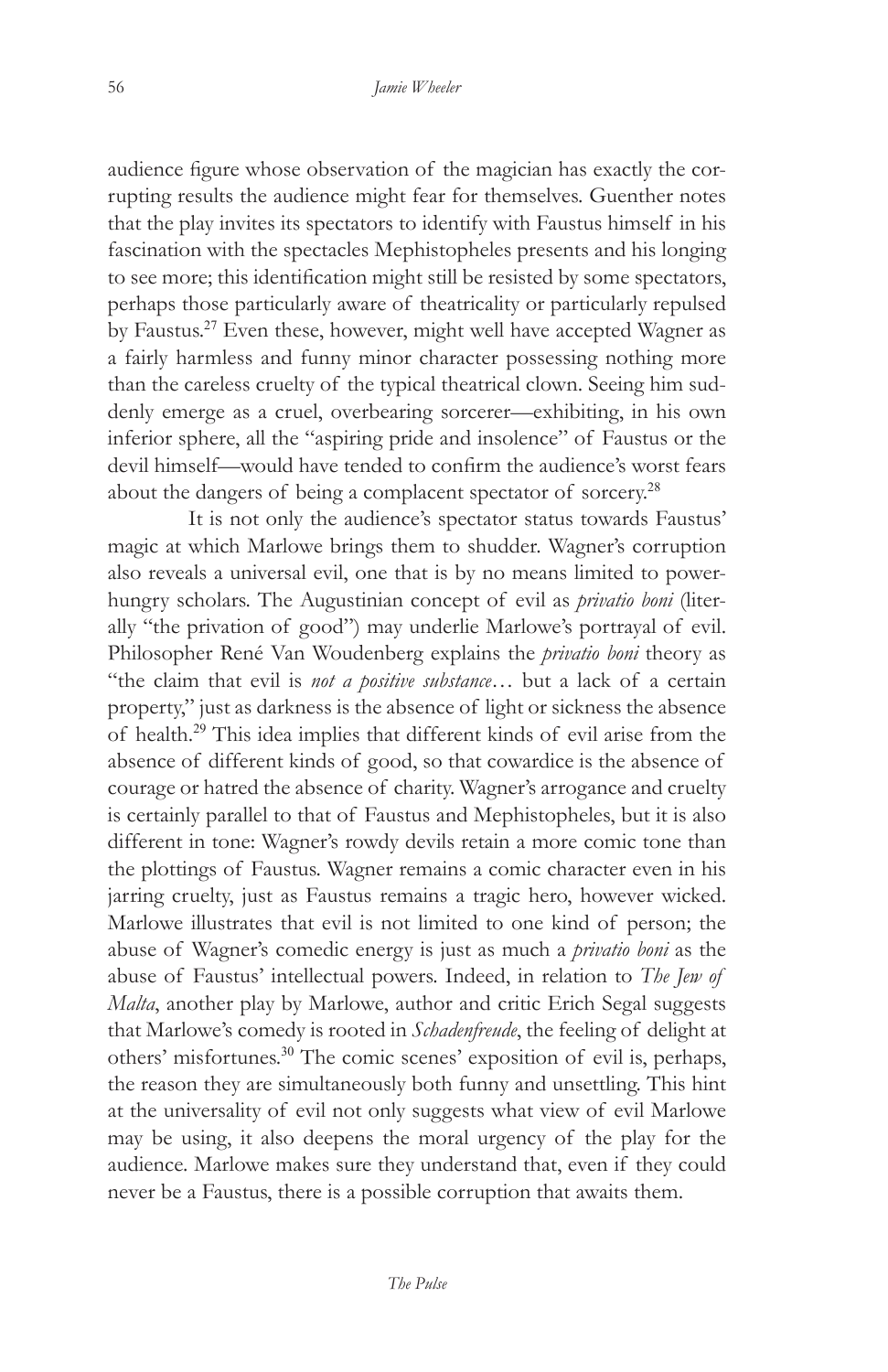Wagner's last speech presages Faustus' death, after which Wagner is never heard from again; just as he depends on Faustus economically as a servant and performatively as an imitator, he apparently also depends on him for his relevance to the play. His disappearance is itself one of the alarming things about his story; we simply do not know what happens to him. Was he, unlike Faustus, able to repent of his cruelty and devil-summoning? Was he caught up in his master's downfall, or will he live out his life, and if so on what terms? We do not know. Wagner is a minor character, and the play simply drops him. Perhaps the question of what happens to Wagner is too intimately bound up with the question of what happens to the audience to admit of a single answer.

The final speech in the play, then, is given by the official Chorus, the one that Wagner briefly supplanted. This returning figure gestures again toward *privatio boni*, describing Faustus as a "branch that might have grown full straight [sic.]" but did not.<sup>31</sup> Then, in case the connection was not clear enough, the Chorus points the story's moral directly at the audience: "Regard his hellish fall," and learn "only to wonder at" rather than practice "unlawful things."<sup>32</sup> The Chorus seems truly to be what Wagner only made a pretense of being, an actual spokesman for the author, insofar as the author's intention is at all clear. The Chorus' presence here in place of its sometime substitute Wagner itself serves as a subtle reference to Wagner's corruption, a foil and parallel to that of Faustus, and thus, finally, warns the audience—high and low, learned and ignorant—against the dangerous seduction of power.

Although a minor character, Wagner is important to understanding how *Doctor Faustus* works. Wagner initially wins the spectators' sympathy by appearing to be an audience stand-in, someone through whose eyes they, too, can watch Faustus' story unfold. But Wagner then reveals a disturbing streak of cruelty and a knowledge of magic; he has progressed from watching Faustus to imitating him, the very progression that some early modern audience members worried might happen to them. He also acts as a kind of chorus, but a chorus who cannot be trusted to give a true interpretation of events, forcing the spectators to pay attention to the theatricality of the performance and therefore to question their own investment in watching Faustus' wicked proceedings. The story of Wagner in *Doctor Faustus* guides the play's socially and economically varied audience to realize that, however unlike Faustus they may be in other ways, within them also lies the potential to go wrong.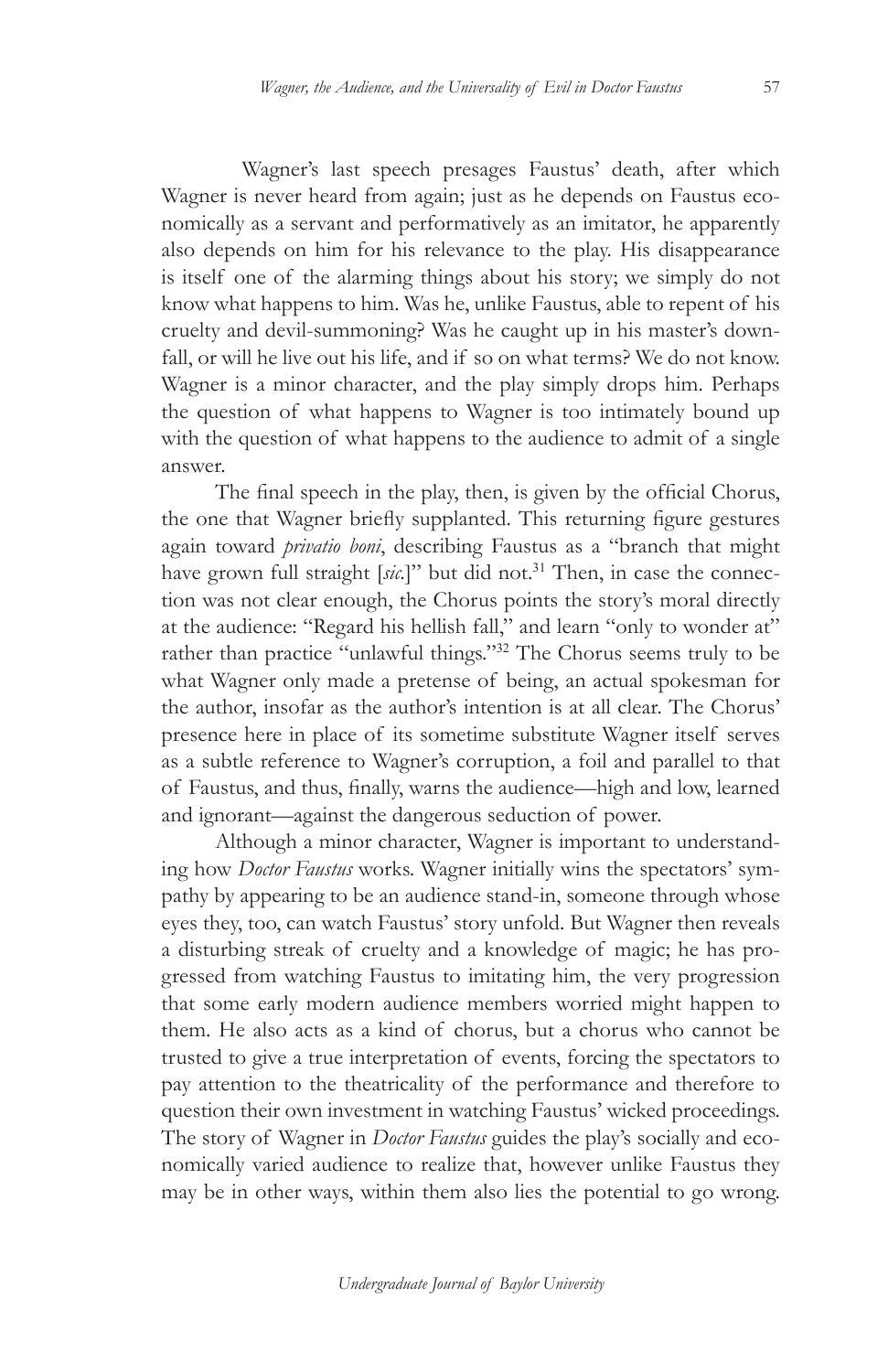Marlowe suggests that the corruption of a servant—and therefore, by implication, that of a seamstress, a printer, a brewer, a merchant, or a countess—is just as real, just as much the loss of a soul, as the corruption of a brilliant scholar like Faustus.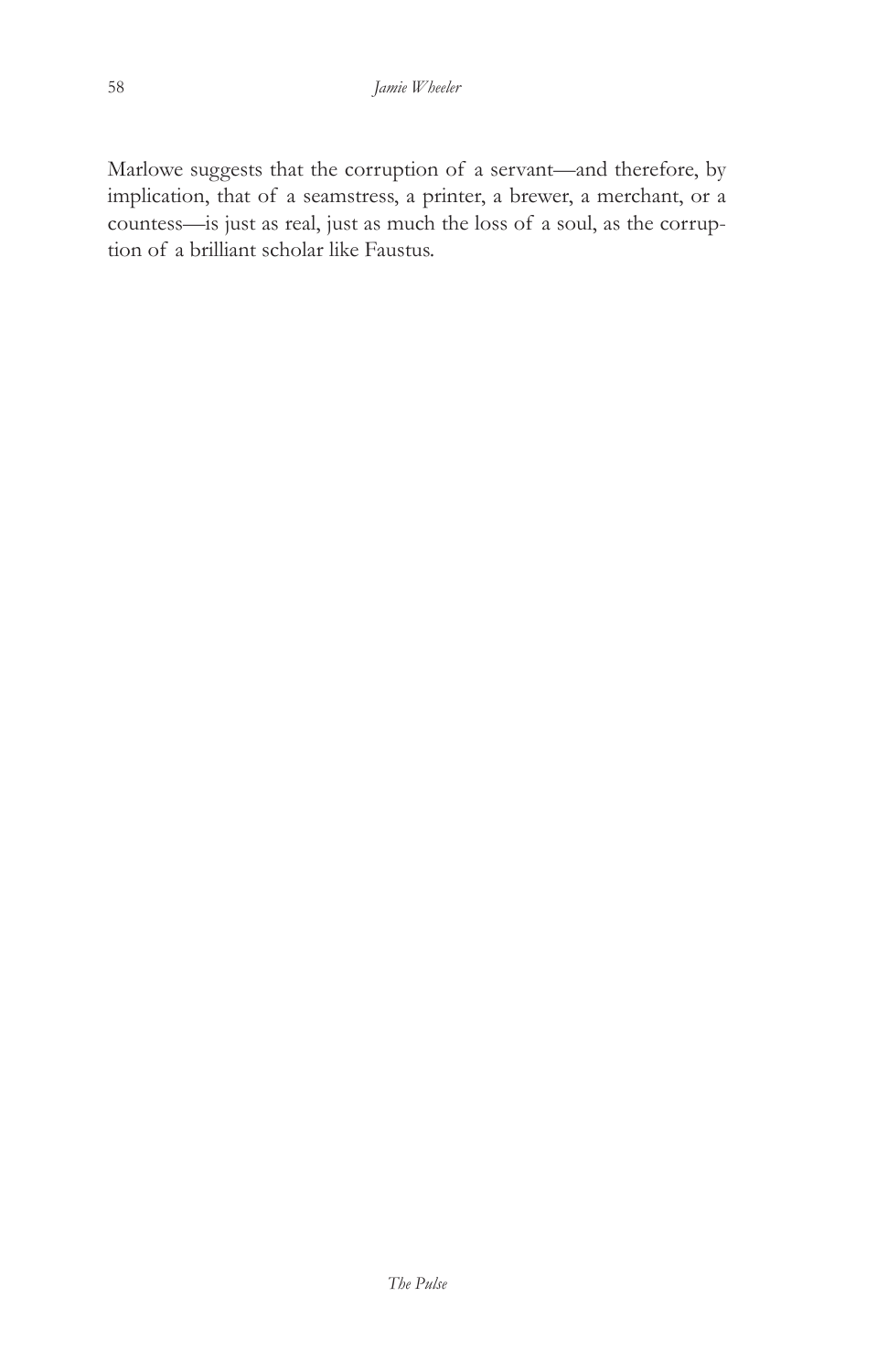# **NOTES**

1 Laurie Maguire and Alexandra Thostrup, *Marlowe and Character*, 45.

<sup>2</sup> Wagner chiefly appears in the comic scenes, whose authorship has been questioned. However, the comic scenes are indispensable to any coherent reading of *Doctor Faustus*, as otherwise differing critics such as Cleanth Brooks and Ruth Stevenson agree. Therefore, I assume that either the comic scenes are Marlovian or their author had an excellent understanding of Marlowe's intentions; for brevity I refer to them as written by Marlowe.

- 3 Wolf Schmid, *Narratology*, 6-7.
- 4 Plato, *Republic*, 394b.
- 5 Sarah Dewar-Watson, "Marlowe's Dramatic Form," 50, 53.

 $\frac{6}{1}$  refer to the Chorus as "it" rather than "he" to reflect that this character is not a human within the world of the play, but an entity existing solely for the purpose of narration; Dewar-Watson notes that "if any identity is attributed to the Chorus, it is as the acting troupe performing the play" ("Marlowe's Dramatic Form" 54). This usage also emphasizes the difference between the impersonal Chorus and the decidedly personal Wagner.

7 Christopher Marlowe, *Doctor Faustus*, Prologue 11-28.

- 8 Ruth Lunney, *Marlowe and Popular Tradition*, 108.
- 9 Mark Thornton Burnett, "Faustus and the Chorus," 39.
- 10 Dewar-Watson, "Marlowe's Dramatic Form," 53.
- 11 Burnett, "Faustus and the Chorus," 35.
- 12 Marlowe, *Faustus*, Chorus 2.8.
- 13 Ibid., Chorus 4.1, 3.
- 14 Ibid., 1.67.
- 15 Ibid., 2.3-4.
- 16 Brian Walsh, "Marlowe and the Elizabethan Audience," 76-77.
- 17 Ibid., 71.
- 18 Marlowe, *Faustus*, Chorus 2.1, 4-5.
- 19 Ibid., 4.3.
- 20 Ibid., 4.1.
- 21 Ibid., 4.1-3.
- $22$  Ibid., 4.1, 69, 43-44.
- 23 Ibid., 4.8, 58-59.
- <sup>24</sup> Genevieve Guenther, "Why Devils Came," 46.
- 25 Ibid., 47-48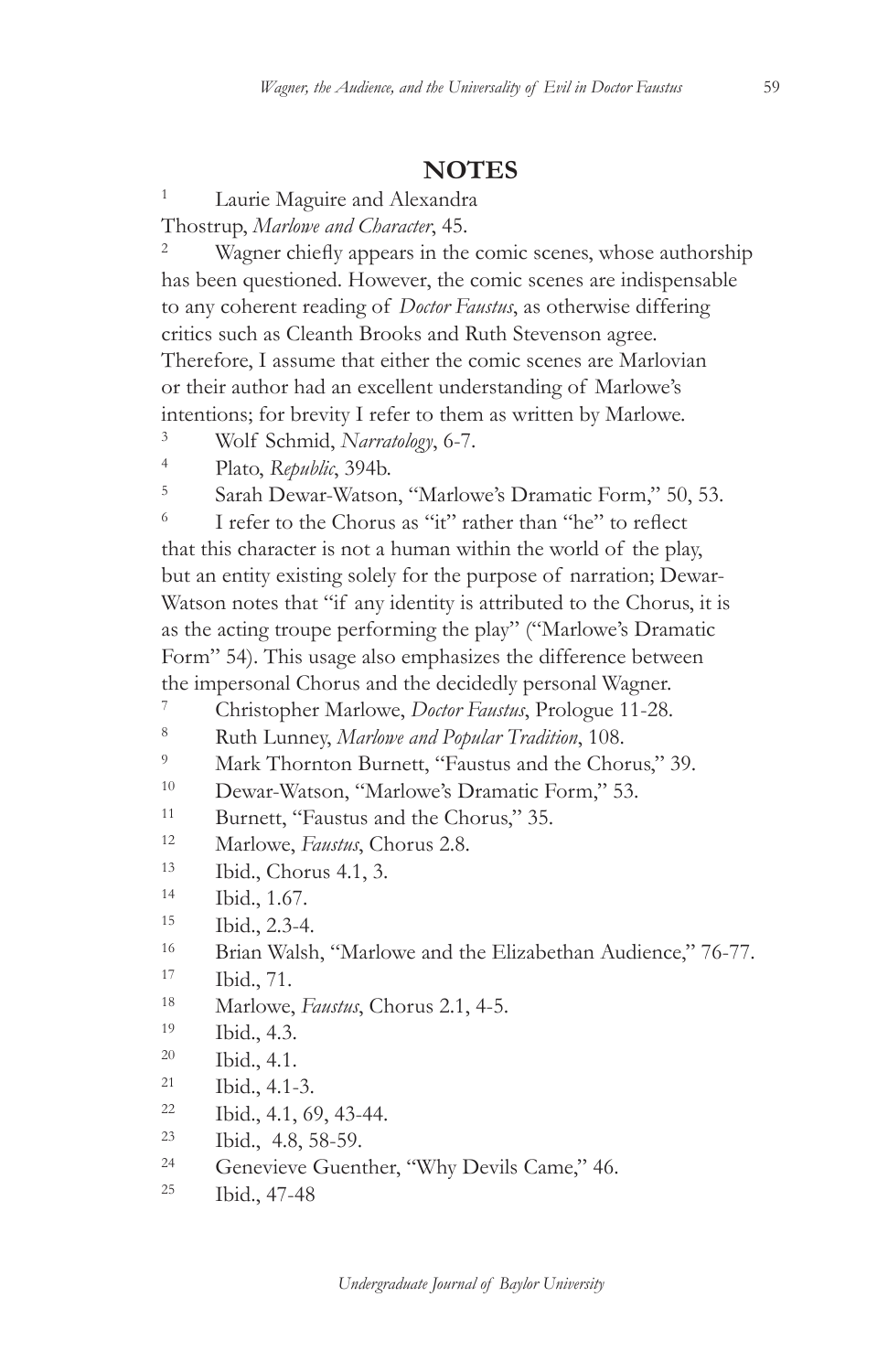- $rac{26}{27}$  Ibid., 48.
- Ibid., 48-49.
- <sup>28</sup> Marlowe, *Faustus*, 3.66.<br><sup>29</sup> René Van Woudenberg
- René Van Woudenberg, "History of Theodicy," 179.
- 30 Eric Segal, "*Schade and Freude*," 277.
- 31 Marlowe, *Faustus*, Epilogue 1.
- 32 Ibid., 4-6.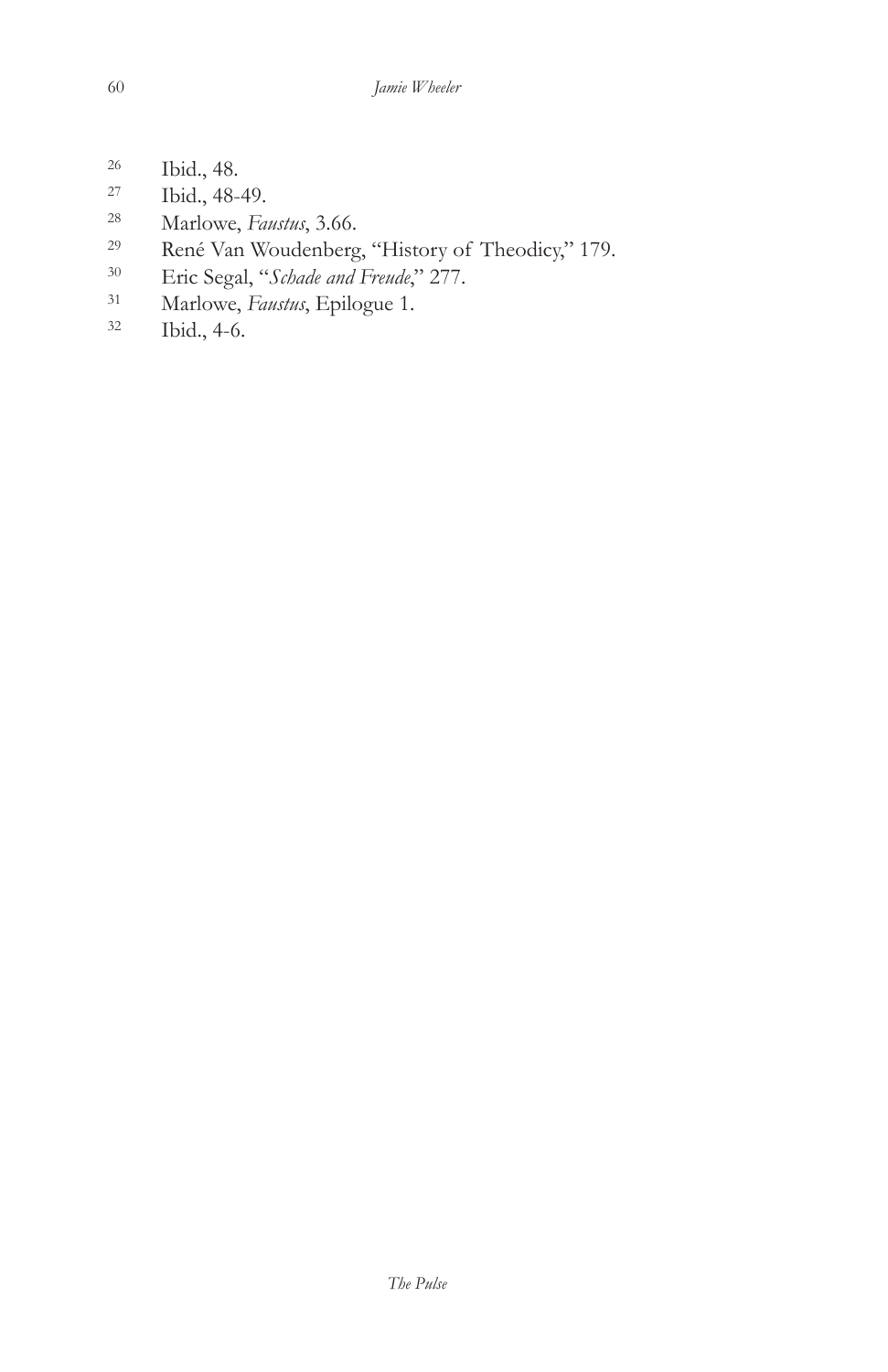### **BIBLIOGRAPHY**

- Bartels, Emily C., and Emma Smith, editors. *Christopher Marlowe in Context*. Cambridge: Cambridge University Press, 2013.
- Brooks, Cleanth. "The Unity of Marlowe's *Doctor Faustus*." In *Marlowe:* Doctor Faustus*: A Casebook*, edited by John Jump, 208-211. London: Macmillan, 1969.
- Burnett, Mark Thornton. "Doctor Faustus and the Form and Function of the Chorus: Marlowe's Beginnings and Endings." *CIEFL Bulletin* 1, no. 1 (1985): 33-45.
- Dewar-Watson, Sarah. "Marlowe's Dramatic Form." In Bartels and Smith, 49-55.
- Guenther, Genevieve. "Why Devils Came When Faustus Called Them." *Modern Philology* 109, no. 1 (2011): 46-70. Accessed 1 October 2016. search.ebscohost.com/login.aspx?direct=true&db=mzh&AN=2012296 131&site=ehost-live&scope=site.
- Lunney, Ruth. *Marlowe and the Popular Tradition: Innovation in the English Drama Before 1595*. Manchester: Manchester University Press, 2002.
- Maguire, Laurie, and Alexandra Thostrup. "Marlowe and Character." In Bartels and Smith, 39-48.
- Plato. *The Republic*, trans. Allan Bloom. New York: Basic Books, 1968.
- Segal, Erich. "Marlowe: *Schade* and *Freude*," in *The Death of Comedy*, 273-285. Cambridge, MA: Harvard University Press, 2001.
- Schmid, Wolf. *Narratology: An Introduction*. Berlin: De Gruyter, 2010.
- Stevenson, Ruth. "The Comic Core of Both A- and B-Editions of *Doctor Faustus*." *Studies in English Literature, 1500-1900* 53, no. 2 (2013): 401ff. Accessed 1 October 2016. go.galegroup.com/ps/i.do?p=AONE&sw= w&u=txshracd2488&v=2.1&id=GALE%7CA335842893&it=r&asid=1 60fc820c6642d2e62b78d89b270c59e.
- Van Woudenberg, René. "A Brief History of Theodicy." In *The Blackwell Companion to the Problem of Evil*, edited by Justin P. McBrayer and Daniel Howard-Snyder. John Wiley and Sons, 2013. Accessed 27 November 2016. site.ebrary.com/lib/baylor/detail.action?docID=10829272.
- Walsh, Brian. "Marlowe and the Elizabethan Theatre Audience." In Bartels and Smith, 68-77.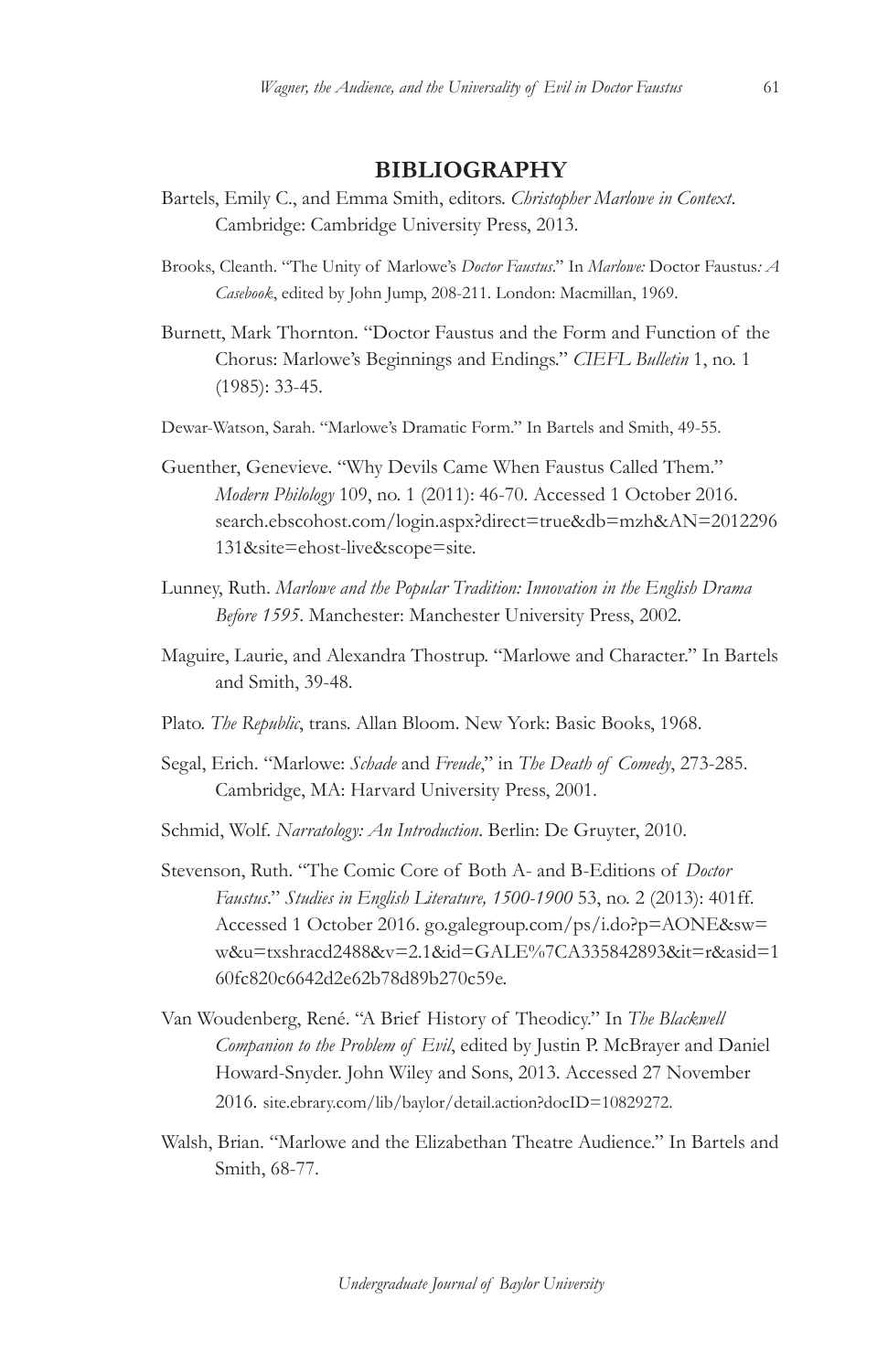# About the Authors

AMANDA CORDERO is a junior University Scholar from Friendswood, Texas, studying Literature (Great Texts and English) and Creative Writing. Her love for these disciplines stems from an innate understanding of the transformative power of narrative. Her honors thesis will be an anthology of creative nonfiction essays. Amanda currently serves as the College Council Mentor (President) of the Honors Residential College, as well as a Public Relations officer for The Pulse. She has written for other Baylor publications, most notably Focus Magazine. This year, she is working with Malorian scholar Dr. Tom Hanks in creating aural recordings of Le Morte D'Arthur. She is also writing a screenplay about an anti-art utopia and short fiction story about a blue whale. She enjoys volunteering at the World Hunger Relief Farm and exploring central Texas. After Baylor, she hopes to be involved in the entertainment industry, specifically in the legal or writing arenas.

JOSEPH LLOYD is a senior University Scholar from Houston, Texas, with concentrations in Biology, Classics, and Great Texts. He plans on attending medical school after going on to get an MA in Bioethics next year. His appreciation for Flannery O'Connor stemmed from two courses taken with Dr. Ralph C. Wood, who played an important role in the genesis and completion of this paper.

MATTHEW GRAFF is a senior majoring in Great Texts from El Campo, Texas. His research interests include modern literature and pastoral responses to current political issues. The paper published in this edition was written for Dr. Ralph Wood's Christian Heritage class, which greatly formed his views on the role of the church in the modern era. He has lived in Alexander Residence hall for four years and is very involved in the Honors Residential College; he is also an editor on The Pulse. When he graduates, Graff 's immediate plans are to teach in a classical school. He later plans to go to seminary and be ordained as an elder in the Methodist Church.